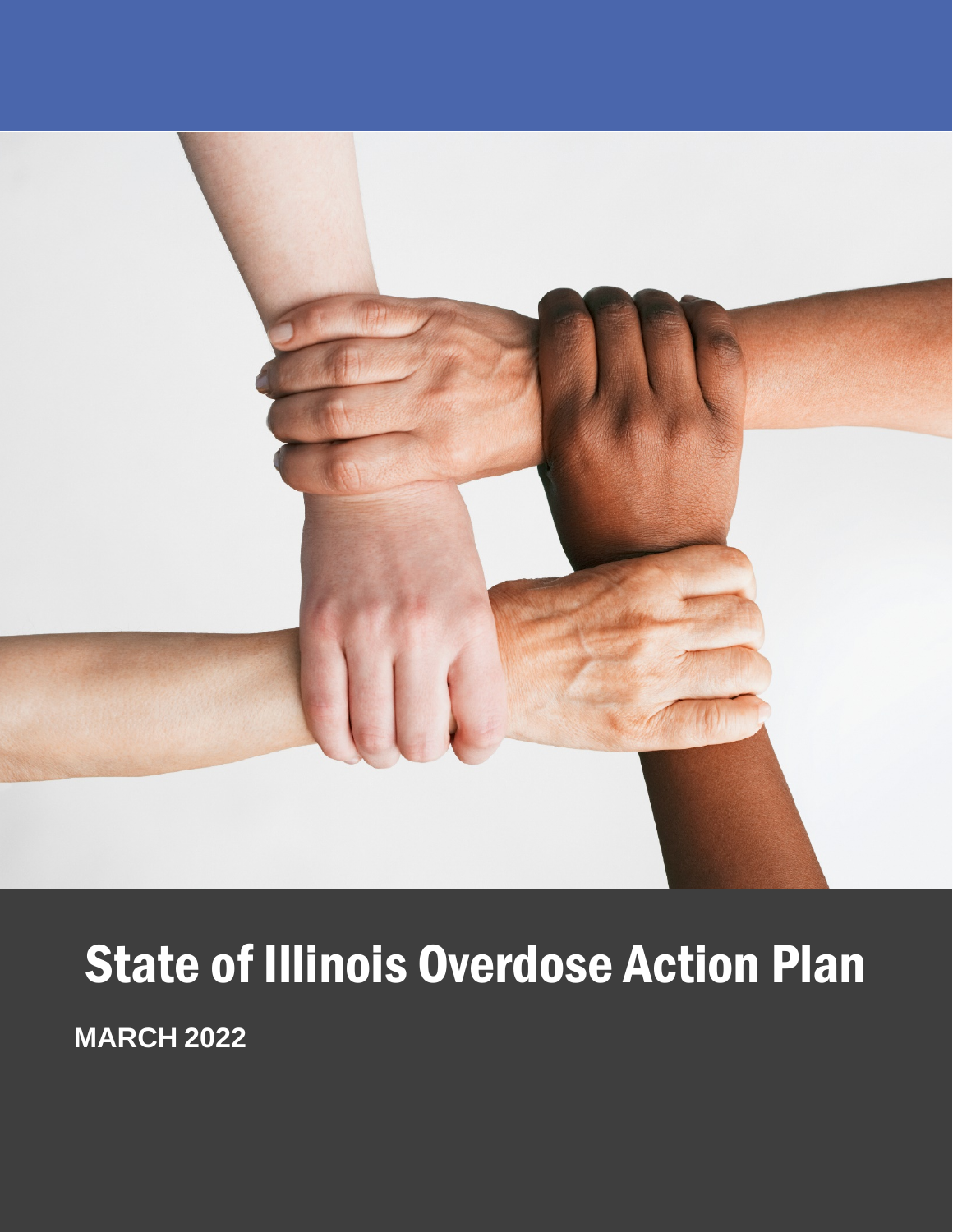## Table of Contents

| ADDRESSING RACIAL AND SOCIAL DISPARITIES IN THE OVERDOSE CRISIS 7<br>2022 SOAP RECOMMENDATION DEVELOPMENT AND PRIORITIZATION  9<br>PRIORITY 1: ADDRESS STRUCTURAL RACISM THROUGH COMMUNITY ENGAGEMENT<br>ACTIVITIES AND OTHER MEANINGFUL REPRESENTATION OF PEOPLE WITH LIVED<br>EXPERIENCE (PLE), INCLUDING PEOPLE WHO USE DRUGS (PWUD) AND PEOPLE FROM<br>RACIALLY AND GEOGRAPHICALLY DIVERSE COMMUNITIES ON THE ROOT CAUSES OF<br>TREATMENT INEQUITIES AND BY INCREASED REPRESENTATION IN STATE WORKFORCES<br>PRIORITY 2: PROMOTE EQUITABLE ORGANIZATIONAL PRACTICES BY HIRING AND PAYING<br>A LIVING WAGE TO PWUD, PEOPLE IN RECOVERY, AND PEOPLE WHO HAVE CRIMINAL<br>PRIORITY 3: REVIEW CLIENT DEMOGRAPHIC DATA TO HELP IDENTIFY AND ADDRESS<br>DISPARITIES IN ACCESS TO AND RECEIPT OF MEDICATION ASSISTED RECOVERY (MAR),<br>PRIORITY 4: SUPPORT COMMUNITIES IN ESTABLISHING AND GROWING SYSTEMS FOR<br>SUPPORTING ALL FAMILIES IMPACTED BY OUD/SUD AND CONNECT THEM TO RELEVANT<br>PRIORITY 5: REDUCE DIVERSION OF CONTROLLED SUBSTANCES PRESCRIBING 17<br>PRIORITY 6: ADDRESS HIGH-RISK PRESCRIBING AND DISPENSING THROUGH PEER-TO-<br>PRIORITY 7: CONTINUE TO CONDUCT AND COORDINATE ANTI-STIGMA EDUCATION<br>PRIORITY 8: INCREASE THE IMPACT OF PREVENTION PROGRAMMING IN SCHOOLS,<br>COMMUNITIES, AND OTHER SETTINGS WHERE COMPREHENSIVE EVIDENCE-BASED<br>PRACTICES, PROGRAMS AND STRATEGIES THAT REDUCE RISK FACTORS AND PROMOTE<br>PRIORITY 10: INCREASE INITIATION TO BUPRENORPHINE IN EMERGENCY DEPARTMENTS<br>FOR PEOPLE WHO PRESENT WITH OPIOID OVERDOSES AND/OR IN ACUTE WITHDRAWAL,  24<br>PRIORITY 11: INCREASE THE NUMBER OF DATA-WAIVERED PRESCRIBERS.  25<br>PRIORITY 13: ESTABLISH ALTERNATIVE FINANCING STRUCTURES FOR MAR<br>PRIORITY 14: EVALUATE TELEHEALTH POLICIES ON SERVICES RELATED TO<br>OUD/SUD ESTABLISHED DURING THE COVID-19 PUBLIC HEALTH EMERGENCY<br>PRIORITY 15: ENSURE INSURANCE COVERAGE FOR MAR AND RECOVERY |  |
|-------------------------------------------------------------------------------------------------------------------------------------------------------------------------------------------------------------------------------------------------------------------------------------------------------------------------------------------------------------------------------------------------------------------------------------------------------------------------------------------------------------------------------------------------------------------------------------------------------------------------------------------------------------------------------------------------------------------------------------------------------------------------------------------------------------------------------------------------------------------------------------------------------------------------------------------------------------------------------------------------------------------------------------------------------------------------------------------------------------------------------------------------------------------------------------------------------------------------------------------------------------------------------------------------------------------------------------------------------------------------------------------------------------------------------------------------------------------------------------------------------------------------------------------------------------------------------------------------------------------------------------------------------------------------------------------------------------------------------------------------------------------------------------------------------------------------------------------------------------------------------------------------------------------------------------------------------------|--|
|                                                                                                                                                                                                                                                                                                                                                                                                                                                                                                                                                                                                                                                                                                                                                                                                                                                                                                                                                                                                                                                                                                                                                                                                                                                                                                                                                                                                                                                                                                                                                                                                                                                                                                                                                                                                                                                                                                                                                             |  |
|                                                                                                                                                                                                                                                                                                                                                                                                                                                                                                                                                                                                                                                                                                                                                                                                                                                                                                                                                                                                                                                                                                                                                                                                                                                                                                                                                                                                                                                                                                                                                                                                                                                                                                                                                                                                                                                                                                                                                             |  |
|                                                                                                                                                                                                                                                                                                                                                                                                                                                                                                                                                                                                                                                                                                                                                                                                                                                                                                                                                                                                                                                                                                                                                                                                                                                                                                                                                                                                                                                                                                                                                                                                                                                                                                                                                                                                                                                                                                                                                             |  |
|                                                                                                                                                                                                                                                                                                                                                                                                                                                                                                                                                                                                                                                                                                                                                                                                                                                                                                                                                                                                                                                                                                                                                                                                                                                                                                                                                                                                                                                                                                                                                                                                                                                                                                                                                                                                                                                                                                                                                             |  |
|                                                                                                                                                                                                                                                                                                                                                                                                                                                                                                                                                                                                                                                                                                                                                                                                                                                                                                                                                                                                                                                                                                                                                                                                                                                                                                                                                                                                                                                                                                                                                                                                                                                                                                                                                                                                                                                                                                                                                             |  |
|                                                                                                                                                                                                                                                                                                                                                                                                                                                                                                                                                                                                                                                                                                                                                                                                                                                                                                                                                                                                                                                                                                                                                                                                                                                                                                                                                                                                                                                                                                                                                                                                                                                                                                                                                                                                                                                                                                                                                             |  |
|                                                                                                                                                                                                                                                                                                                                                                                                                                                                                                                                                                                                                                                                                                                                                                                                                                                                                                                                                                                                                                                                                                                                                                                                                                                                                                                                                                                                                                                                                                                                                                                                                                                                                                                                                                                                                                                                                                                                                             |  |
|                                                                                                                                                                                                                                                                                                                                                                                                                                                                                                                                                                                                                                                                                                                                                                                                                                                                                                                                                                                                                                                                                                                                                                                                                                                                                                                                                                                                                                                                                                                                                                                                                                                                                                                                                                                                                                                                                                                                                             |  |
|                                                                                                                                                                                                                                                                                                                                                                                                                                                                                                                                                                                                                                                                                                                                                                                                                                                                                                                                                                                                                                                                                                                                                                                                                                                                                                                                                                                                                                                                                                                                                                                                                                                                                                                                                                                                                                                                                                                                                             |  |
|                                                                                                                                                                                                                                                                                                                                                                                                                                                                                                                                                                                                                                                                                                                                                                                                                                                                                                                                                                                                                                                                                                                                                                                                                                                                                                                                                                                                                                                                                                                                                                                                                                                                                                                                                                                                                                                                                                                                                             |  |
|                                                                                                                                                                                                                                                                                                                                                                                                                                                                                                                                                                                                                                                                                                                                                                                                                                                                                                                                                                                                                                                                                                                                                                                                                                                                                                                                                                                                                                                                                                                                                                                                                                                                                                                                                                                                                                                                                                                                                             |  |
|                                                                                                                                                                                                                                                                                                                                                                                                                                                                                                                                                                                                                                                                                                                                                                                                                                                                                                                                                                                                                                                                                                                                                                                                                                                                                                                                                                                                                                                                                                                                                                                                                                                                                                                                                                                                                                                                                                                                                             |  |
|                                                                                                                                                                                                                                                                                                                                                                                                                                                                                                                                                                                                                                                                                                                                                                                                                                                                                                                                                                                                                                                                                                                                                                                                                                                                                                                                                                                                                                                                                                                                                                                                                                                                                                                                                                                                                                                                                                                                                             |  |
|                                                                                                                                                                                                                                                                                                                                                                                                                                                                                                                                                                                                                                                                                                                                                                                                                                                                                                                                                                                                                                                                                                                                                                                                                                                                                                                                                                                                                                                                                                                                                                                                                                                                                                                                                                                                                                                                                                                                                             |  |
|                                                                                                                                                                                                                                                                                                                                                                                                                                                                                                                                                                                                                                                                                                                                                                                                                                                                                                                                                                                                                                                                                                                                                                                                                                                                                                                                                                                                                                                                                                                                                                                                                                                                                                                                                                                                                                                                                                                                                             |  |
|                                                                                                                                                                                                                                                                                                                                                                                                                                                                                                                                                                                                                                                                                                                                                                                                                                                                                                                                                                                                                                                                                                                                                                                                                                                                                                                                                                                                                                                                                                                                                                                                                                                                                                                                                                                                                                                                                                                                                             |  |
|                                                                                                                                                                                                                                                                                                                                                                                                                                                                                                                                                                                                                                                                                                                                                                                                                                                                                                                                                                                                                                                                                                                                                                                                                                                                                                                                                                                                                                                                                                                                                                                                                                                                                                                                                                                                                                                                                                                                                             |  |
|                                                                                                                                                                                                                                                                                                                                                                                                                                                                                                                                                                                                                                                                                                                                                                                                                                                                                                                                                                                                                                                                                                                                                                                                                                                                                                                                                                                                                                                                                                                                                                                                                                                                                                                                                                                                                                                                                                                                                             |  |
|                                                                                                                                                                                                                                                                                                                                                                                                                                                                                                                                                                                                                                                                                                                                                                                                                                                                                                                                                                                                                                                                                                                                                                                                                                                                                                                                                                                                                                                                                                                                                                                                                                                                                                                                                                                                                                                                                                                                                             |  |
|                                                                                                                                                                                                                                                                                                                                                                                                                                                                                                                                                                                                                                                                                                                                                                                                                                                                                                                                                                                                                                                                                                                                                                                                                                                                                                                                                                                                                                                                                                                                                                                                                                                                                                                                                                                                                                                                                                                                                             |  |
|                                                                                                                                                                                                                                                                                                                                                                                                                                                                                                                                                                                                                                                                                                                                                                                                                                                                                                                                                                                                                                                                                                                                                                                                                                                                                                                                                                                                                                                                                                                                                                                                                                                                                                                                                                                                                                                                                                                                                             |  |
|                                                                                                                                                                                                                                                                                                                                                                                                                                                                                                                                                                                                                                                                                                                                                                                                                                                                                                                                                                                                                                                                                                                                                                                                                                                                                                                                                                                                                                                                                                                                                                                                                                                                                                                                                                                                                                                                                                                                                             |  |
|                                                                                                                                                                                                                                                                                                                                                                                                                                                                                                                                                                                                                                                                                                                                                                                                                                                                                                                                                                                                                                                                                                                                                                                                                                                                                                                                                                                                                                                                                                                                                                                                                                                                                                                                                                                                                                                                                                                                                             |  |
|                                                                                                                                                                                                                                                                                                                                                                                                                                                                                                                                                                                                                                                                                                                                                                                                                                                                                                                                                                                                                                                                                                                                                                                                                                                                                                                                                                                                                                                                                                                                                                                                                                                                                                                                                                                                                                                                                                                                                             |  |
|                                                                                                                                                                                                                                                                                                                                                                                                                                                                                                                                                                                                                                                                                                                                                                                                                                                                                                                                                                                                                                                                                                                                                                                                                                                                                                                                                                                                                                                                                                                                                                                                                                                                                                                                                                                                                                                                                                                                                             |  |
|                                                                                                                                                                                                                                                                                                                                                                                                                                                                                                                                                                                                                                                                                                                                                                                                                                                                                                                                                                                                                                                                                                                                                                                                                                                                                                                                                                                                                                                                                                                                                                                                                                                                                                                                                                                                                                                                                                                                                             |  |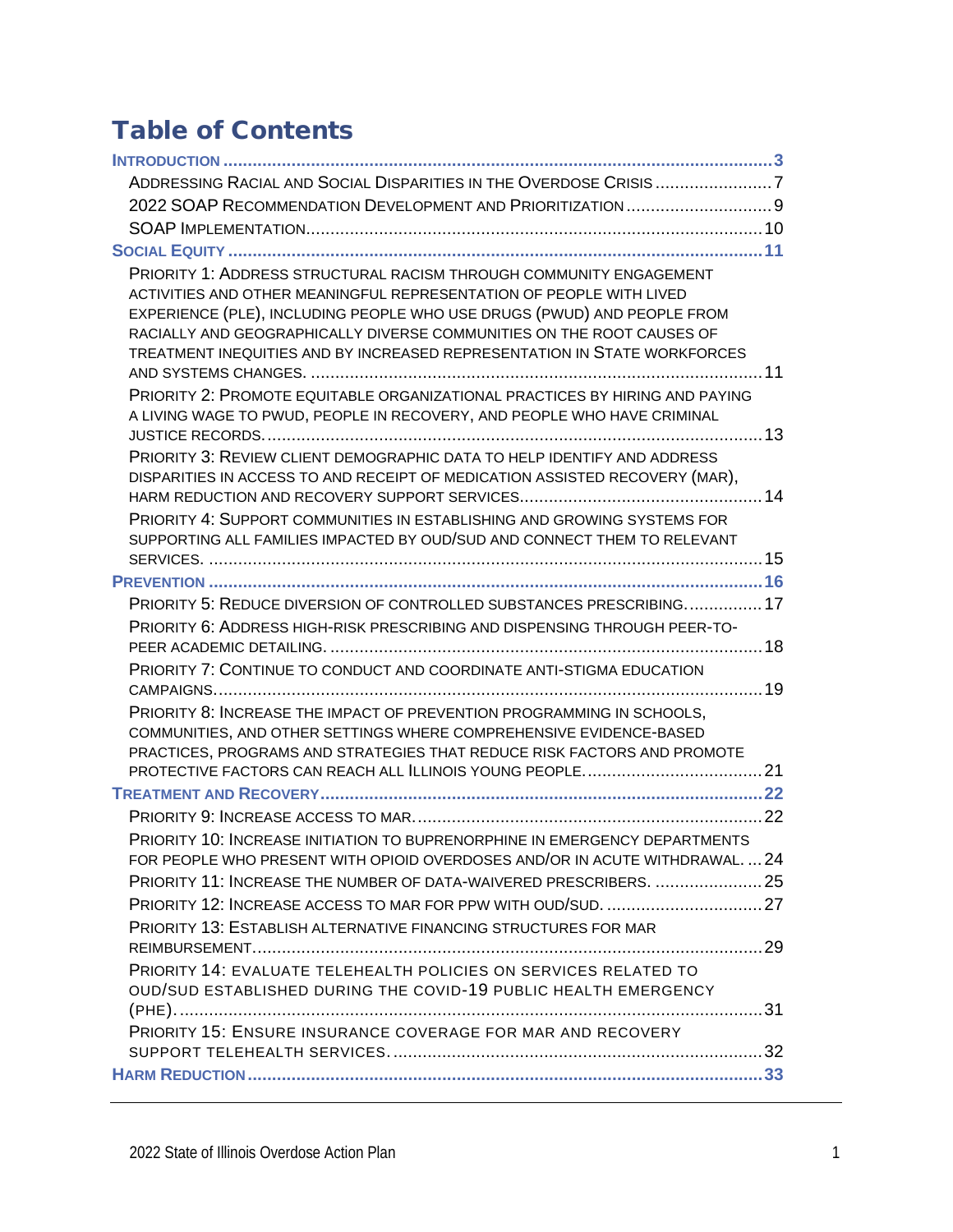| PRIORITY 16: CONTINUE TO SHARE INFORMATION, LISTEN TO AND SUPPORT           |  |
|-----------------------------------------------------------------------------|--|
| COMMUNITIES THAT ARE EXPERIENCING HIGH RATES OF OVERDOSES IN THEIR          |  |
|                                                                             |  |
| PRIORITY 17: IMPROVE EQUITABLE ACCESS TO HARM REDUCTION AND SYRINGE         |  |
| SERVICE PROGRAMS TO DECREASE OVERDOSES, TRANSMISSION OF INFECTIOUS          |  |
|                                                                             |  |
|                                                                             |  |
| PRIORITY 19: PROVIDE EDUCATION ON NALOXONE INSURANCE COVERAGE. 38           |  |
| PRIORITY 20: IMPLEMENT SYSTEM-LEVEL POLICIES AND INTERVENTIONS TO REDUCE    |  |
| RATES OF MATERNAL MORBIDITY AND MORTALITY AMONG PPW WITH OUD/SUD38          |  |
|                                                                             |  |
|                                                                             |  |
| PRIORITY 22: ADDRESS DEFLECTION/PRE-ARREST DIVERSION PROGRAM                |  |
| IMPLEMENTATION BARRIERS IN ORDER TO INCREASE CAPACITY OF THESE PROGRAMS     |  |
|                                                                             |  |
| PRIORITY 23: ENSURE ACCESS TO ALL FORMS OF MEDICATIONS/MAR IN CORRECTIONAL  |  |
|                                                                             |  |
| PRIORITY 24: ENSURE LINKAGES TO SERVICES, CASE MANAGEMENT, TIMELY ACCESS TO |  |
| TREATMENT AND OTHER RESOURCES TO SUPPORT RECOVERY ARE AVAILABLE TO          |  |
|                                                                             |  |
| PRIORITY 25: ENSURE THAT PEOPLE WHO ARE INVOLVED IN THE CRIMINAL JUSTICE    |  |
| SYSTEM AND THEIR LOVED ONES RECEIVE NALOXONE AND NALOXONE TRAINING 45       |  |
|                                                                             |  |
|                                                                             |  |
|                                                                             |  |
|                                                                             |  |
|                                                                             |  |
| <b>JUSTICE-INVOLVED POPULATIONS AND PUBLIC SAFETY: ADDITIONAL</b>           |  |
|                                                                             |  |
|                                                                             |  |
|                                                                             |  |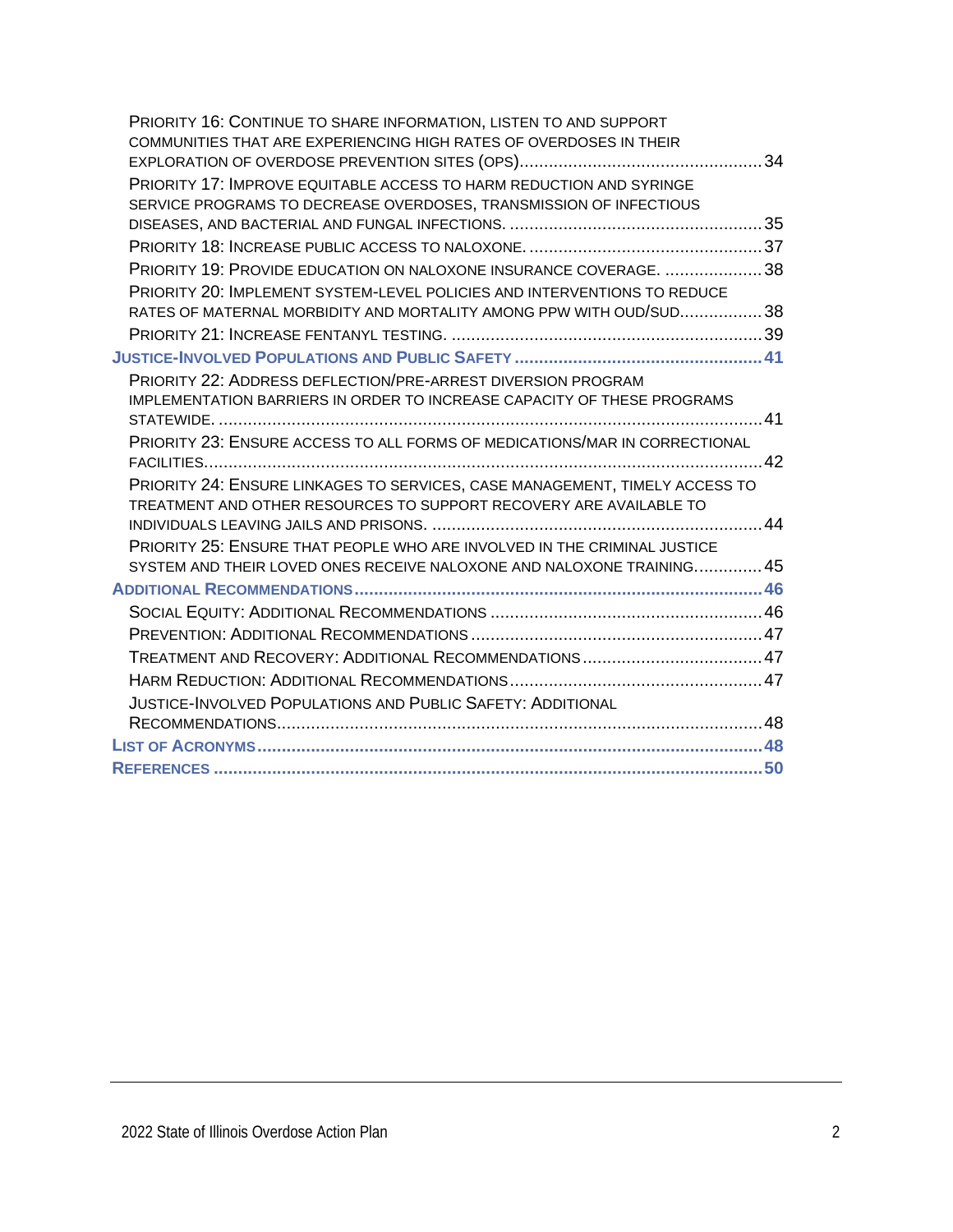# State of Illinois Overdose Action Plan

## <span id="page-3-0"></span>Introduction

On September 6, 2017, in the midst of an unprecedented opioid epidemic that had tragically taken the lives of thousands of our residents, Illinois released its first State Opioid Action Plan (SOAP). <sup>1</sup> Based on three pillars of prevention (preventing the further spread of the opioid epidemic), treatment and recovery (providing evidence-based treatment and recovery services), and response (averting overdose deaths), the 2017 SOAP brought together systems and stakeholders to prevent the further spread of the crisis and to address the needs of people with opioid use disorder (OUD). The SOAP formed the strategic framework for addressing the opioid epidemic in Illinois, setting a statewide goal of reducing the number of projected deaths in 2020 by one-third and formulating a set of nine evidence-based strategies to achieve this goal.

Implementation of SOAP strategies began in late 2017 with the expectation that efforts would be ongoing through 2020, and beyond. The Illinois Opioid Crisis Response Advisory Council (Council) developed recommended initiatives for each SOAP strategy. Implementation Reports released in 2018 $2$  and 2020 $3,4$  describe our accomplishments and progress carrying out these initiatives. As described in detail in the Implementation Reports, these accomplishments include:

- Reducing high-risk opioid prescribing and dispensing.
- Creating public databases, such as the Illinois Department of Public Health (IDPH)'s Opioid Data Dashboard<sup>5</sup> that provides opioid overdose-related data, including treatment provider and naloxone distribution locations at the county and zip code levels.
- Providing treatment referral and support services for people with OUD and substance use disorder (SUD) via the Illinois Helpline for Opioids and Other Substances (Helpline), <sup>6</sup> a statewide multi-lingual helpline. To date, the Helpline has received over 40,000 calls and more than 200,000 visits to its website.<sup>7</sup>
- Educating people across Illinois about opioids, opioid misuse, and overdose prevention as well as that treatment works, and that people recover through numerous statewide messaging campaigns.
- Providing prevention, treatment, and recovery services to nearly 30,000 people with OUD/SUD through programs supported by the federal Overdose Response Funding (ORF) grants that the Illinois Department of Human Services/Division of Substance Use Prevention and Recovery (IDHS/SUPR) has received from the Substance Abuse and Mental Health Services Administration (SAMHSA).
- Training more than 110,000 people how to administer naloxone to reverse an opioid overdose and save lives. 4

We also saw the initial success of our early efforts when 2018 data from IDPH showed a 1.6% decrease from 2017 to 2018 in opioid deaths statewide, $8$  the first decrease in deaths in five years. These 2018 data also show a 21.6% reduction from the 2020 projected number of fatal opioid overdoses.<sup>9</sup> However, non-fatal opioid overdoses did not decrease, and we began to see new challenges, such as the growing disparities of the opioid crisis in certain communities. In Executive Order (EO) 2020-02, "Strengthening the State's Commitment to Ending the Opioid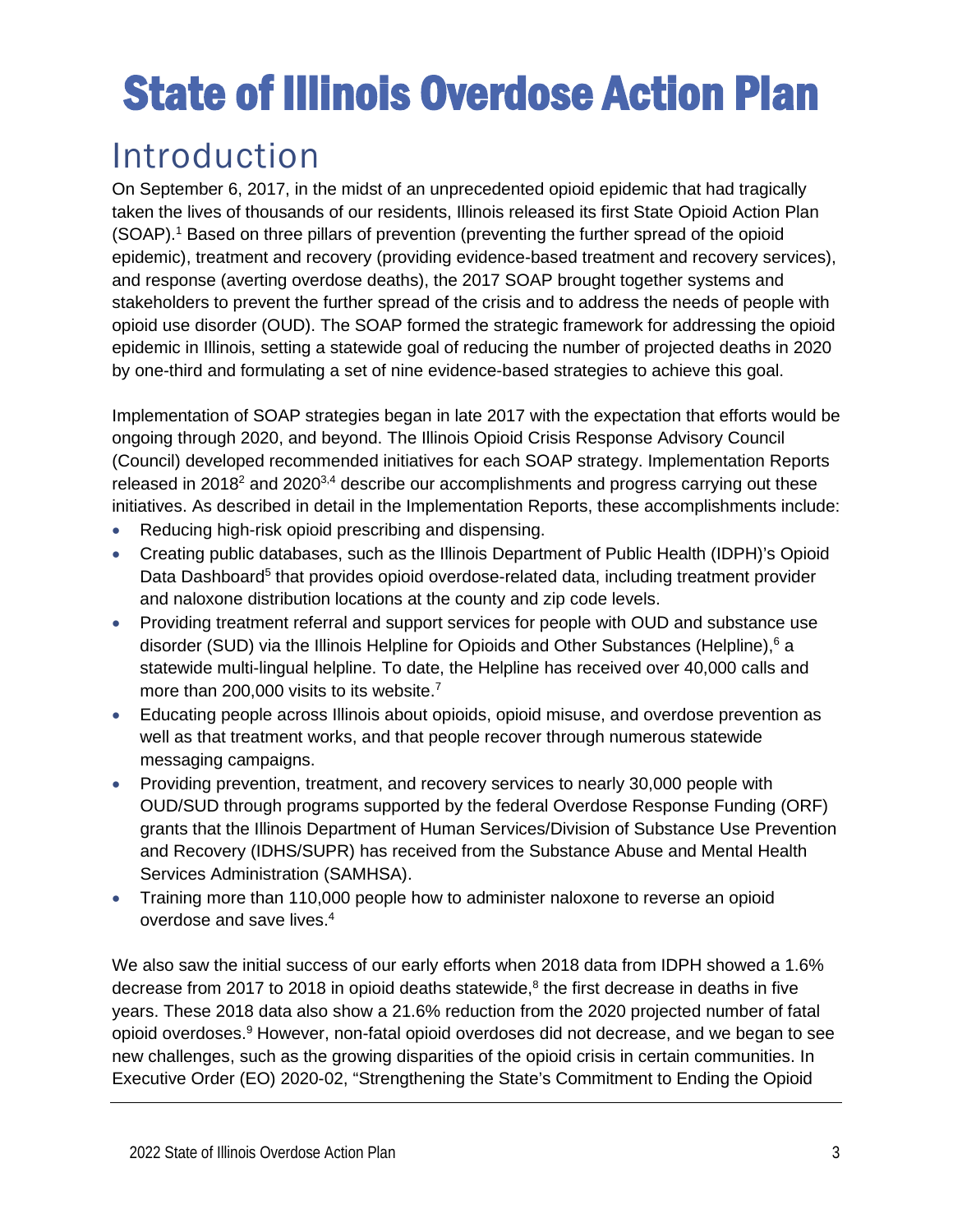Epidemic",<sup>9</sup> Governor Pritzker put strategies into place that build on our progress and emphasize new areas that were not addressed in the 2017 SOAP, such as social equity and harm reduction.

Despite our efforts, overdose deaths began increasing in 2019 and continued into 2020. There was a 3% increase in fatal opioid overdoses from 2018-2019.<sup>10</sup> Statewide, the number of opioid overdose deaths in 2020 increased 33% compared to 2019.



**Figure 1. Monthly Opioid Overdose Deaths for 2019 and 2020**

Figure 2 depicts regional changes in overdose fatalities. The number of overdose deaths statewide in 2020 increased 45% in urban areas, 26% in rural areas and 17% in small urban and suburban areas compared to 2019.11

Source: Illinois Vital Records System.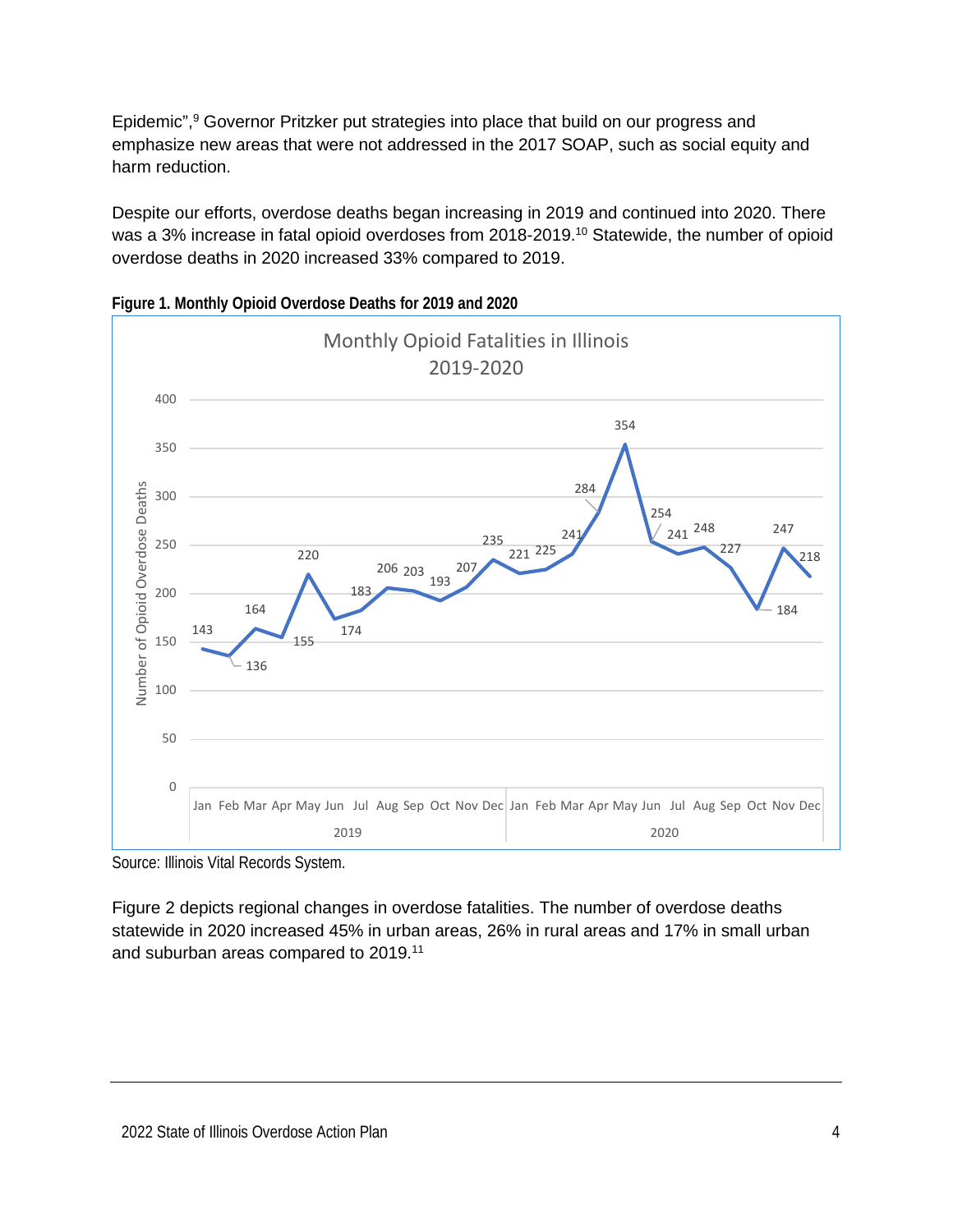

**Figure 2. Opioid Fatality Rate by Geographic Region**

This dramatic increase in fatal overdose deaths that prevented us from reaching our 2017 goal to reduce overdose deaths by one-third is happening not just in Illinois but across the United States. Provisional data from the Centers for Disease Control and Prevention (CDC) show that drug overdose deaths nationwide increased 29.4% from 2019 to 2020. There was an estimated 93,000 deaths in 2020, the highest number of overdose fatalities ever recorded in a 12-month period.<sup>12,13</sup> Overdose deaths from synthetic opioids increased by nearly 55% during this same period. This increase in deaths began **before** the COVID-19 pandemic, <sup>14</sup> but accelerated throughout 2020.

What is driving this increase in overdose deaths? According to the CDC, the influx of fentanyl in the drug supply<sup>13</sup> and increased methamphetamine and polysubstance use<sup>15</sup> are the primary drivers of this increase in overdose deaths. Increases in mortality are likely due to people unknowingly using heroin and/or synthetic opioids that are laced with fentanyl as well as people using stimulants—cocaine and methamphetamine—in combination with opioids. We have seen a significant increase in people with OUD using stimulant drugs since 2018. <sup>16</sup> Polysubstance use increases overdose risks, and the combined use of opioids and stimulants is particularly deadly. Unfortunately, the COVID-19 pandemic and its associated stresses, especially social

Source: Illinois Vital Records System.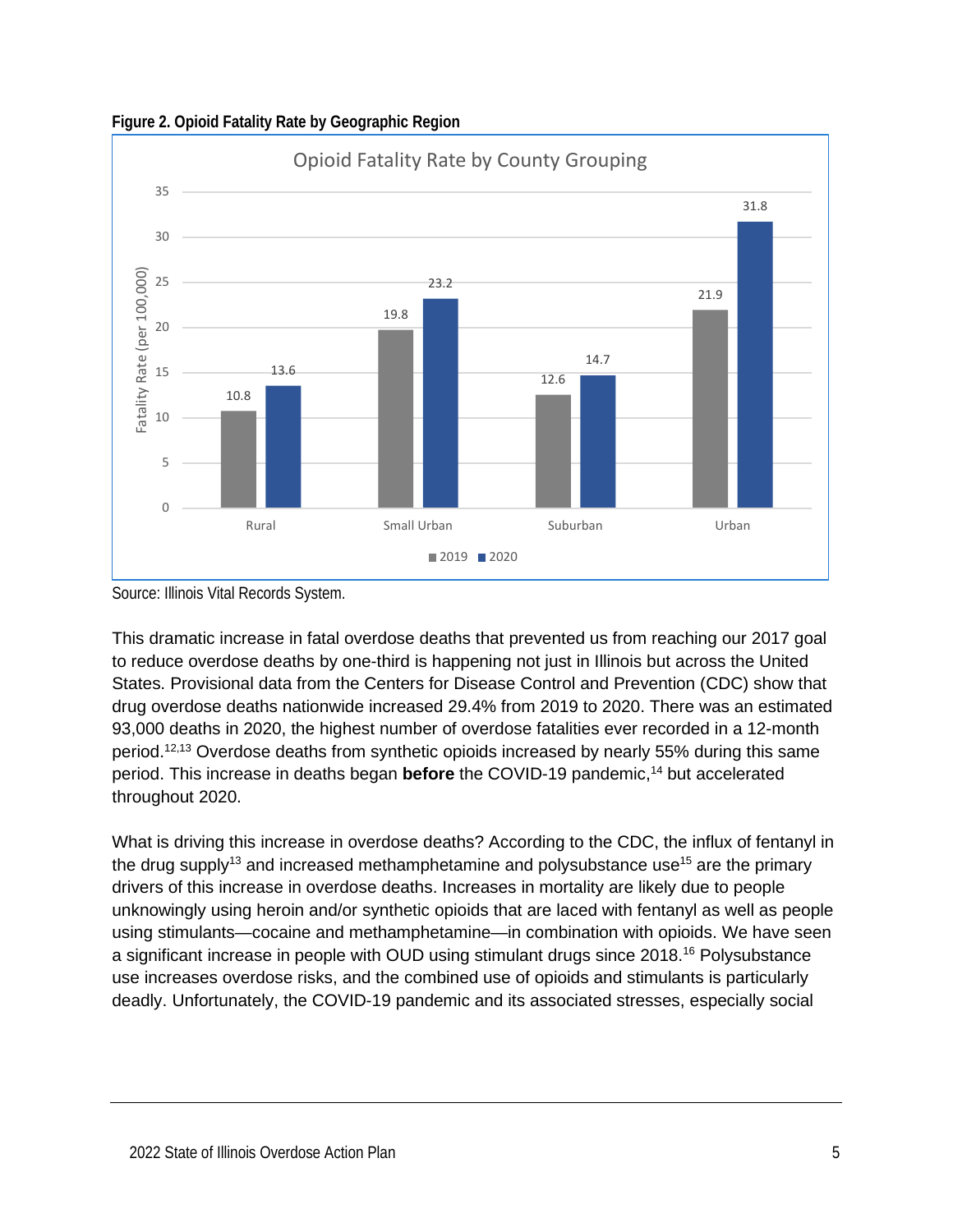isolation, job loss, and the disruption of in-person OUD/SUD treatment and recovery support services also play a role in increased overdose deaths.<sup>12</sup>

The opioid epidemic has never been constant. It has and continues to change over time, and we continue to put new initiatives in place to address new challenges. But what we have right now

## **It's not just an opioid epidemic, it's an OVERDOSE epidemic!**

is an **overdose**  epidemic. As Figure 3 illustrates, while synthetic opioids are the main cause of overdose fatalities statewide, heroin and cocaine are also involved in a large number of overdose

deaths, especially in small urban, suburban, and urban areas of the state, and psychostimulants are involved in the majority of overdose deaths in rural areas. To save lives, we need to reach out to and engage individuals who are at risk for both fatal and non-fatal overdose due to multiple drugs: synthetic opioids, heroin, cocaine, methamphetamine, and other substances. We don't just need a statewide opioid action plan: we need a statewide **overdose** action plan that includes new efforts to address the changing nature of the overdose crisis and builds on our prior progress in stopping overdoses and saving lives.



**Figure 3. Overdose Fatalities by Geographic Region and Substances Involved**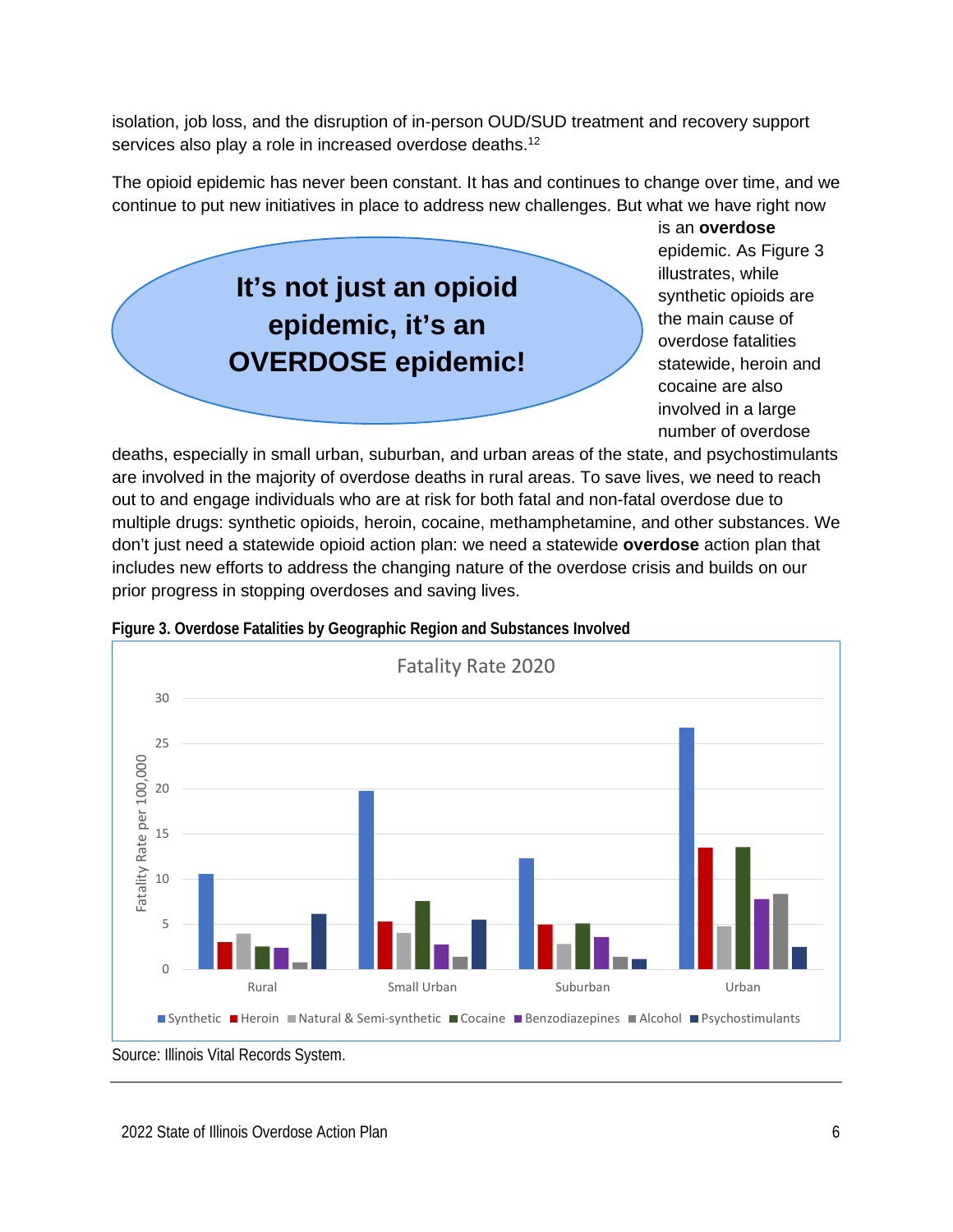## <span id="page-7-0"></span>Addressing Racial and Social Disparities in the Overdose **Crisis**

There has been, and continues to be, significant racial and social disparities in the overdose crisis. The EO recognizes that certain communities in Illinois—primarily racial and ethnic minority communities—have been disproportionately impacted by the overdose crisis and face greater difficulties than White communities accessing OUD/SUD treatment and recovery support services.<sup>9</sup> In 2018, IDPH data showed that, while opioid overdose deaths among non-Hispanic White residents in Illinois decreased 6.5%, deaths among non-Hispanic Black residents increased by 9.1%. In 2020, as shown below in Figure 4, non-Hispanic Blacks were more than twice as likely to die from any drug overdose than non-Hispanic Whites.



**Figure 4. Fatal Overdose Cases by Race/Ethnicity 2020**

The racial disparities in overdose deaths continue to exist. As Figure 5 shows, in 2020, the highest opioid overdose fatality rate across all age groups occurred among non-Hispanic Blacks, with the exception of the 25-34 age group, where non-Hispanic Whites had the highest fatality rate. 11

Source: Illinois Vital Records System.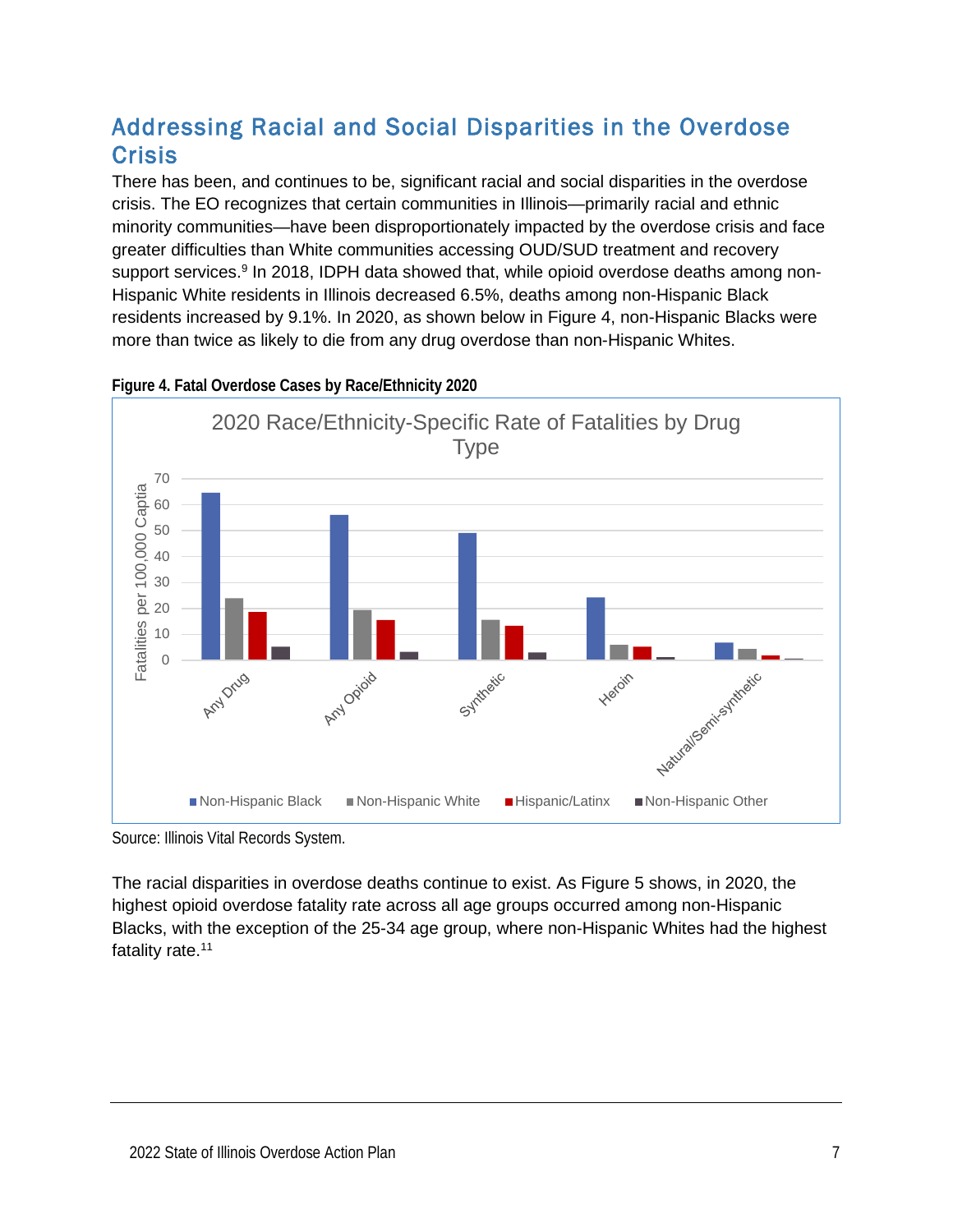

**Figure 5. Age-Specific Rate of Opioid Overdose Fatalities by Race/Ethnicity in 2020**

To save lives, we **must** address the social inequities that underlie the racial disparities in overdose deaths. While social equity is one of the five categories that form the basis of the 2022 SOAP, it is also the lens through which we implement initiatives and assess our progress. This includes acknowledging the role of structural racism and social determinants of health and ensuring that **every** priority and recommended initiative takes these factors into consideration. It also includes actively involving people of color in developing and implementing recommended initiatives, as emphasized in the working social equity statement developed by the Council's Opioid Social Equity (OSE) Committee:

*We recognize that communities have experienced structural racism, stigma and other systems of oppression and built strong, social, human, and cultural capital to manage racism and inequity. This capital must be the foundation of our efforts to redress health and social inequities. This means meeting people where they are, asking, listening to and using their definitions of justice and fairness, and ensuring that people who are impacted by a problem are involved in the decision-making and are part of the solution. Everyone should have a fair opportunity to attain their full health potential, and no one should be disadvantaged from achieving this potential. This includes addressing social, geographical, and structural determinants of health; focusing on humanistic, person-centered care; and developing just policies.*

Source: Illinois Vital Records System.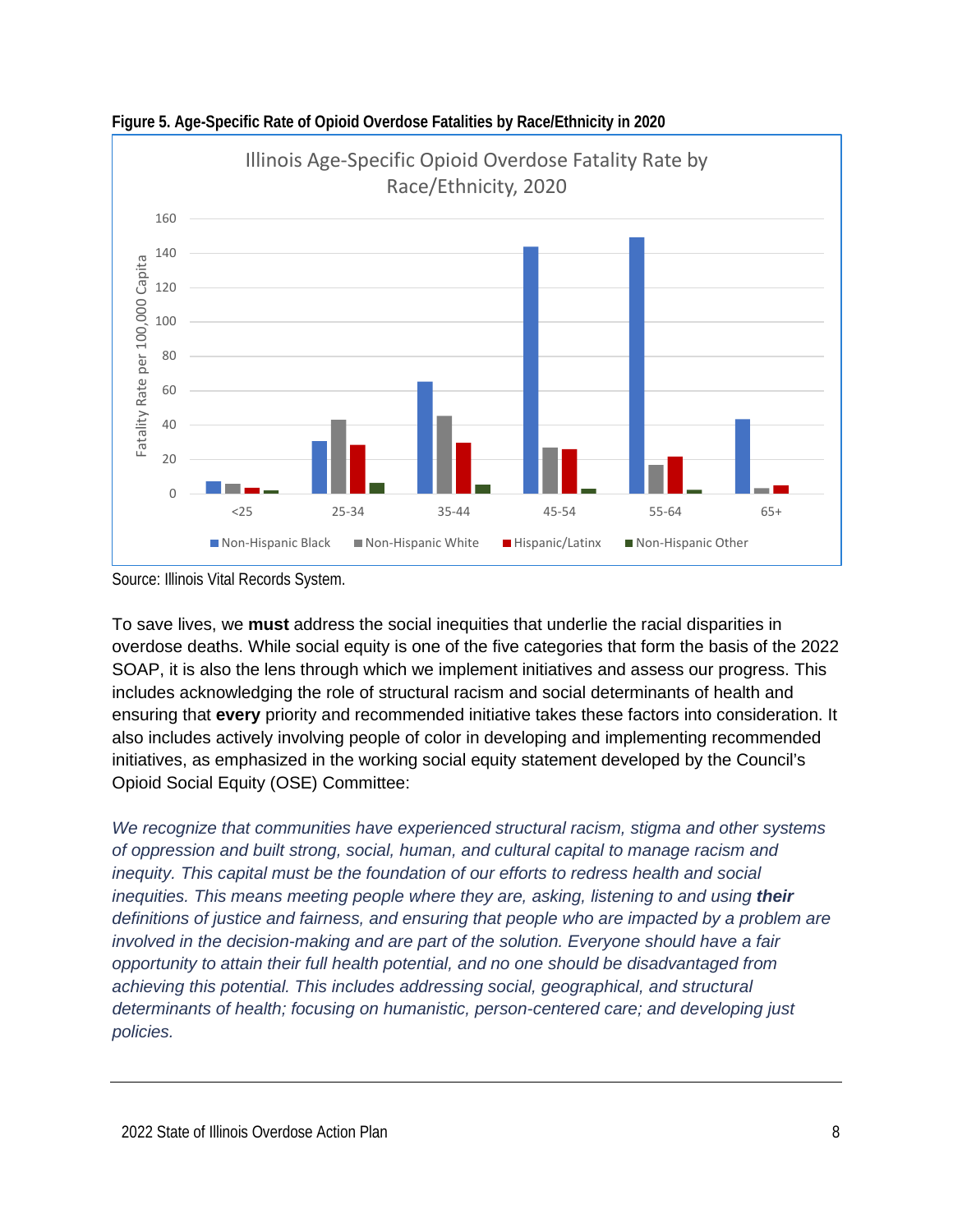## <span id="page-9-0"></span>2022 SOAP Recommendation Development and Prioritization

In the Fall of 2020, the Council submitted 85 recommendations for the 2022 SOAP. A small group from IDHS/SUPR and IDPH reviewed each recommendation and assigned recommendations to the State agency (or agencies) that can best address it based on the agency's focus and function. State agency workgroups, as well as a workgroup comprised of members of the Governor's Opioid Overdose Prevention and Recovery Steering Committee (Steering Committee), reviewed, and prioritized their assigned recommendations.

Prioritization criteria factors included determining:

- What recommendations are most important and will have the greatest impact on reducing overdoses?
- What recommendations can be implemented now or in the future?
- What recommendations align with current State and/or agency strategic goals?

*Led by Lt. Governor Stratton, IDHS Secretary Hou and IDPH Director Ezike, the Steering Committee includes Directors of several State agencies as well as a Council representative and person with lived experience of OUD. The Steering Committee is charged with working with State agencies and other stakeholders through the Council to establish policies and programs that address the changing nature of the opioid crisis*.

The workgroups identified 25 high priority recommendations. These priorities have been compiled into five categories that form the basis of the 2022 SOAP.

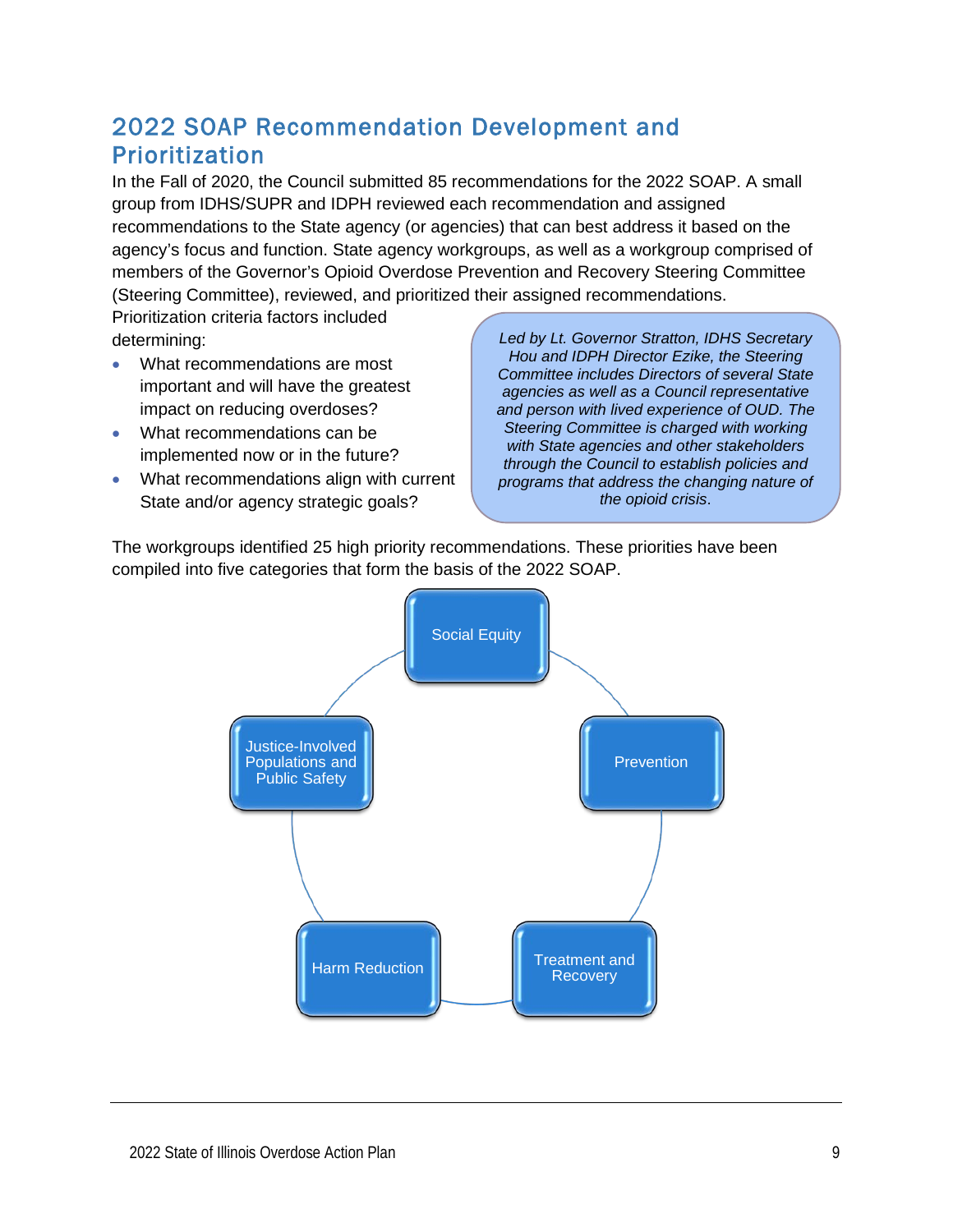## <span id="page-10-0"></span>SOAP Implementation

This SOAP is a living document. To that end, **our one broad goal is to reduce the number of overdose deaths in Illinois.** We—State agencies, Council committees and stakeholders—will work together to achieve this goal by implementing the recommended initiatives (i.e., priority initiatives) that were developed by the Council and that address the ever-evolving overdose crisis that is shaped not only by opioids but by polysubstance use, the shifting use of different substances, racial and ethnic disparities, and criminal justice involvement. [1](#page-10-1)

Each priority includes a set of metrics that will be used to document our progress in achieving recommended initiatives. Similar to the recommendation prioritization process, metrics will be assigned to the State agency (or agencies), Council committee(s) or other group(s) that can best implement a specific activity. Metrics will be reviewed semi-annually (i.e., twice a year). The semi-annual implementation report that will be a part of this review will summarize each metric's work-to-date. The semi-annual implementation report will include overdose fatality data so that we can examine the impact of SOAP initiatives on reducing overdose deaths. The report will be shared with and reviewed by the Steering Committee and the Council.

Our semi-annual review process will ensure ongoing evaluation of our priority initiatives and will allow us to assess whether and how we are accomplishing our goal to reduce the number of overdose deaths statewide. It will help us determine what metrics need to be revised, as well as identify the initiatives listed in the Additional Recommendations section that need to be implemented to address new challenges.

#### 2022 SOAP Released

•State agencies and Council Committees begin work on assigned metrics.

#### Six Months Post-Release

- •Metrics reviewed.
- •Semi-annual implementation report summarizing work-to-date and current overdose death data shared with Steering Committee and Council.
- •Metrics revised and/or new initiatives added to address new challenges.

#### 12, 18, 24, 30 and 36 Months Post-Release

- •Metrics reviewed.
- •Semi-annual implmentation report summarizing work-to-date and current overdose death data shared with Steering Committee and Council.
- •Metrics revised and/or new initiatives added to address new challenges.

<span id="page-10-1"></span><sup>1</sup> During the review and prioritization process, we learned that several Council recommendations are being addressed by various State agencies and/or coalitions. To avoid duplication of effort, we chose not to list those recommendations as high priority initiatives. Instead, as appropriate, they are included in the Additional Recommendations section.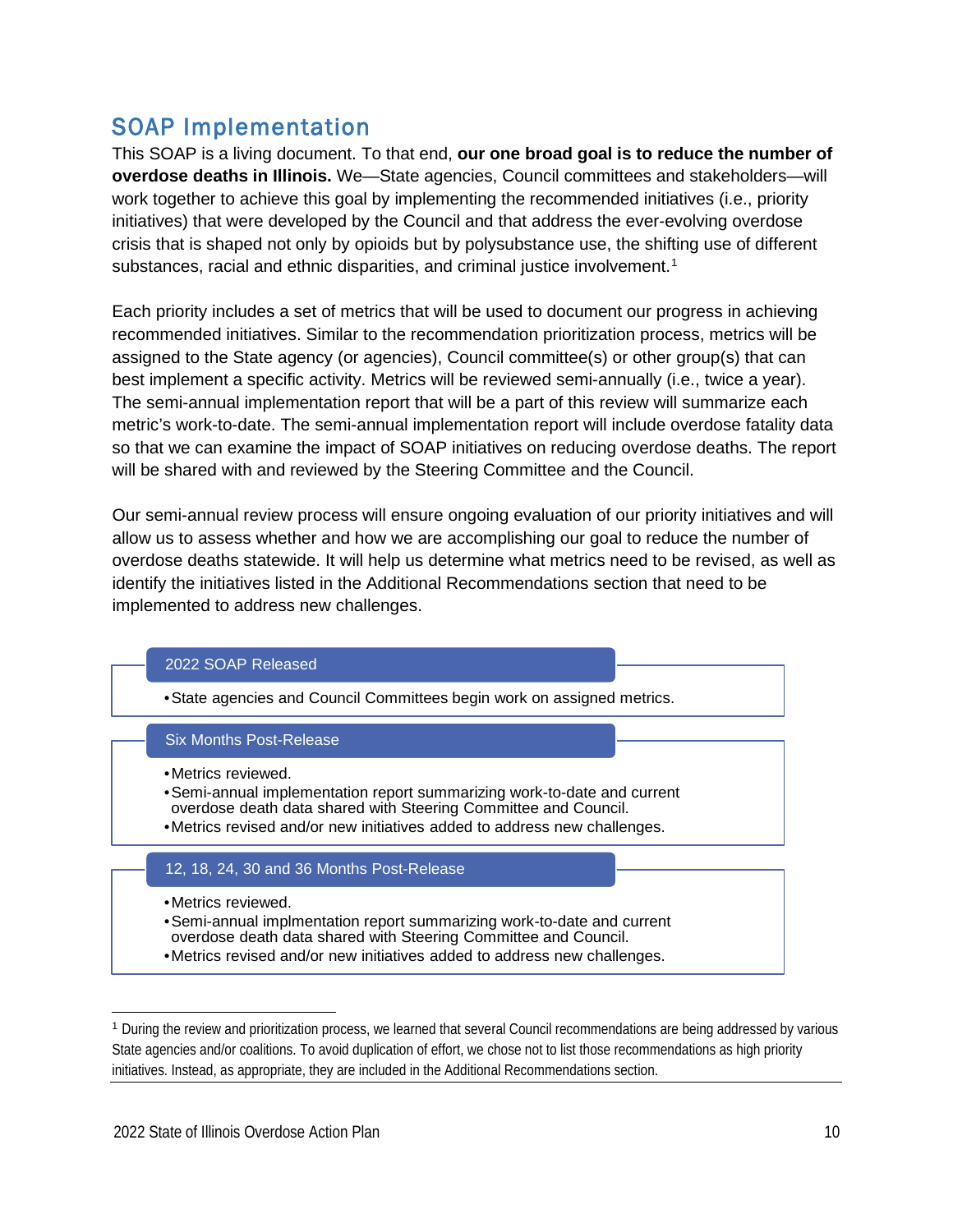## <span id="page-11-0"></span>Social Equity

National data show a surge in opioid-related overdose deaths in Black and Latinx communities.17–20 In some areas of the country, rates of fatal opioid overdoses in Black and Latinx communities now outpace overdoses in White populations.<sup>21,22</sup> In Illinois, as Figures 3 and 4 above illustrate, the highest opioid overdose fatality rates have consistently occurred in non-Hispanic Black populations since 2018. Structural racism, and social and health inequities are underlying causes of these racial disparities in fatal and non-fatal overdoses. As discussed above, we need to actively involve people of color in developing and implementing initiatives and interventions to address these inequities. We also need to review data that can help us better identify and address where and how disparities in access to and receipt of treatment and recovery support services exist and to develop policies to mitigate those disparities.

### <span id="page-11-1"></span>Priority 1: Address structural racism through community engagement activities and other meaningful representation of people with lived experience (PLE), including people who use drugs (PWUD) and people from racially and geographically diverse communities on the root causes of treatment inequities and by increased representation in State workforces and systems changes.

Black and Latinx communities have historically faced structural and institutional barriers that contribute to high opioid overdose rates, including limited access to treatment options,<sup>23-25</sup> physician bias,<sup>25,26</sup> and the failure to address the needs of people of color in government-funded opioid initiatives.25–27 Decades of research on the War on Drugs, which imposed harsh criminal sentences for low-level drug offenses, show a disproportionate impact on Black and Latinx communities, 18,28 including higher rates of arrest and incarceration and long-term negative effects on education, employment, housing, public safety and access to many essential services.<sup>29</sup>

Structural racism manifested by inequities in criminal justice enforcement and involvement, socioeconomic opportunity, access to quality housing, educational opportunity, and health care access are root causes that need to be addressed. This includes exploring efforts that decriminalize drug possession. For example, the Drug Policy Reform Act (DPRA) of 2021, which was introduced in the House of Representatives in June 2021, will remove criminal penalties for drug possession at the federal level, shift the regulatory authority of drugs from the Attorney General to the Secretary of Health and Human Services (HHS), expunge records and provide re-sentencing, and invest in alternative health-centered approaches towards drug use and misuse. The bill will also eliminate many of the life-long consequences associated with drug arrests and convictions, including the denial of employment and public benefits.<sup>30</sup>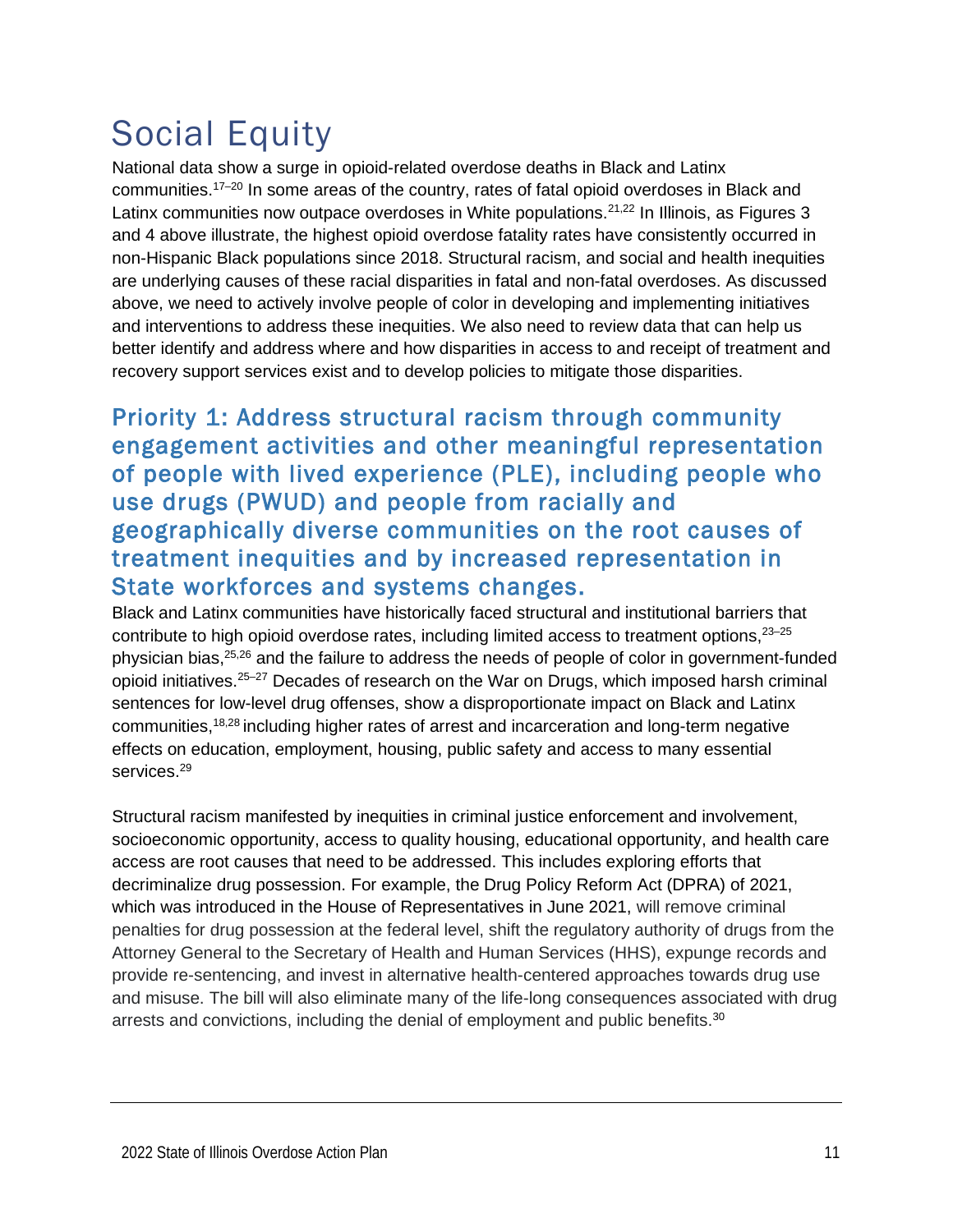#### Recommended Initiatives

- Convene summits in racially and geographically diverse communities that include PWUD, pregnant and postpartum women (PPW) with OUD/SUD, people in recent recovery, faith leaders, local Recovery Oriented Systems of Care (ROSC) councils, and Regional Leadership Centers (RLCs) to identify the causes of inequity and the potential interventions that can address those inequities.
- Conduct focus groups, surveys, and peer-led key informant interviews with PWUD, people in recent recovery and PPW with OUD/SUD in racially and geographically diverse communities to learn how the current structure of the treatment and recovery system serves them, and what the State can do from their perspective to improve accessibility.
- Conduct focus groups with faith leaders in racially and geographically diverse communities to learn how the current structure of the treatment and recovery system serves their communities, and what the State can do from their perspective to improve accessibility.
- Submit a report summarizing summit discussions and focus groups, surveys, and peer-led key informant interview results. The report should highlight strategies identified by summit, focus group, survey, and key informant interview participants to address treatment and recovery system inequities and increase the active involvement of stakeholders (PWUD, people in recent recovery and community members) in the State's prioritization, implementation, and funding of these strategies.
- Conduct a brief survey with summit, focus group, survey and peer-led key informant participants six months after the report is released to assess their satisfaction with the State's implementation and funding of their recommended strategies.
- Monitor the Illinois state legislature and U.S. Congress for bills that arise related to SOAP social equity principles, including the DPRA of 2021 and other drug decriminalization efforts. This will help us pursue systemic change by determining which bills should be supported, and uplift efforts from our legislative partners.

- Summits on the causes of inequity and potential interventions to address those inequities convened in racially and geographically diverse communities.
- Number of summit participants who are PWUD, people in recent recovery, faith leaders, ROSC Council members and RLC members.
- Focus groups, surveys, and peer-led key informant interviews that collect data from PWUD and people in recent recovery in racially and geographically diverse communities on treatment and recovery system services conducted.
- Focus groups with faith leaders in racially and geographically diverse communities on treatment and recovery system services conducted.
- The report summarizing summit discussions, focus group, survey and peer-led key informant interview results that identifies strategies to address treatment and recovery system inequities and active involvement of stakeholders submitted to the Steering Committee and the Governor's Office.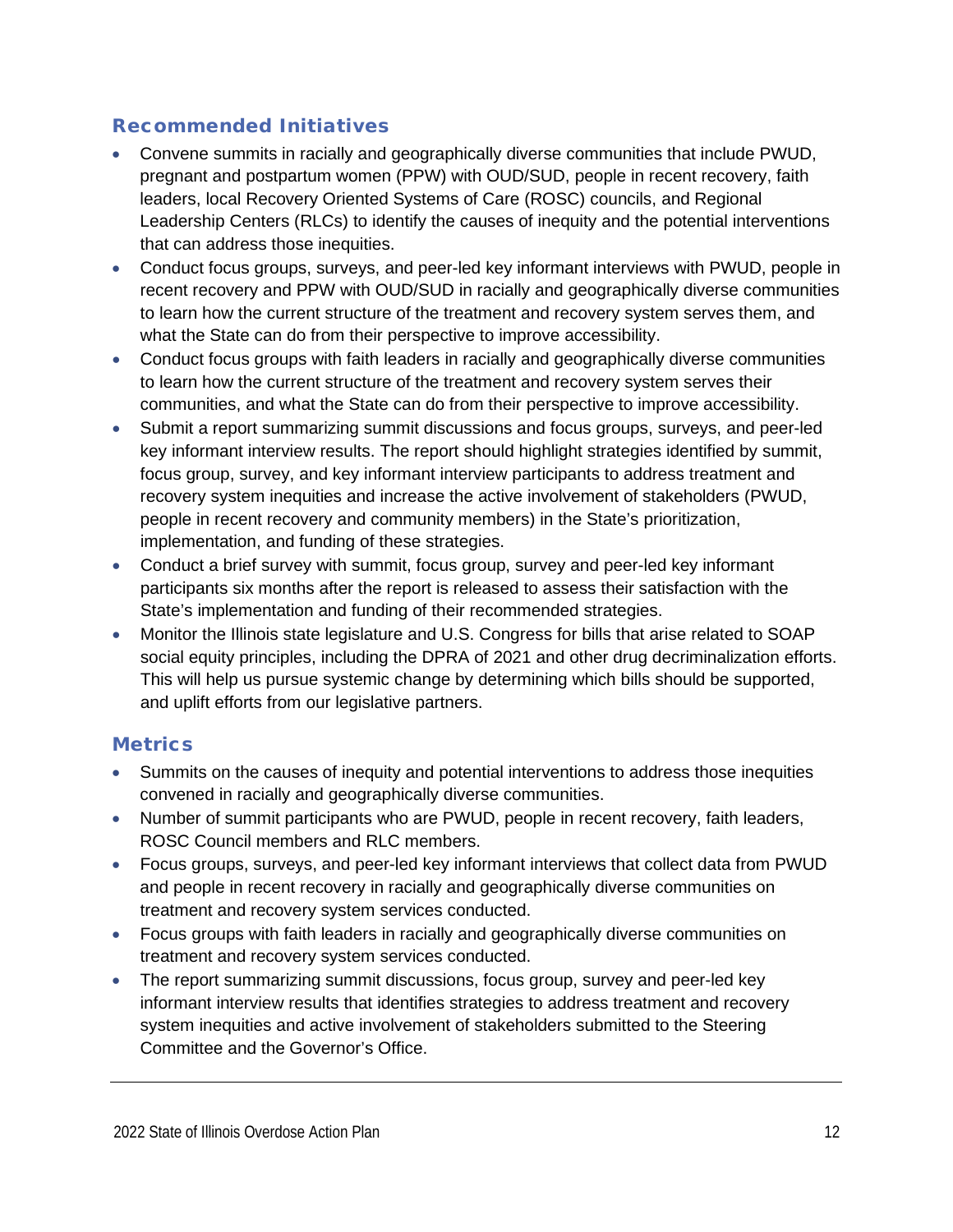- Brief survey assessing summit, focus group, survey and peer-led key informant participants' satisfaction with the State's implementation and funding of their recommended strategies conducted.
- State and federal legislatures monitored by the Council's Opioid Social Equity (OSE) Committee for bills related to drug decriminalization and other social equity-related issues.
- Reports on these bills shared with the Steering Committee and Council to inform decisions on which bills and efforts from our legislative partners should be supported.

## <span id="page-13-0"></span>Priority 2: Promote equitable organizational practices by hiring and paying a living wage to PWUD, people in recovery, and people who have criminal justice records.

PWUD and people in recovery often have criminal records, and 60% of people with criminal records commonly struggle with an OUD/SUD.<sup>31</sup> Having a criminal record makes it difficult to find and keep a job and build a career.<sup>32</sup> Stable employment after returning from the criminal justice system reduces the risk for relapse, overdose, and recidivism.<sup>33</sup> There is a need to incentivize equitable hiring and payment practices to provide needed opportunities for PWUD, people in recovery and those with criminal justice backgrounds to earn a living wage and build employment histories that can improve their overall quality of life. At the same time, we need to provide training and technical assistance to potential employers to ensure that workplaces support people in recovery. IDHS/SUPR provides training on culturally-competent and traumainformed care to organizations that it licenses that could serve as a model for these trainings.

#### Recommended Initiatives

- The State should offer training and technical assistance to employers to support recoveryfriendly workplaces and cultures and ensure equitable work environments for people in recovery.
- State-funded services should provide ongoing staff training on culturally-competent and trauma-informed care.
- Rate structure development for state-funded services should incorporate living wages, particularly for PWUD, people in recovery and people who have criminal justice records.

- Training and technical assistance materials on recovery-friendly workplaces and cultures developed.
- Training and technical assistance materials on recovery-friendly workplaces and cultures posted on IDHS/SUPR's website.
- Number of training and technical assistance materials disseminated to organizations that provide State-funded services, the Illinois Chamber of Commerce and local community chambers of commerce.
- Number of training and technical assistance materials on recovery-friendly workplaces and cultures downloaded from IDHS/SUPR's website.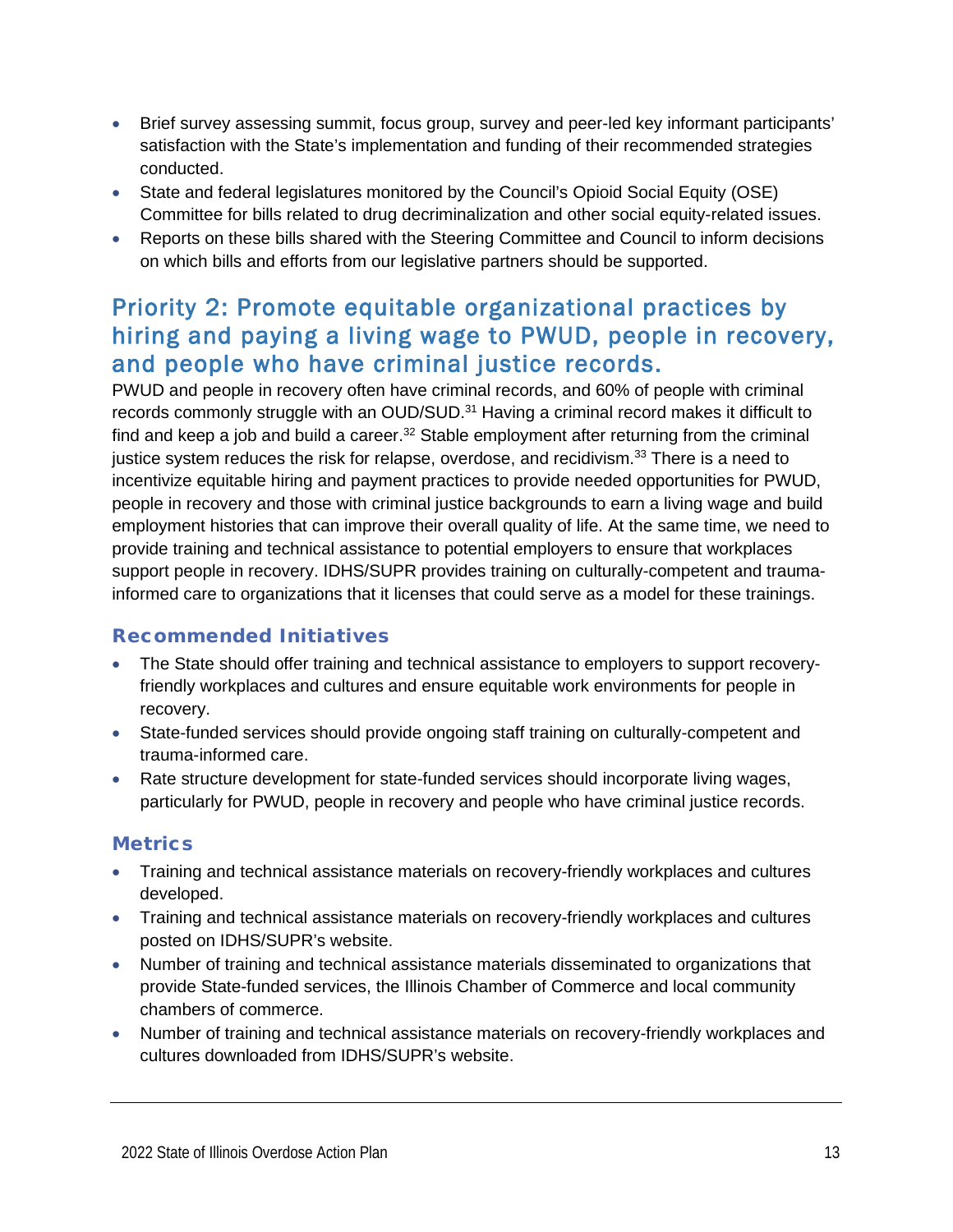- Number of visits to training and technical assistance materials on recovery-friendly workplaces and cultures webpage.
- Number of culturally-competent and trauma-informed care staff trainings delivered at organizations that provide State-funded services.
- Number of people who participate in culturally-competent and trauma-informed care staff trainings delivered at organizations that provide State-funded services.
- Rate structure development for State-funded services incorporates living wages, including for PWUD, people in recovery and people who have criminal justice records.

## <span id="page-14-0"></span>Priority 3: Review client demographic data to help identify and address disparities in access to and receipt of medication assisted recovery (MAR), harm reduction and recovery support services.

Black and Latinx individuals are less likely to be referred to and receive MAR, harm reduction, and recovery support services. Data on State funding for OUD/SUD services, demographic characteristics of individuals who access and receive treatment, and wait times could potentially help identify where and how disparities are occurring and help direct resources to racial and ethnic minority communities and/or organizations that provide OUD/SUD treatment in these communities. However, the data needed to accurately assess these disparities are difficult to collect. Targeted efforts are needed to identify appropriate data sources and encourage timely data collection.

#### Recommended Initiatives

- The State should identify data sources that could be used to identify the demographic characteristics—particularly age, race, ethnicity, and language spoken—of individuals who seek and receive treatment for OUD/SUD. Suggested data sources include the Helpline and Government Performance and Results Act (GPRA) data collected for services funded by SAMHSA ORF dollars. If these data are not available and/or reliable, the State should consider using zip code data on the racial/ethnic makeup of the municipalities, and/or counties served by State-funded providers as a proxy for the racial and ethnic characteristics of people receiving these services.
- The State should regularly monitor and analyze these data to help identify potential treatment disparities and direct resources to address these disparities.
- Organizations that provide MAR, harm reduction and recovery support services to people with OUD/SUD should be encouraged to collect and report client demographic data to 1) identify their own service inequities and 2) improve service delivery to people of color.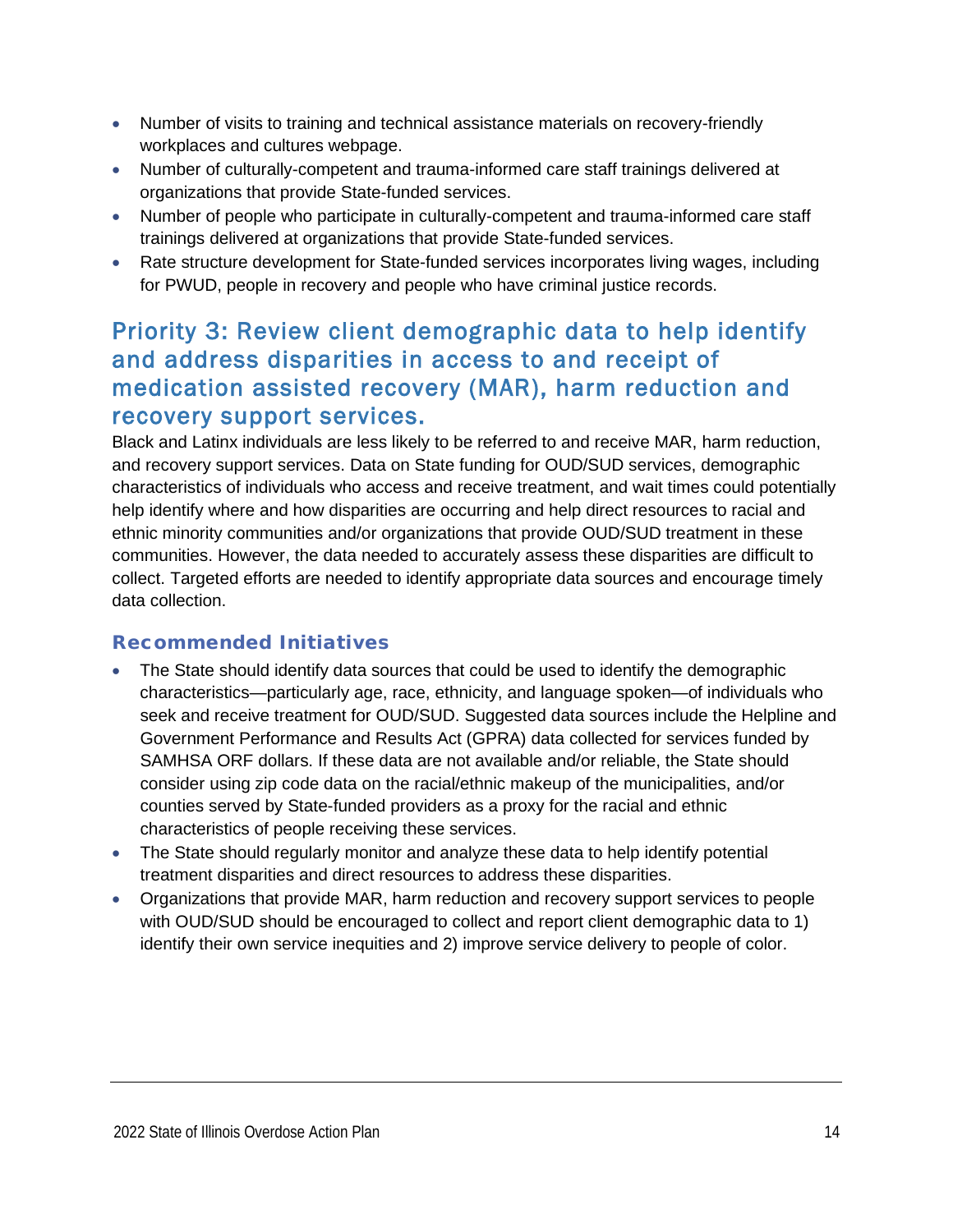#### **Metrics**

- Appropriate data sources for demographic characteristics of people who receive Statefunded treatment for OUD/SUD identified.
- Analyses identifying treatment disparities conducted annually. Reports summarizing results of disparity analyses shared with the Steering Committee and State agency directors.
- Client demographic data collection, analysis and reporting guidelines developed and shared with organizations that provide MAR, harm reduction and recovery support services to people with OUD/SUD.

## <span id="page-15-0"></span>Priority 4: Support communities in establishing and growing systems for supporting all families impacted by OUD/SUD and connect them to relevant services.

Substance misuse impacts not just individuals but their families and communities. Opioid misuse among women of reproductive age affects their own health as well as the health of their children. Children who have a parent with an OUD/SUD are at an increased risk for physical, developmental, and behavioral health problems—including substance misuse—that can last into adulthood. <sup>34</sup> The grandparents, aunts and uncles, and adolescent siblings who step in to care for children whose parents have an OUD/SUD also experience their own increased physical and behavioral health problems.<sup>35</sup> This "ripple effect" of OUD/SUD impacting family members across generations also is felt by communities and the various systems that provide services and supports to parents with OUD/SUD, their children, and kinship caregivers.

In Illinois, opioid use during pregnancy has increased significantly in the last ten years. Fatal opioid overdoses among pregnant women increased 10-fold from 2008-2017, and nearly doubled from 2016 to 2017.<sup>36</sup> There was a 52% increase between 2011-2016 in the neonatal abstinence syndrome (NAS) rate of infants born in Illinois.<sup>37</sup> Additionally, data show that 45% of overdose deaths occur among people ages 25-44, prime parenting years.

There is a critical need in Illinois for a collaborative continuum of care that is committed to supporting families impacted by OUD/SUD. This collaborative continuum of care must include services and supports across systems, including maternal and child health, substance use and mental health treatment, primary and hospital care, child welfare, public benefits and entitlements, prevention, early childhood development, and education. Partnerships across these systems are needed to create and sustain integrated, family-based treatment services that can meet the needs of parents with OUD/SUD, their children, and kinship caregivers. Several initiatives are underway, including the Governor's Office of Early Childhood Development's Maternal, Infant, and Early Childhood Home Visiting (MIECHV) Program for atrisk pregnant women and parents. IDHS/SUPR has federally-funded projects that use doulas and certified peer recovery specialists (CPRS) to provide family-centered treatment to pregnant and postpartum women (PPW) with OUD/SUD. IDHS/Division of Family and Community Services' (DFCS) Office of Family Wellness reaches vulnerable families through its family case management program as well as through its oversight of the federal Women, Infants and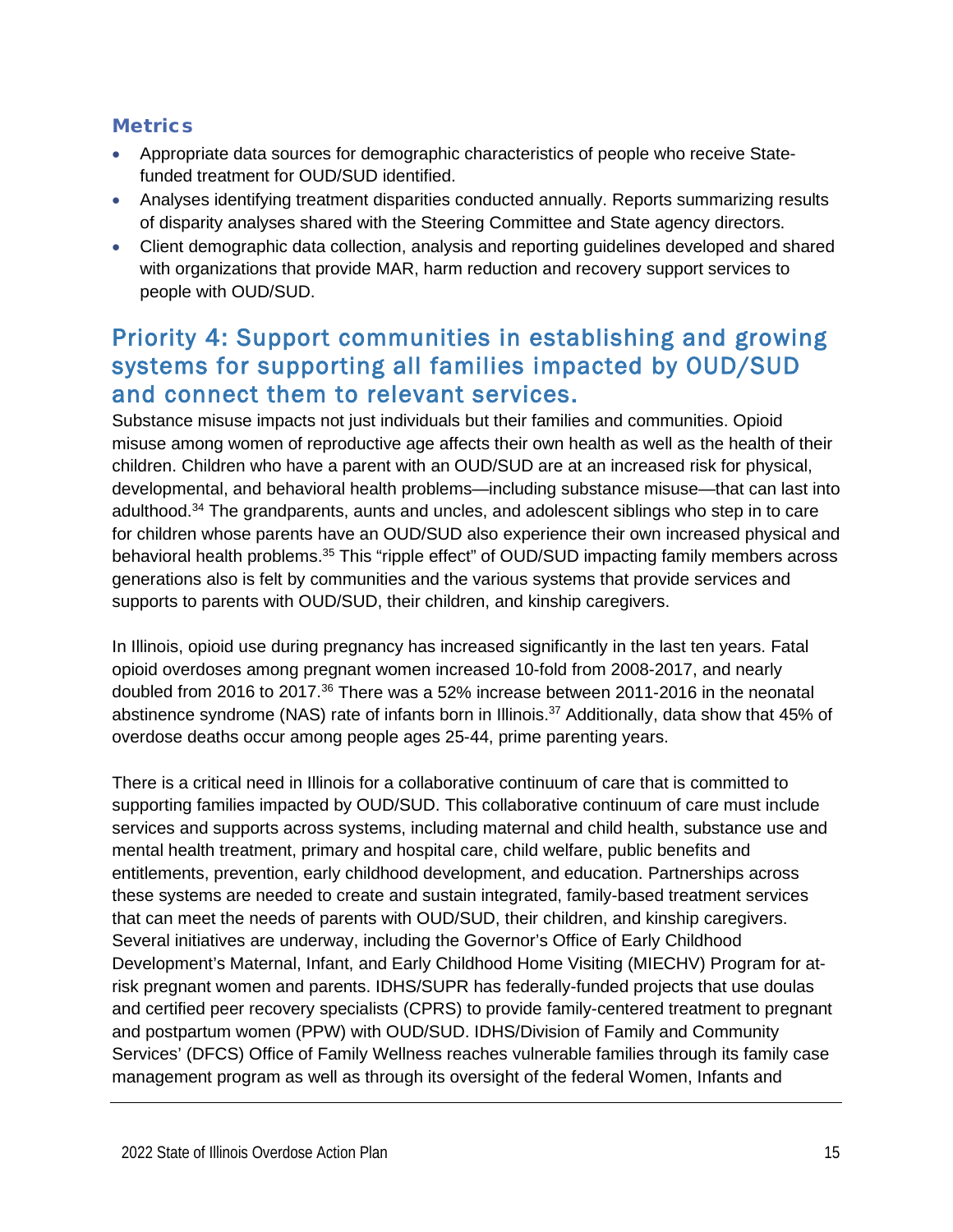Children (WIC) nutrition program. The Opioid Use Disorder, Maternal Outcomes and Neonatal Abstinence Syndrome Initiative (OMNI), is a cross-systems workgroup that works collaboratively to develop a state workplan to address treatment barriers, reduce stigma, and create standardized systems of support and continuing maintenance/treatment for PPW with OUD/SUD and their families. OMNI members include IDPH, the Illinois Department of Healthcare and Family Services (HFS), IDHS/SUPR, the Illinois Department of Children and Family Services (DCFS) and the Illinois Perinatal Quality Collaborative (ILPQC).

#### Recommended Initiatives

• Establish a state-wide system for collaboration that includes a lead entity and collaborations that serve all areas of the state to: 1) implement community-driven planning for 0-5 services and accessing funding opportunities; 2) support full enrollment and staffing in all programs; 3) engage families who most need services; and 4) implement a "no wrong door" approach for all families seeking services and supports.

#### **Metrics**

- Convene leadership from ongoing initiatives to identify common goals and a lead entity to oversee collaboration on planned activities to support families impacted by OUD/SUD.
- Conduct a needs assessment on parental OUD/SUD that identifies families most in need of OUD/SUD treatment, recovery supports, child and youth and family-centered services, the community-based organizations that provide these services, and barriers to accessing these services.
- Use the needs assessment data to develop recommendations for increasing families' access to and engagement in OUD/SUD treatment, recovery supports, child and youth and family-centered services, including "no wrong door" approaches that help families gain access to this continuum of care at any point across and within service systems.
- Identify funding opportunities to increase community-based organizations' capacity to serve families impacted by OUD/SUD.

## <span id="page-16-0"></span>Prevention

According to the CDC, some of the best ways to prevent overdose deaths are to improve opioid prescribing, reduce exposure to opioids and other substances, and prevent misuse.<sup>38</sup> Opioids continue to be one of the most misused prescription medications in the U.S. In 2019, over 70% of drug overdose deaths involved opioids.<sup>39</sup> While there have been some recent declines in opioid prescribing rates, the amount of opioids prescribed per person is still three times higher than it was in 1999. <sup>40</sup> Education on safe opioid prescribing and OUD/SUD can help address providers' prescribing practices. The Controlled Substances Act (720 ILCS 570/315.5) requires every prescriber who is licensed in Illinois to prescribe controlled substances to complete three hours of continuing education on safe opioid prescribing practices during the pre-renewal period. Advanced Practice Registered Nurses are required to have 20 continuing education hours in pharmacotherapeutics including 10 hours of opioid prescribing or substance use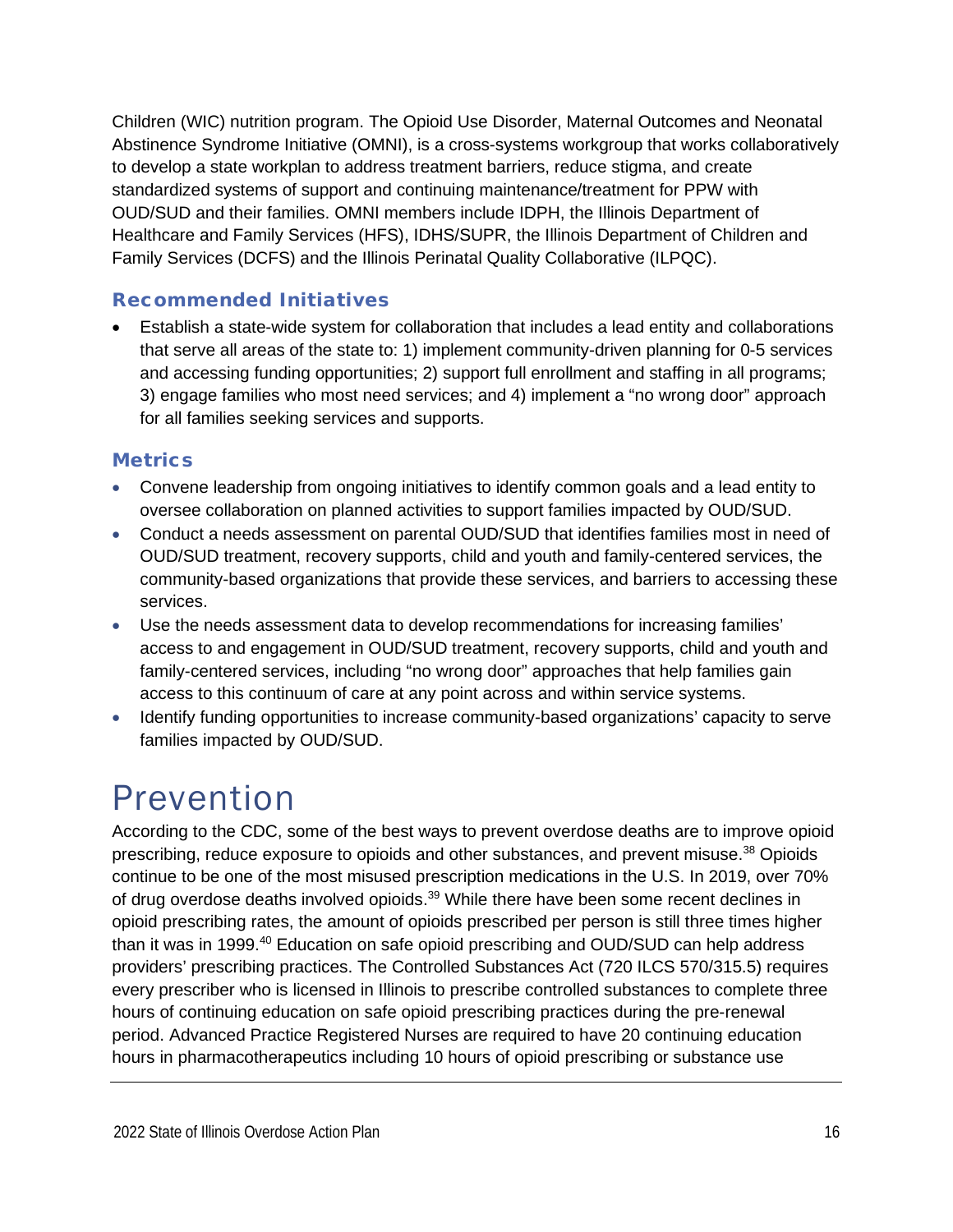education for licensure renewal (225 ILCS 65/65-60). Promoting safer prescribing and dispensing practices continues to be a critical priority for reducing non-fatal and fatal overdoses.<sup>1</sup>

Successful prevention efforts also include broad public awareness, engagement, and participation. Although the very visible impact of the opioid epidemic, including the recent impact of the COVID-19 pandemic, fentanyl, and polysubstance use on the dramatic increase in opioidrelated overdose deaths, has brought this issue to the public eye, we continue to need to work toward a greater public understanding of its causes, consequences, and scope. Reducing the stigma associated with OUD/SUD will help us reduce the number of people who begin misusing opioids and other substances, connect people to treatment and prevent overdose deaths.

While primary prevention efforts should be directed at all age groups, priority must be given to efforts that affect youth at or shortly before the times they are most likely to begin to use opioids and other substances. Primary prevention efforts can help curb or delay initiation of substance use, staving off future increases in OUD/SUD. The return on investment for youth prevention services are future-oriented and measured in the number of emerging adults who do not start misusing opioids and other substances and those who reduce their substance misuse. The education and skills provided to youth through these prevention efforts can have a significant impact on decreasing fatal overdoses.

## <span id="page-17-0"></span>Priority 5: Reduce diversion of controlled substances prescribing.

Unsafe prescribing and dispensing practices, such as combining opioids and benzodiazepines, greatly increase overdose risks. Prescription monitoring programs (PMPs) are state-run electronic databases that collect and distribute data about the prescription and dispensation of controlled substances. PMPs are intended to reduce the rates of prescription drug misuse, diversion, and overdose. Prescribers are able to view the historical data for current and prospective patients and are required to review the PMP when considering opioids for individual patients. Public Act 100-0564, which was signed into law on December 13, 2017, promotes safer opioid prescribing and dispensing by strengthening the Illinois PMP and increasing PMP use by providers. Since the enactment of Public Act 100-0564, the number of registered PMP users has more than doubled, more than 800 healthcare organizations across the state have integrated their electronic health records (EHR) systems with the PMP through the automated EHR connection service known as PMPnow, and there has been a 45% increase in PMP queries. The PMP also has implemented MyPMP, an analytical tool that helps prescribers better evaluate their own prescribing activity. MyPMP also sends alerts to prescribers about their patients who meet criteria for high overdose risk.

Additional data can further strengthen the PMP's capability to identify at-risk patients. These include patient diagnosis on all prescriptions for controlled substances to determine whether the drugs prescribed are clinically appropriate or warranted and notifying prescribers of a patient's accidental injury or opioid overdose. As mandated in the EO, the PMP has created an Injury and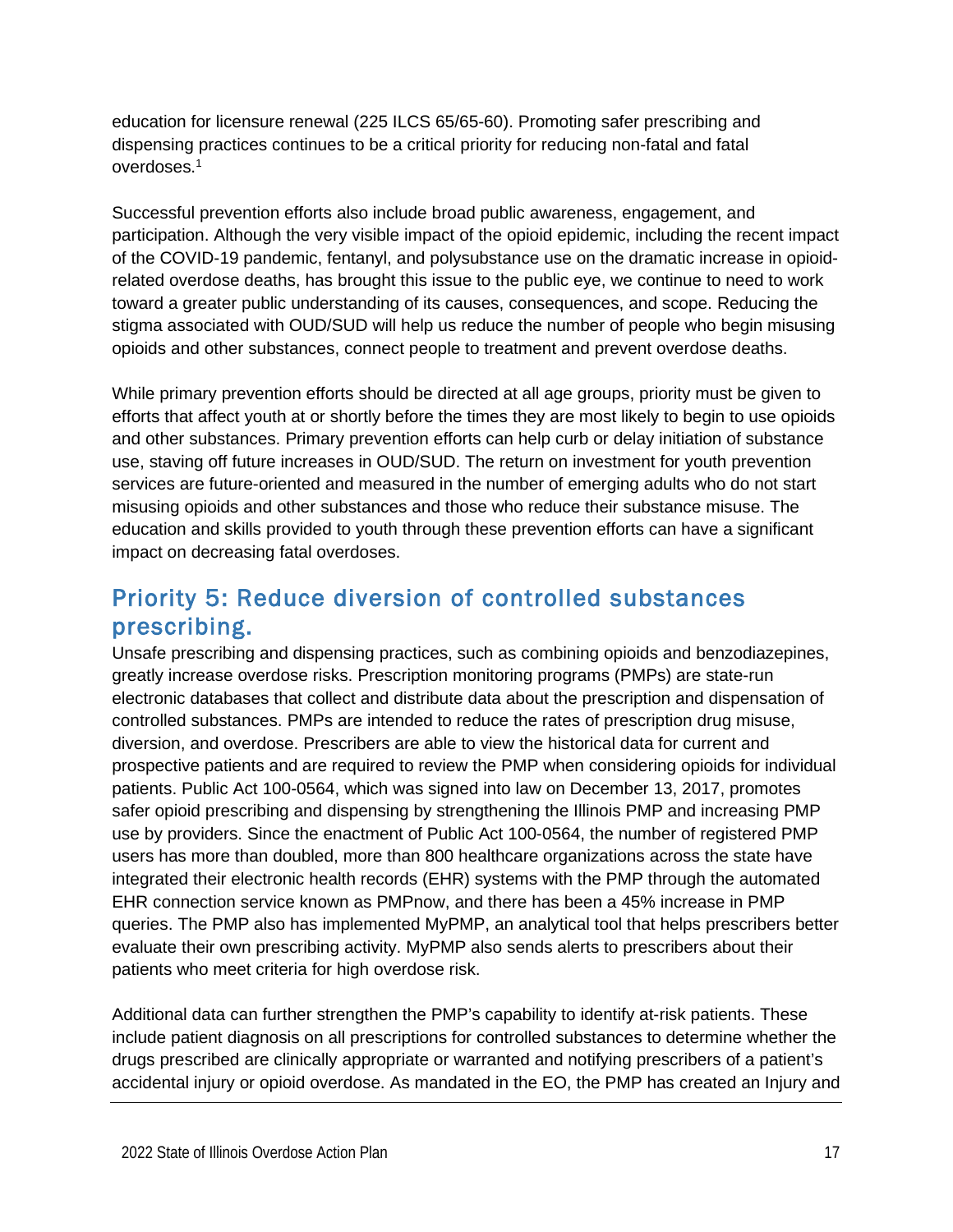Accident Notification System (IANS) that will allow the PMP to collect injury, accident and overdose data from healthcare facilities and display that information directly on the PMP. IANS will create proactive notifications to all known prescribers for a patient when an injury or overdose occurs. The PMP is currently piloting IANS with a small number of hospitals statewide.

#### Recommended Initiatives

- Explore whether patient diagnosis should be included in all prescriptions for controlled substances.
- The Illinois PMP should collect additional data to help identify at-risk patients, such as those with an accidental injury or opioid overdose, and proactively notify prescribers of the associated risk through the implementation of IANS within current PMPnow connections.

#### **Metrics**

- Workgroup convened to explore whether patient diagnosis should be included in all prescriptions for controlled substances. Workgroup members include the PMP and the Illinois Department of Financial and Professional Regulations (IDFPR), the Council's Prescribing Practices Committee, people with OUD/SUD and people living with chronic pain.
- Complete connection for initial IANS pilot test sites.
- Notification system that alerts prescribers when a patient has potentially experienced an overdose created by the PMP.
- Implement IANS within PMPnow.

## <span id="page-18-0"></span>Priority 6: Address high-risk prescribing and dispensing through peer-to-peer academic detailing.

Chronic pain management education provided in health professional schools and postgraduate training is limited. As a result, providers often lack training in appropriate prescribing and dispensing of opioid medications. They may write opioid prescriptions for people who have or are at risk of OUD/SUD without adequate medical justification or oversight, contributing to opioid misuse. They may also prescribe high-risk combinations of opioids with other medications, such as benzodiazepines. Targeted education outreach approaches, such as academic detailing (AD), are supported as an approach to supplement providers' knowledge in lieu of limited chronic pain management education to improve opioid prescribing and dispensing behaviors. AD is a method of educational outreach intended to modify and improve medical decisionmaking. The PMP worked in conjunction with the University of Illinois at Chicago (UIC) to study the effectiveness of AD as a prescriber and dispenser intervention across the state. Preliminary results show that the number of high dose opioid prescriptions decreased by 25% and the number of patients who were dispensed at least one opioid prescription decreased by 30%. 4 There are several AD efforts taking place statewide. For example, UIC currently provides AD to Medicaid prescribers on OUD and opioid prescribing. Peer-to-peer (i.e., physician-to-physician), AD and technical assistance on opioid prescribing may further reduce high-risk prescribing and dispensing.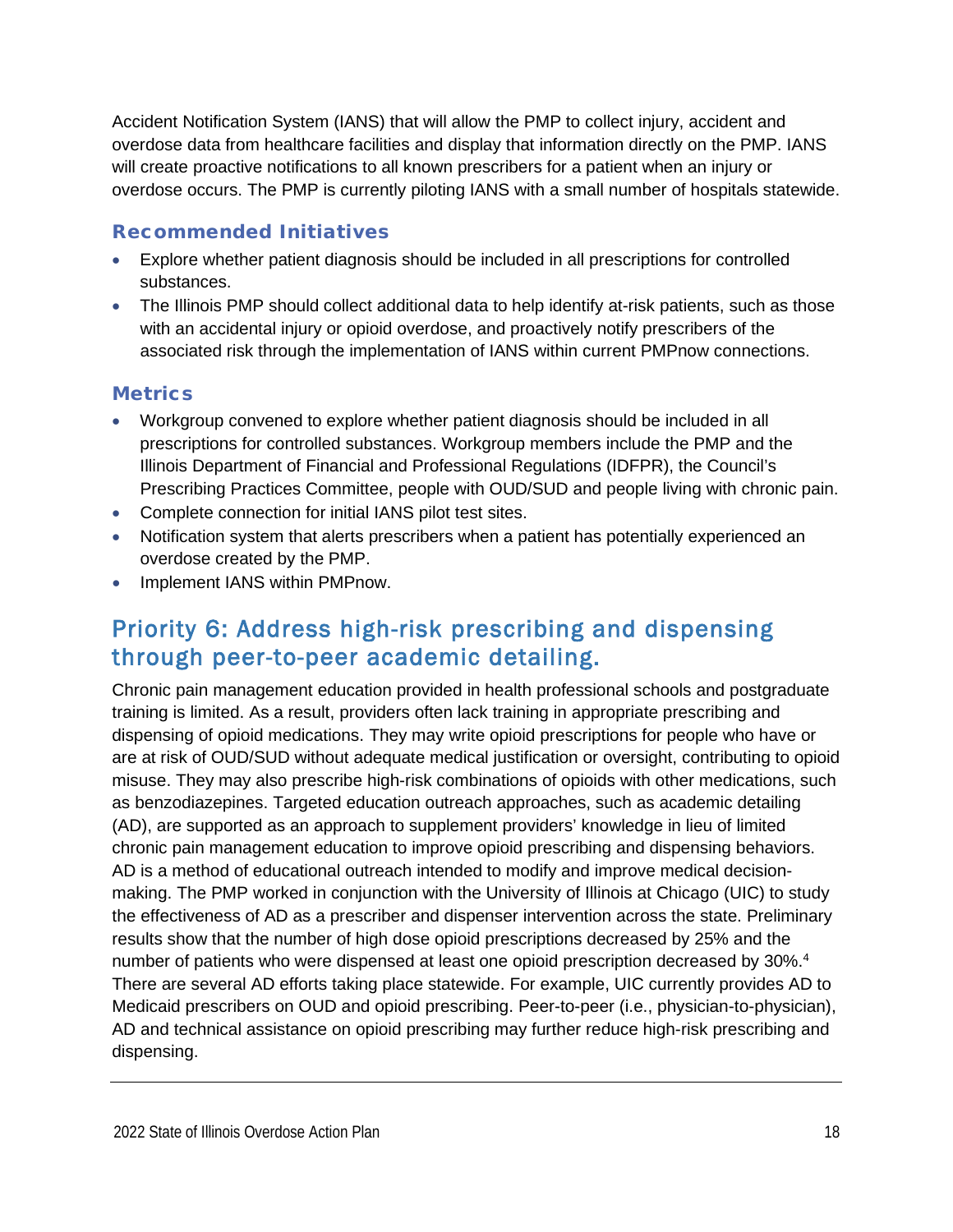#### Recommended Initiatives

- Provide peer-to-peer academic detailing and/or technical assistance to prescribers and dispensers, including racial and ethnic minority medical providers and associations, to supplement their knowledge of chronic pain management, OUD/SUD and opioid prescribing.
- PMP will work with project partners to develop a process for identifying high-risk prescribers and dispensers for education opportunities.

#### **Metrics**

- Roster of peer educators identified by the Council's Prescribing Practices Committee.
- Peer educators work with PMP and UIC to develop AD materials and guidelines for delivering AD.
- Peer educators provide AD to prescribers, dispensers, racial and ethnic minority medical providers, and associations.
- Number of peer education sessions provided to prescribers, dispensers, racial and ethnic minority medical providers, and associations.
- Number of prescribers, dispensers, racial and ethnic minority medical providers and associations who participate in peer education sessions.
- Process for identifying high-risk prescribers and dispensers developed by PMP and project partners.

## <span id="page-19-0"></span>Priority 7: Continue to conduct and coordinate anti-stigma education campaigns.

Stigma related to OUD/SUD, overdose and polysubstance use prevents people from seeking and receiving treatment and recovery support services. <sup>41</sup> Public misperception and misunderstanding about the overdose epidemic, OUD/SUD, and substance use and treatment contribute to this stigma. Educating the public about the causes of substance misuse—as well as spreading the message that OUD/SUD is a chronic disease, that the overdose crisis and OUD/SUD are health issues, that treatment works, and that recovery is possible—can help decrease this stigma. Increasing access to evidence-based and non-stigmatizing information and resources can encourage people with OUD/SUD to seek help, as well as empower families and friends to connect loved ones who may be misusing opioids and other substances to treatment. The Helpline, our statewide multi-lingual 24-hour, 7-day/week, 365 day/year helpline provides treatment referral and information support services for people with OUD/SUD, their family members, and other supporters. To date, the Helpline has received more than 40,000 phone calls and over 200,000 visits to its website. IDHS/SUPR, IDPH and other organizations have conducted several successful stigma reduction campaigns in the past three years that have reached thousands of Illinois citizens. These include *Ending Opioid Misuse in Illinois, Guard and Discard, A Dose of Truth, Naloxone Now* and a series of Illinois Broadcasters Association public service announcements. Given the recent increase in overdose deaths, we need to continue to deliver targeted public education campaigns to reduce stigma and connect people to treatment and recovery support resources. We also need to ensure that this messaging reaches and is relevant to communities that have been hardest hit by the overdose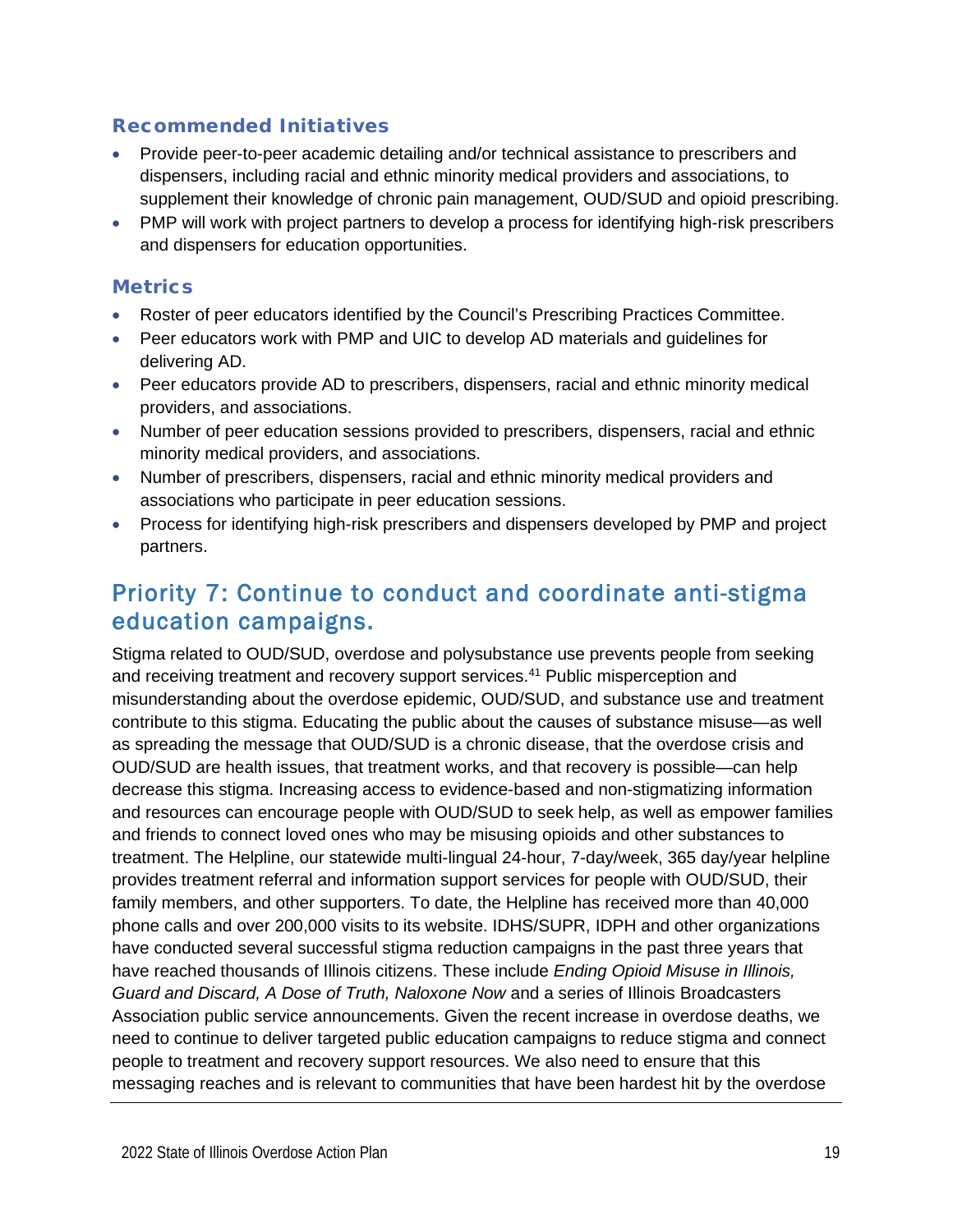crisis. At the same time, we need to coordinate stigma reduction campaigns statewide to avoid duplication of effort. For example, rather than conduct two separate messaging campaigns about harm reduction, IDPH and IDHS/SUPR signed an Intergovernmental Agreement (IGA) to support a harm reduction and stigma reduction campaign that IDPH will conduct in partnership with the Helpline. IDPH, IDHS/SUPR and the Helpline also are partnering on an anti-stigma awareness campaign that promotes the availability of treatment programs in Illinois for PPW with OUD/SUD.

#### Recommended Initiatives

- Over the past three years, numerous stigma reduction campaigns occurred simultaneously in the same geographic regions of the state. The State should coordinate stigma reduction campaigns to identify gaps in target populations, pool resources, strengthen messaging and avoid duplication of effort.
- To better define stigma related to OUD/SUD, overdose and polysubstance use and create effective messaging campaigns, research with people who have experienced stigma (i.e., people with lived experience of OUD/SUD), should be conducted. A diverse group of people—those who have been incarcerated, people of color, and those who live in rural areas—need to be involved in this research to better address racial and geographic disparities.
- Conduct a broad, coordinated campaign on the benefits and availability of MAR via targeted messaging in racial and ethnic minority communities, and rural communities. This campaign also should include anti-stigma messaging directed at providers. This messaging should be shared with local social service and advocacy organizations, as well as substance use treatment and healthcare providers, that serve identified and targeted communities.

- Information about planned stigma reduction campaigns listed on the single state website and shared with the Steering Committee and the Council's Public Awareness & Education Committee to increase awareness of stigma reduction campaigns across State agencies and decrease duplication of effort.
- Focus groups on stigma convened with people with lived experience of OUD/SUD, including those who have been incarcerated, live in rural areas and are people of color.
- Focus group results used to develop stigma reduction campaigns targeting racial and ethnic minority communities, and rural communities.
- Broad, coordinated campaign conducted on the benefits and availability of MAR via targeted messaging in racial and ethnic minority communities, and rural communities that includes anti-stigma messaging for providers.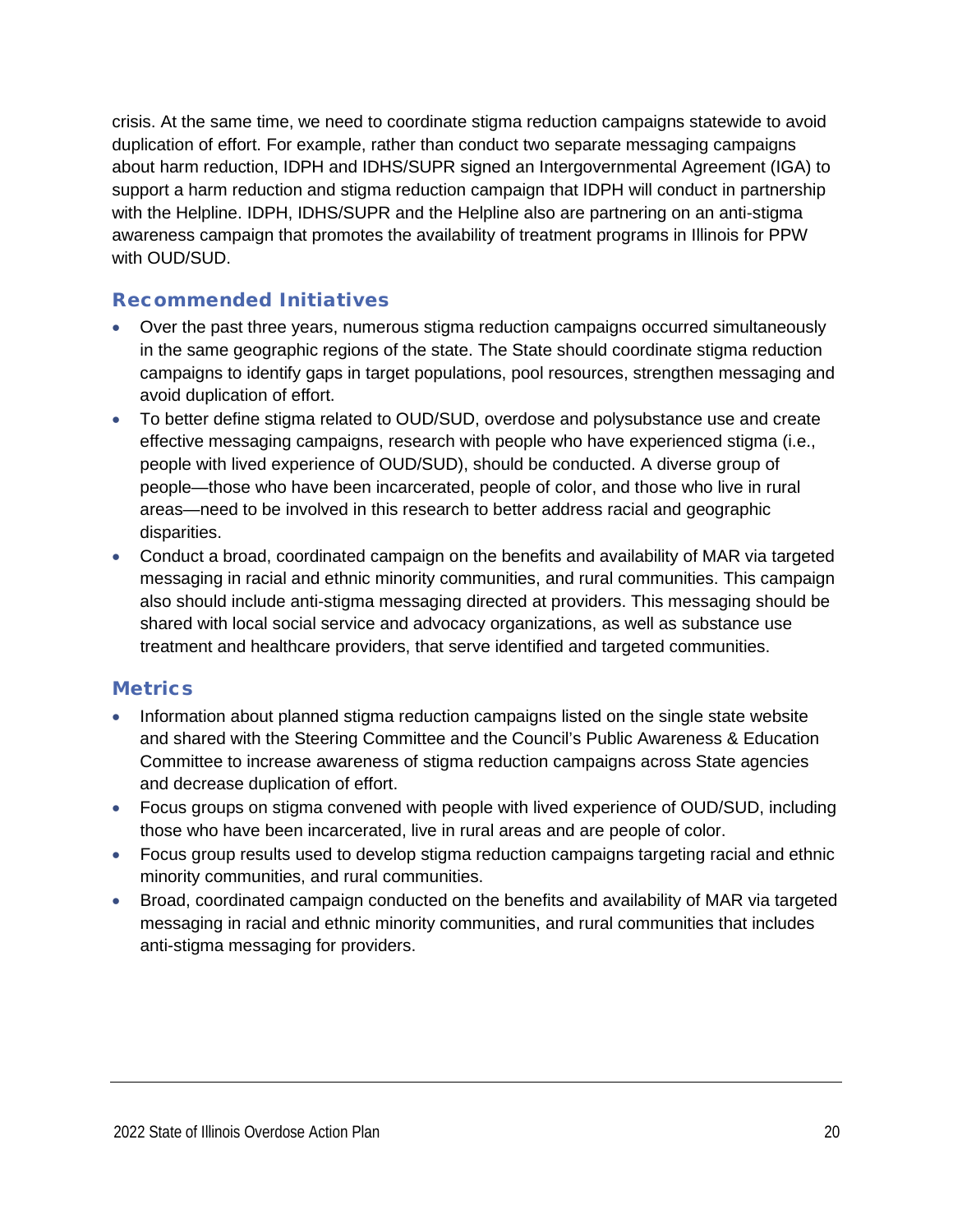## <span id="page-21-0"></span>Priority 8: Increase the impact of prevention programming in schools, communities, and other settings where comprehensive evidence-based practices, programs and strategies that reduce risk factors and promote protective factors can reach all Illinois young people.

Adolescents are still in the process of physical, social and emotional development, and they are more likely to take risks, be influenced by their peers and experiment with illicit substances*.* 42 Substance misuse can have a devastating impact on young people's lives. Youth who engage in non-medical use of prescription opioids and heroin use have poor school adjustment, worsened mental health and high rates of polysubstance use.<sup>43–45</sup> Young people who misuse opioids also are more likely to experience violence and victimization. <sup>46</sup> A recent study of 26,233 Illinois high school students ages 18 and older found that youth who reported using opioids in the past year were more likely to report lower grades, polysubstance use, depressed mood, suicidal ideation and bullying victimization than youth who did not report prior year opioid use. 47

While there are several school-based prevention efforts taking place across the state, we need to ensure that prevention programming reaches **all** Illinois young people. Youth who misuse opioids and other substances have high rates of truancy; <sup>48</sup> thus, they are less likely to receive school-based prevention programs. We also need to ensure that prevention programming includes comprehensive evidence-based strategies that reduce substance misuse risk factors and promote protective factors. These include community-based programs that engage families and community members in prevention efforts; address the role of adverse childhood experiences (witnessing and/or experiencing violence, abuse and/or neglect), especially among young people of color;<sup>49</sup> reach out to youth who do and do not attend school; and take into account the social and health inequities that racial and ethnic minority communities experience. 50,51

Increased collaboration between state agencies that impact the lives of youth, such as the Illinois State Board of Education (ISBE), IDHS/SUPR, IDHS/DFCS, IDPH and DCFS, can help strengthen the substance use prevention system in Illinois. The current relationship between IDHS/SUPR and ISBE specific to section 22-81 of the Illinois School Code (105 ILCS 5/22-81) has begun to expand. We must continue this relationship, as well as establish collaborations with other youth-serving state partners and organizations to reach young people and reduce their substance misuse and overdose risks.

#### Recommended Initiatives

- Expand opportunities for collaborations across youth-serving state agencies and organizations specific to substance use prevention.
- Explore the use of evidence-based programs and practices across the prevention continuum from universal to selected strategies that address young people's substance use.
- Expand the reach of the current ISBE and IDHS/SUPR relationship driven by the Illinois School Code.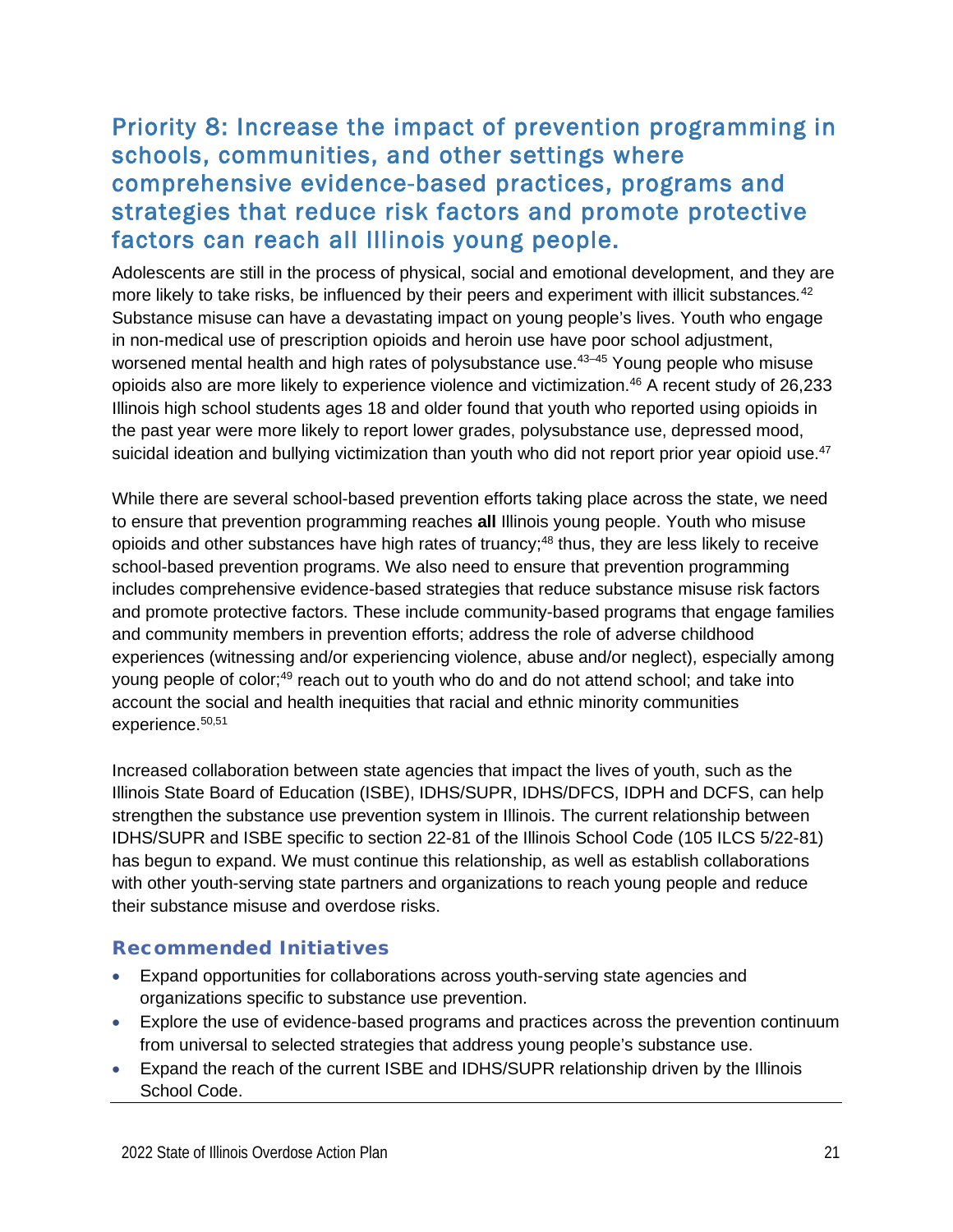#### **Metrics**

- Workgroup of state agencies and organizations that provide or support services to young people convened to explore opportunities to integrate youth substance use prevention efforts into existing programs and projects.
- Workgroup identifies and promotes evidence-based programs and practices across the prevention continuum from universal to selected strategies that address young people's substance use and develops guidelines for program implementation.
- <span id="page-22-0"></span>• ISBE and IDHS/SUPR comply with all aspects of the Illinois School Code Section 22-81.

## Treatment and Recovery

It is well established that treatment for OUD/SUD is effective and that individuals can and do recover. Yet nationwide, in 2019, among people aged 12 or older who had an OUD/SUD, only 10.3% received any treatment.<sup>52</sup> Another recent study found that that only 16.6% of patients received follow-up treatment after a non-fatal opioid overdose. <sup>53</sup> While nearly 30,000 people with OUD/SUD in Illinois have received outreach, treatment, and support services since 2016 through programs funded by ORF dollars, we need to continue to address barriers to treatment, especially those experienced by people of color, those who live in rural areas, and people involved in the criminal justice system. Ensuring that **all** people with OUD/SUD have access to and receive evidence-based treatment and recovery support services in every community statewide is critical to reducing overdoses and saving lives.

## <span id="page-22-1"></span>Priority 9: Increase access to MAR.

MAR is the use of evidence-based Food and Drug Administration (FDA)-approved medication (i.e., methadone, buprenorphine, naltrexone) by individuals with an OUD/SUD to support their recovery. IDHS/SUPR recognizes that individuals who identify as in recovery and take medications to manage their OUD/SUD *are* in recovery. MAR decreases opioid-related deaths and reduces opioid misuse.<sup>54</sup> People who use MAR to manage their OUD/SUD are more likely to find work and keep their jobs,<sup>55</sup> have better social functioning and improved relationships with their families and friends,<sup>56</sup> and are less likely to engage in criminal activity<sup>57</sup> or risky behaviors that are associated with infectious diseases.<sup>58</sup> They also are more likely to stay in treatment and less likely to experience relapse.<sup>59</sup> MAR also improves birth outcomes for pregnant women with OUD/SUD. 60

We have made significant progress in increasing access to MAR statewide. In 2017, 57 counties were MAR "deserts": counties that have no documented access to any of these three medications. PMP data now show that residents in **all** Illinois counties have access to buprenorphine. Despite this progress, many people with OUD/SUD still face barriers to accessing MAR. Justice-involved individuals with OUD/SUD, for example, often experience challenges with re-initiating their public and/or private health insurance when they leave correctional facilities, and may have more difficulty accessing MAR. They also may return to communities that have few MAR and recovery support resources and may rely on residential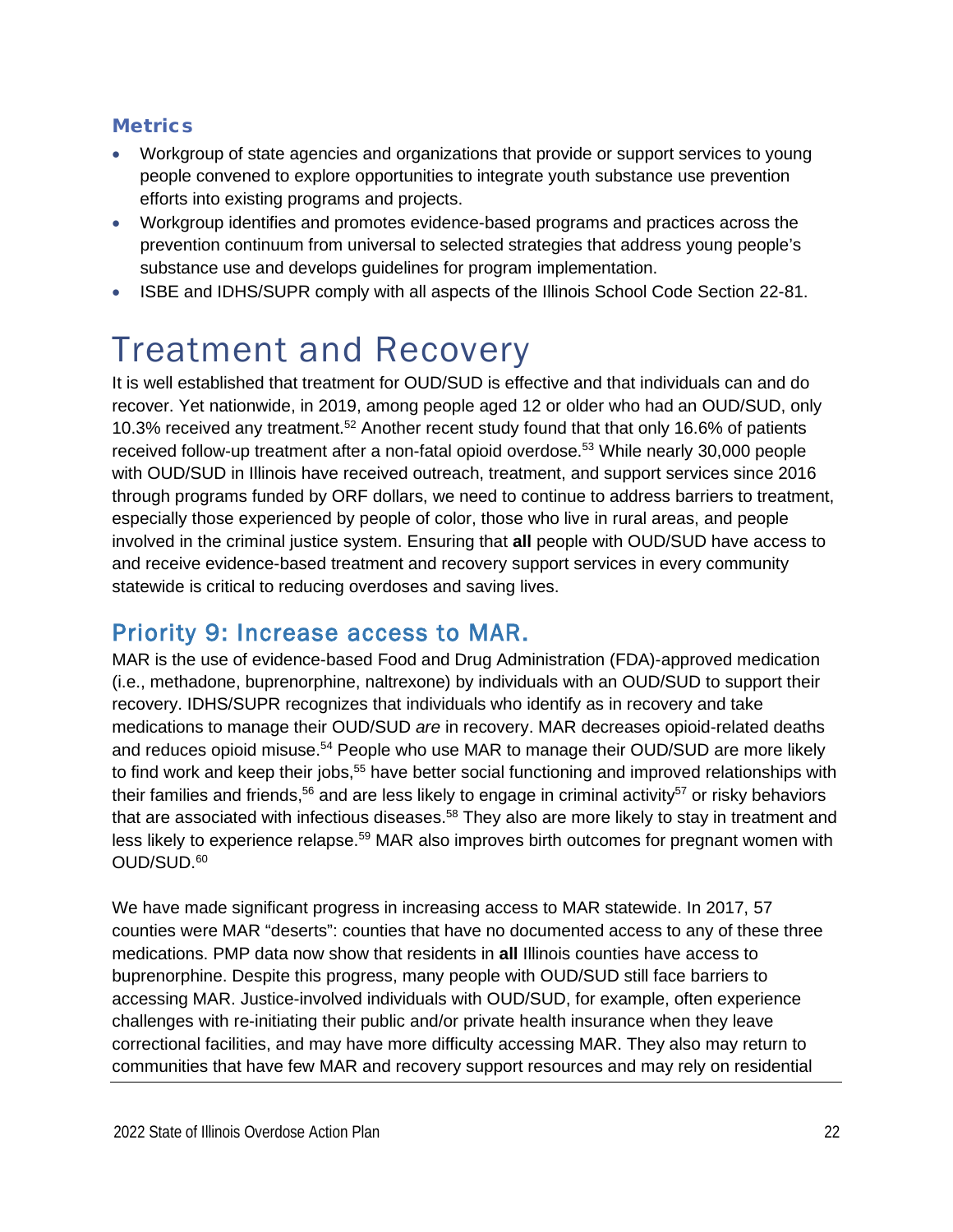treatment programs and recovery homes for housing. As noted in the EO, not all recovery residences provide access to MAR; this may increase the risk of fatal overdoses. We need new, innovative strategies to connect people in areas of high need to MAR.

#### Recommended Initiatives

- Increase access to low/no barrier 24/7 MAR via mobile MAR units—vans or other forms of mobile transportation—that provide MAR induction, prescribing and dispensing as well as recovery and peer support services in targeted geographic areas of high-risk/high-need.
- Fund street outreach teams to initiate MAR and link people to MAR and other recovery support services. Build capacity for increased naloxone distribution by street outreach teams, especially in communities experiencing high rates of overdose.
- Increase access to MAR in recovery residences by 1) providing buprenorphine initiation in these settings and 2) establishing linkages to federally qualified health centers (FQHCs) and other prescribers to ensure that people are able to stay on buprenorphine while living in recovery homes or after completing residential treatment.
- Increase Opioid Treatment Programs' (OTPs) access to all three forms of MAR. Strategies include: training and technical assistance on buprenorphine and buprenorphine prescribing; developing sustainable funding for all three forms of MAR; and working with pharmacies to increase access and availability to all three forms of MAR.
- Create best practice guidelines for OTPs and American Society of Addiction Medicine (ASAM) Level 3.5 residential treatment programs that work with people who are prescribed methadone.
- Leverage the Helpline to identify recovery residences and OTPs that provide access to MAR.
- Explore best practice guidelines and standards of care for hospitals and healthcare systems to treat patients with OUD/SUD at every ASAM level of care.

- Number of mobile MAR units that provide MAR induction, prescribing and dispensing and recovery support services in targeted geographic areas of high-risk/high-need.
- Number of people with OUD/SUD who receive mobile MAR services.
- Number of street outreach teams that 1) initiate MAR and link people to MAR and other recovery support services and 2) distribute naloxone in communities experiencing high rates of overdose.
- Number of people with OUD/SUD who receive street outreach team services.
- Number of MAR trainings and technical assistance provided to recovery residences and residential treatment providers.
- Number of recovery residences that participate in MAR training and technical assistance.
- Review and finalize the Council's MAR Committee's recommendations for guidelines on ensuring access to MAR for people living in IDHS/SUPR licensed recovery residences.
- Number of trainings and technical assistance on buprenorphine and buprenorphine prescribing provided to OTPs.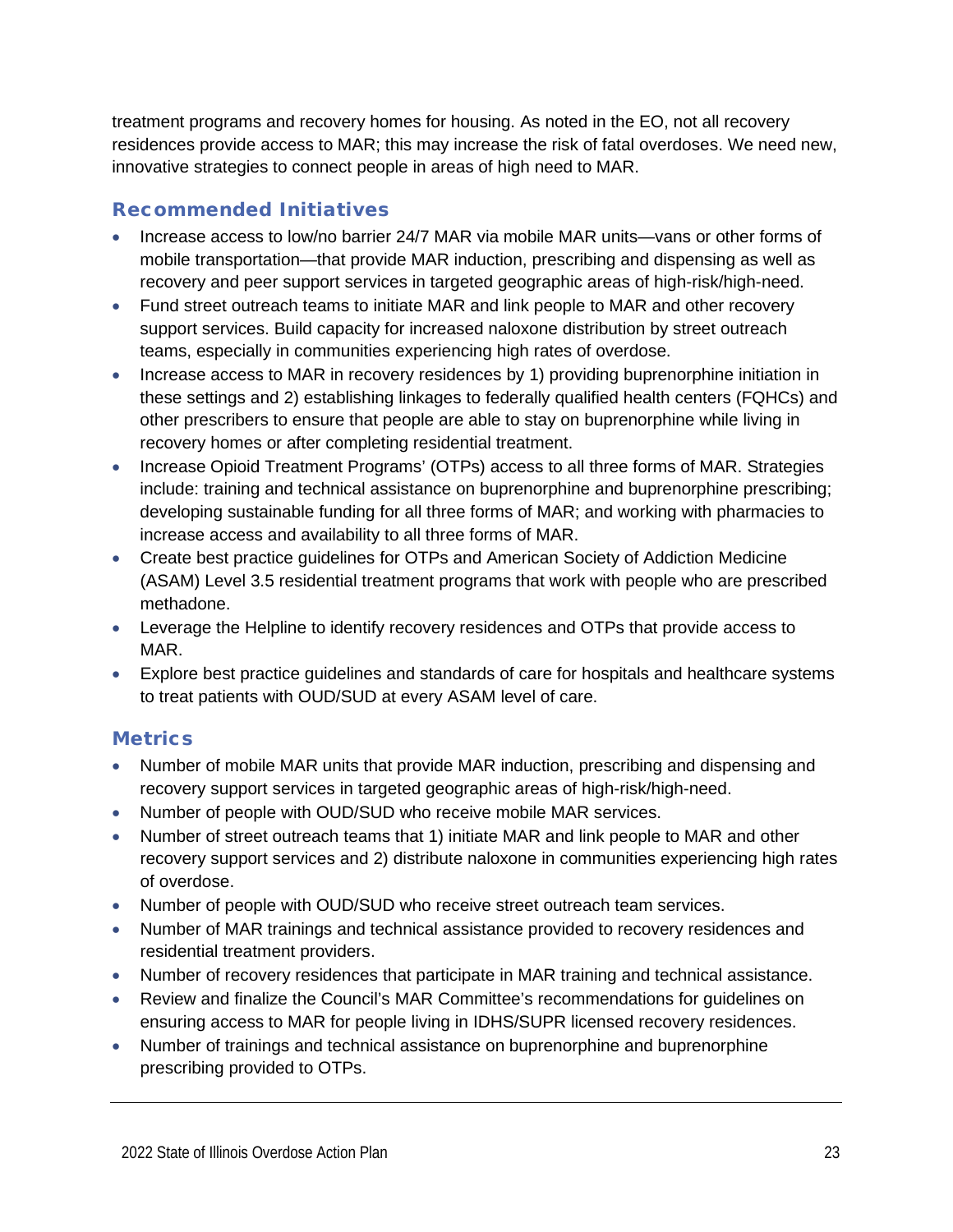- Number of people who participate in OTP training and technical assistance on buprenorphine and buprenorphine prescribing.
- Develop financing mechanisms for all forms of MAR that allow OTPs to fully utilize all medications in an equitable manner.
- Best practices guidelines for OTPs and ASAM Level 3.5 residential programs developed.
- Number of recovery residences and OTPs identified by the Helpline that provide MAR.
- Workgroup convened to explore best practice guidelines and standards of care for hospitals and healthcare systems to treat patients with OUD/SUD at every ASAM level of care. Workgroup members include the Council's MAR Committee and Prescribing Practices Committee, IDHS/SUPR, IDPH, HFS and the Illinois Hospital Association.

### <span id="page-24-0"></span>Priority 10: Increase initiation to buprenorphine in emergency departments for people who present with opioid overdoses and/or in acute withdrawal.

Emergency departments (EDs) are one of the best places to reach people who are most at risk for fatal and non-fatal opioid overdoses. Studies show that administering buprenorphine in EDs results in much greater treatment retention after inpatient care and helps effectively manage cravings and withdrawal symptoms.<sup>61,62</sup> Massachusetts passed legislation in 2018 mandating that all EDs in the state either be capable of initiating buprenorphine or establish a partnership with a nearby community organization that can administer burprenorphine.<sup>63</sup> California and New York have implemented pilot programs to test the impact of this practice in a small number of EDs,<sup>64,65</sup> and there is a growing consensus among federal officials that such approaches hold promise. <sup>66</sup> In Illinois, the Chicago Department of Public Health (CDPH) and the Illinois Public Health Institute recently launched the Chicago Linkage to Assisted Recovery and Treatment program that will work with hospitals to build internal capacity for MAR initiation within their EDs. Rush University Medical Center plans to launch an effort to initiate buprenorphine treatment in their EDs as part of an ongoing project that uses peer recovery support specialists to connect people in EDs to MAR.

#### Recommended Initiatives

- Develop and implement ED buprenorphine initiation pilot program.
- Establish a learning collaborative for hospitals; topics should include "lessons learned" from existing ED buprenorphine initiation programs and address barriers to ED buprenorphine initiation such as the lack of ED clinicians who can prescribe buprenorphine and linkages to buprenorphine prescribers post-ED discharge.
- Use pilot program and learning collaborative results to 1) create best practice guidelines for ED buprenorphine initiation and 2) evaluate next steps in formalizing the practice in hospitals statewide.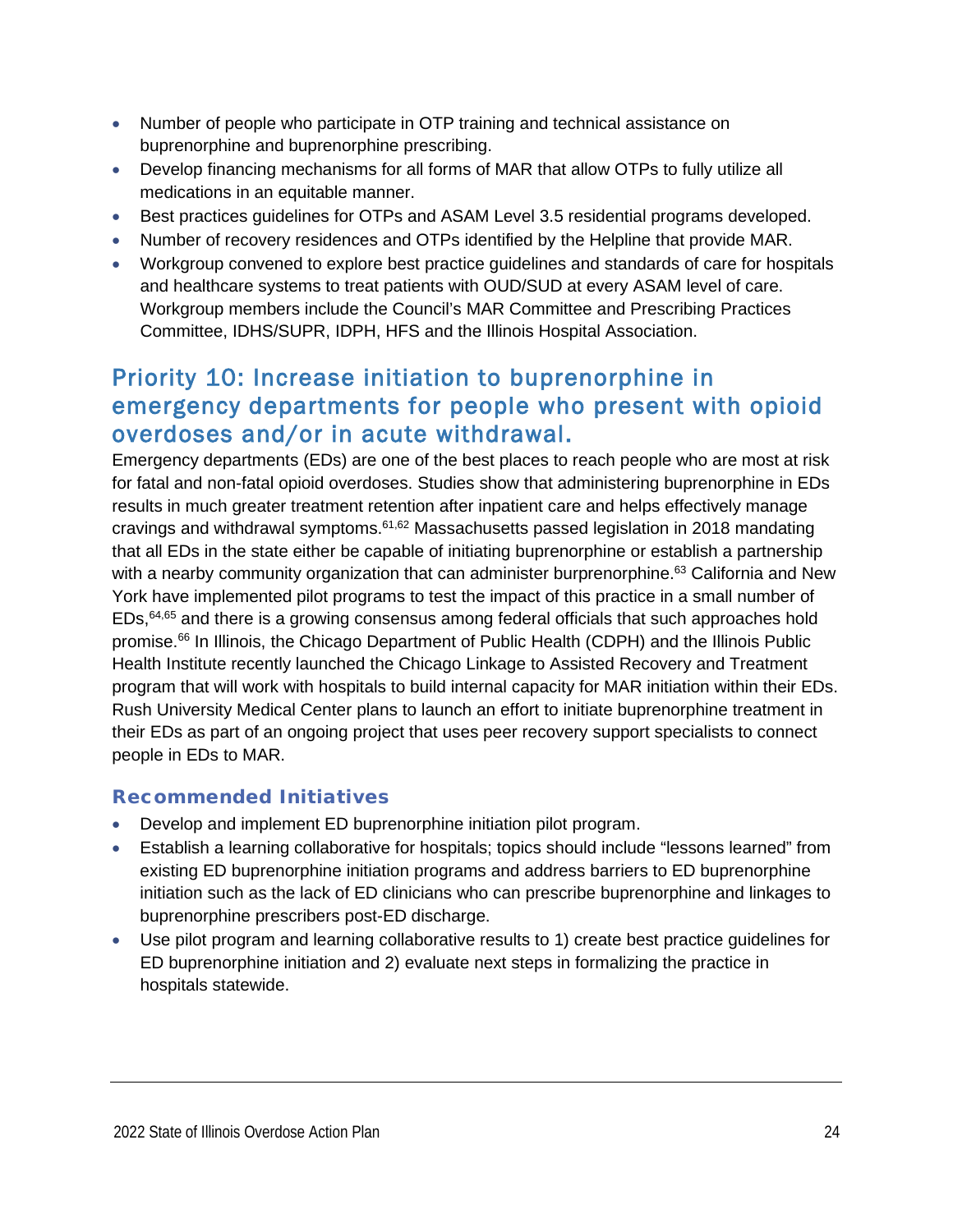#### **Metrics**

- ED buprenorphine initiation pilot program implemented.
- Learning collaborative on buprenorphine initiation in EDs established and offered to hospitals statewide.
- Number of hospitals that participate in ED buprenorphine initiation collaborative.
- ED buprenorphine best practice guidelines developed.
- ED buprenorphine pilot program and learning collaborative results used to evaluate next steps in formalizing the practice in hospitals statewide.

## <span id="page-25-0"></span>Priority 11: Increase the number of DATA-waivered prescribers.

In order to prescribe buprenorphine, qualified prescribers—physicians, nurse practitioners and physician's assistants—must obtain a Drug Addiction Treatment Act of 2020 (DATA) waiver. The training and practice standards, patient prescribing limits and a designation known as an Xwaiver from the DEA often are barriers to clinicians obtaining a DATA waiver and prescribing buprenorphine.<sup>67</sup> Multiple policy efforts, including the Mainstreaming Addiction Treatment Act (H.R. 2482), would abolish the X-waiver and remove many of these barriers to buprenorphine prescribing. The bill was re-introduced to Congress in February of 2021 with bipartisan support.<sup>68</sup> The U.S. Department of Health and Human Services (HHS) published updated buprenorphine practice guidelines in the April 28, 2021 Federal Register.<sup>69</sup> These guidelines allow qualified clinicians to prescribe buprenorphine to treat up to 30 patients at any one time for OUD **without** obtaining the certification requirements related to training, counseling, and other ancillary services. Providers are still required to submit an application designated as a "Notice of Intent" (NOI) in order to prescribe buprenorphine for treatment of OUD, however, they will not have to certify as to their capacity to provide counseling/ancillary services or provide certification of training. The NOI must be submitted to SAMHSA before initial dispensing or prescribing of OUD treatment medication. However, training is still required if a practitioner wishes to treat more than 30 patients. Additionally, time spent practicing under this exemption will not qualify the practitioner for higher patient limit.

Removing these two requirements will decrease barriers to prescribing buprenorphine for OUD, especially for ED clinicians. However, it will not address the potential lack of comfort or knowledge of incorporating addiction care as part of a prescriber's clinical practice. IDHS/SUPR has implemented several initiatives to increase the number, knowledge, and comfort level of DATA-waivered prescribers in Illinois. These include providing funding for a rural opioid training program, supporting Rush University Medical Center's comprehensive weekend training program that provides initial training on buprenorphine, peer-to-peer support, and ongoing technical assistance, and funding the Southern Illinois University (SIU) School of Medicine's program that gives stipends to eligible clinicians to complete DATA waiver training and actively prescribe buprenorphine. IDPH funded programs to increase the number of DATA-waivered obstetric clinicians and DATA waiver training and support for rural prescribers. <sup>4</sup> Efforts to incentivize clinicians to become DATA-waivered and technical assistance to encourage and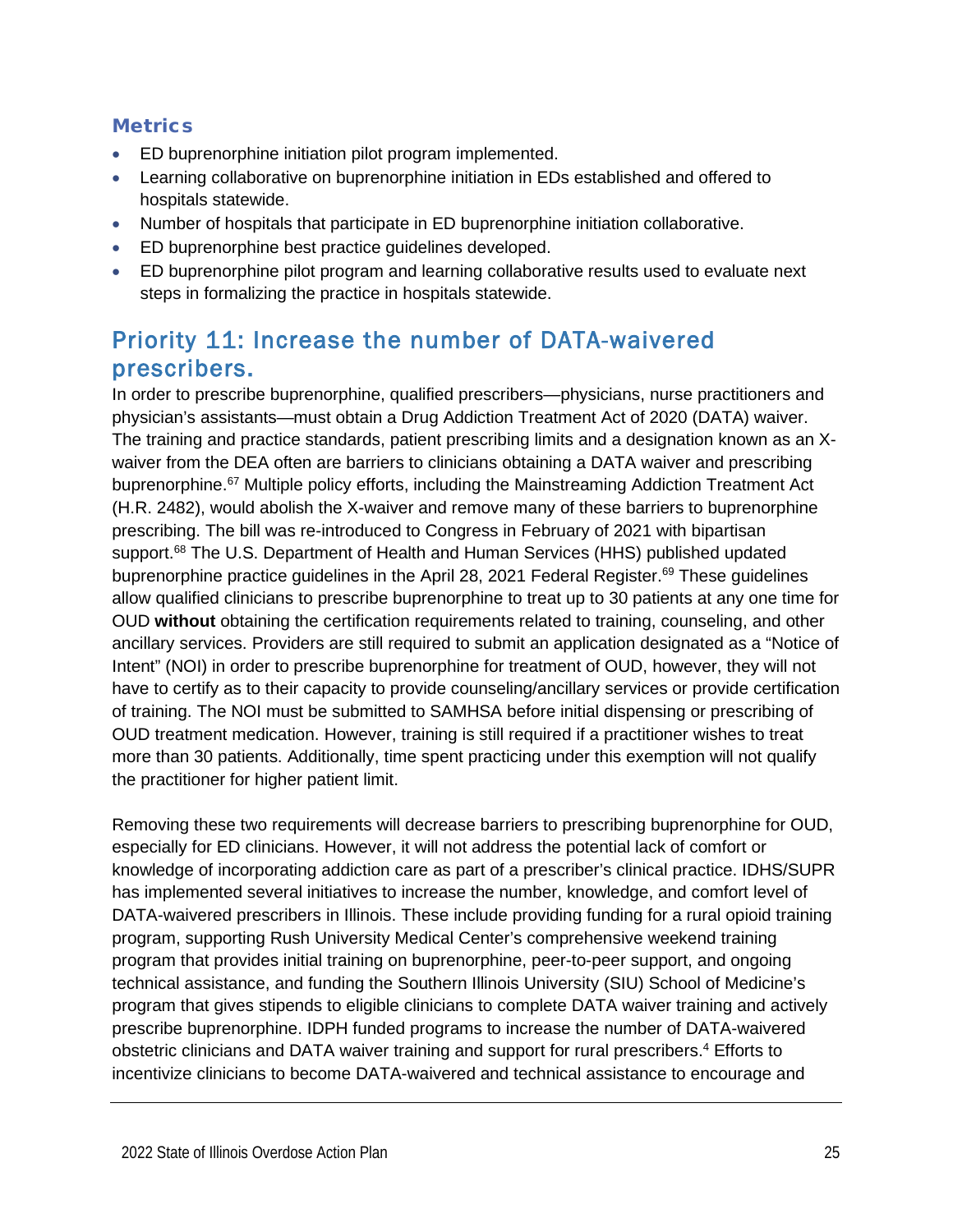support these clinicians to actively prescribe buprenorphine need to continue. These training and technical assistance efforts also need to be expanded to increase the number of buprenorphine prescribers in racial and ethnic minority communities, rural communities, EDs, and FQHCs.

#### Recommended Initiatives

- Promote existing DATA waiver training (as applicable) and provision of training and technical assistance (i.e., mentoring and coaching) to newly waivered prescribers in racial and ethnic minority communities, and rural communities.
- Continue to provide stipends to incentivize clinicians to begin prescribing.
- Conduct a study exploring the reasons why non-public DATA-waivered prescribers do not want to be listed on SAMHSA's online public registry of waivered providers. Study results should be used to develop and implement strategies that address these prescribers' concerns and encourage them to join the registry.
- Target primary care, ED clinicians and medical students for MAR and technical assistance, and DATA waiver training as applicable. Encourage hospitals and other facilities to actively support their buprenorphine prescribers.
- Make buprenorphine prescribing financially sustainable for practitioners: 1) integrate buprenorphine prescribers into Hub & Spoke networks and FQHCs and 2) consider requiring health systems to have linkages in place for people with OUD. Integration of buprenorphine prescribers into existing systems can improve care coordination for people with OUD as well as support prescribers (i.e., they have network partners where they can refer patients and connect them to services).

- Number of existing trainings and technical assistance (i.e., mentoring and coaching) provided to new buprenorphine prescribers in racial and ethnic minority communities and rural communities.
- Number of new buprenorphine prescribers in racial and ethnic minority communities and rural communities who participate in training and technical assistance programs.
- Number of stipends provided.
- Study exploring the reasons why non-public DATA-waivered prescribers do not want to be listed on SAMHSA's online public registry of DATA-waivered prescribers conducted.
- Study results used to develop and implement strategies to encourage prescribers to join SAMHSA's online public registry.
- Work with the Illinois Hospital Association, Illinois Primary Care Association, Illinois Medical Society, medical schools, and the Council's Prescribing Practices Committee to widely advertise buprenorphine prescribing technical assistance, DATA waiver trainings and stipends to primary care and ED clinicians and medical students.
- Number of primary care and ED clinicians and medical students who prescribe buprenorphine.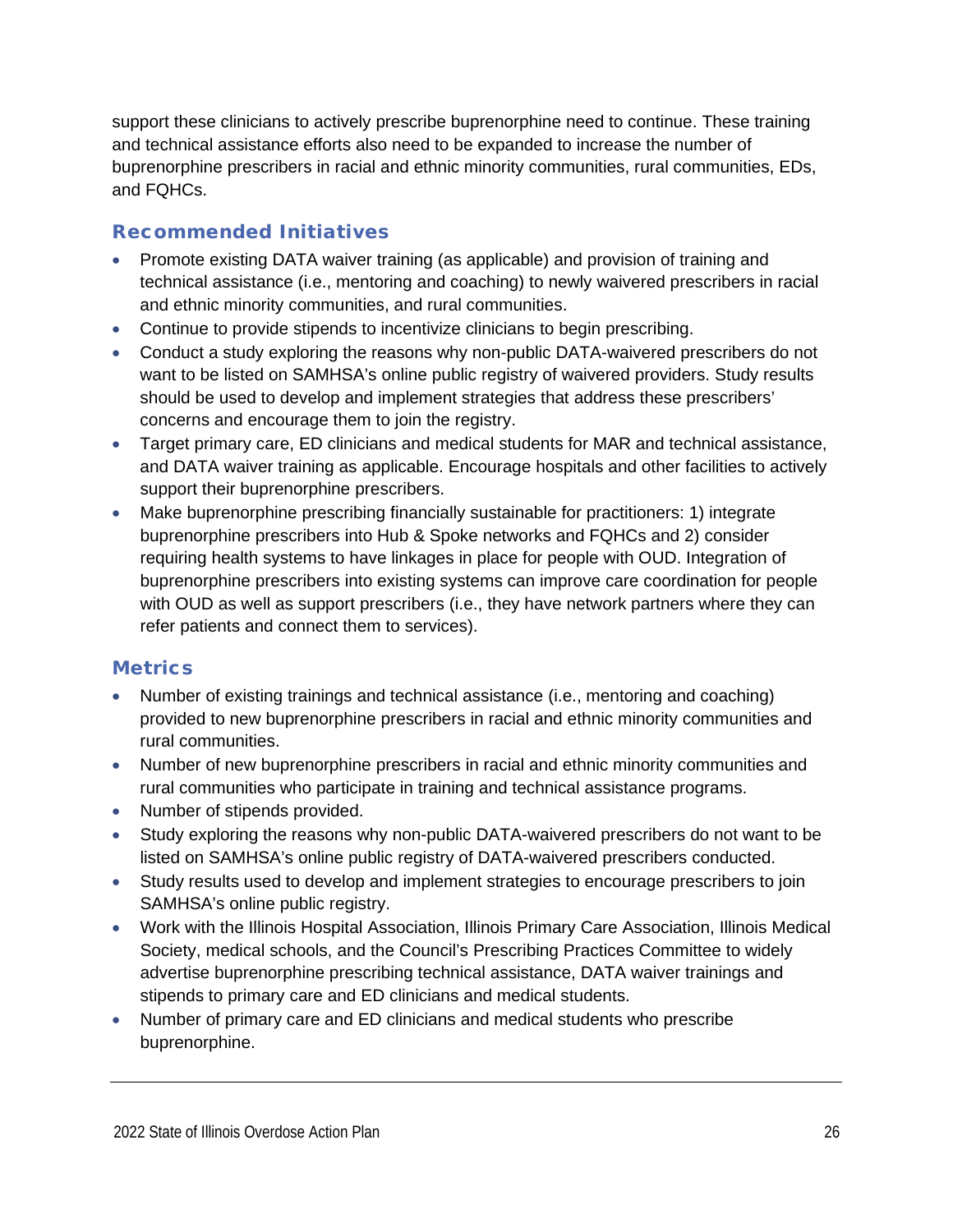- Work with RLCs to develop guidelines for hospitals and primary care on how to support their buprenorphine prescribers.
- Number of clinicians prescribing buprenorphine.
- Number of patients clinicians treat with buprenorphine.
- Number of clinicians who prescribe buprenorphine who are linked to existing Hub & Spoke networks.
- Number of health systems that have linkage agreements with clinicians who prescribe buprenorphine.
- Payment mechanism that incentivizes clinicians who prescribe buprenorphine to increase their practices in their geographic location/area of the state developed.

## <span id="page-27-0"></span>Priority 12: Increase access to MAR for PPW with OUD/SUD.

MAR is the gold standard of treatment for PPW with OUD/SUD.<sup>70,71</sup> MAR reduces opioid use, improves treatment retention and decreases pregnancy complications.<sup>72</sup> Data from the National Survey of Drug Use and Health suggest that in 2017-2018, more than 10,000 pregnant women in Illinois reported substance misuse, yet less than a third of these women reported receiving any treatment.73 In their April 2021 *Maternal Morbidity and Mortality Report 2016-2017*, <sup>74</sup> IDPH's Maternal Mortality Review Committee (MMRC) lists several barriers PPW experience when trying to access MAR including: lack of knowledge regarding where and how to seek treatment, lack of transportation to and from treatment centers, and being denied treatment due to insurance or pregnancy status. The MMRC also found that some women who tested positive for drugs at the time of delivery were discharged with no follow-up or referrals to MAR or other recovery support services. Some PPW who were started on MAR did not receive follow-up care to monitor their treatment.

To ensure that PPW with OUD/SUD receive life-saving MAR, we need to educate maternal health and other non-medical providers, including early childhood and other family support services, on PPW substance misuse, screening for substance misuse and MAR. Medical providers may be uncomfortable or may not know how to discuss substance misuse with their PPW patients. Along with this, while screening for OUD/SUD is an important first step in helping PPW with OUD/SUD access treatment, few maternal health providers conduct universal screening of PPW for substance use or other healthcare issues. Two initiatives are underway that address provider education on PPW with OUD/SUD, screening, and MAR. ILPQC's Mothers and Newborns Affected by Opioids (MNO) initiative educates maternal health providers at birthing/newborn hospitals statewide on OUD/SUD, substance use screening, and clinical guidance for opioid prescribing. Since PPW with OUD/SUD and their families also need education on substance misuse risks during pregnancy and the postpartum period, the MNO initiative also includes patient education components on NAS and the benefits of MAR. HFS's Illinois DocAssist program makes available to Medicaid providers caring for PPW free training sessions in MAR and continuing support and consultation services for managing the psychiatric and substance use treatment needs of their patients, upon request. These DocAssist services are delivered by clinicians experienced in managing perinatal OUD/SUD.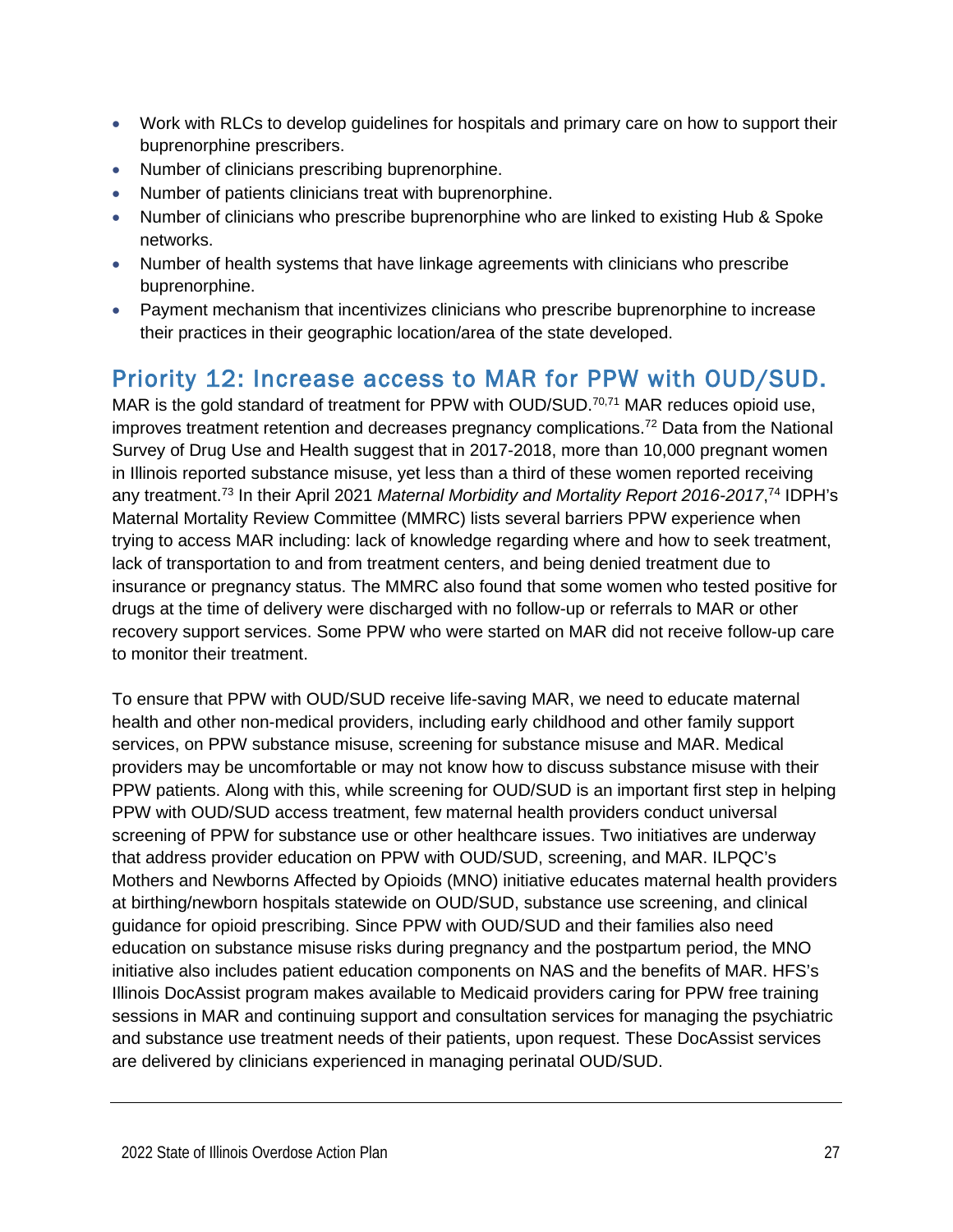The fear that DCFS will take away their children prevents many PPW from seeking MAR. Maternal health providers may be reluctant to screen women for substance use out of concern that if women test positive, providers will be required to report them to DCFS. Provider and public beliefs that PPW with OUD/SUD cannot parent their children and should automatically lose custody of their children is another barrier to women seeking MAR. DCFS will always accept a report to their hotline involving information that a baby is born exposed to a controlled substance. However, DCFS child protection specialists will never bring a child into care unless their assessment of the total environment of the child demonstrates that the child is at urgent and immediate risk of harm in that setting. DCFS provides (and DCFS child protection specialists refer these families to) Intact Family services which have specialized units to address recovery, including MAR. It is DCFS' commitment to support the safety, permanency and wellbeing of the children and families where addiction is present, keeping families intact whenever safely possible. Messaging to PPW, providers, the court system and the public that clarifies this policy and demystifies DCFS involvement is needed to encourage PPW with OUD/SUD to seek treatment, persuade providers to screen for OUD/SUD and connect PPW to MAR. DCFS case workers and DCFS/purchase of service (POS) child welfare agencies also need this messaging, as well as education on OUD/SUD, including information on relapse and recovery.

#### Recommended Initiatives

- Encourage mobile MAR units to include maternal health clinicians either in-person or via telehealth.
- Leverage the Helpline to identify programs that provide MAR to PPW and share information about these programs to maternal health clinicians and community-based programs that serve PPW and their families.
- Build capacity of medical and community-based providers who work with PPW to increase their (providers') knowledge of substance misuse during pregnancy, conduct respectful and sensitive screening and provide appropriate referrals to MAR and recovery support services.
- Target maternal health clinicians for training and technical assistance on MAR, and DATA waiver training as applicable. Encourage birthing hospitals and other maternal healthcare facilities to actively support their buprenorphine prescribers.
- Develop and distribute messaging on DCFS policies related to PPW substance misuse to PPW and their families, providers, the general public, judges and family court staff, DCFS case workers, and DCFS/POS child welfare agencies.
- Educate DCFS case workers and DCFS/POS child welfare agencies on OUD/SUD and MAR.

- Number of mobile MAR teams that include maternal health clinicians.
- Number of programs that provide MAR to PPW identified by the Helpline.
- Number of birthing hospitals and community-based maternal health providers trained on OUD/SUD in pregnancy, standardized screening tools such as the Screening, Brief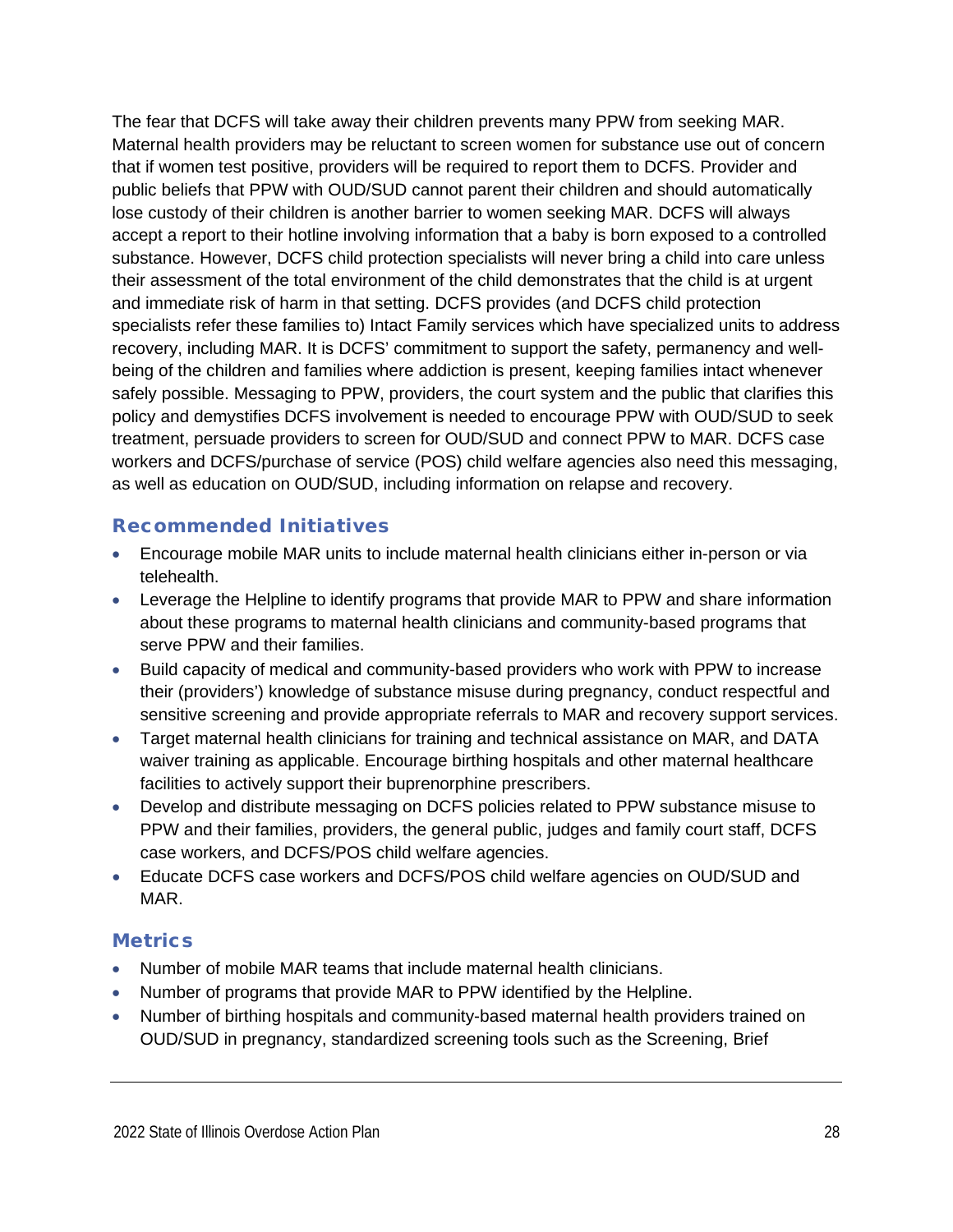Intervention, and Referral to Treatment (SBIRT) and 5Ps Prenatal Substance Abuse Screen for Alcohol and Drugs (5Ps), MAR, and recovery support services for PPW with OUD/SUD.

- Number of birthing hospitals and community-based maternal health providers using the SBIRT and 5Ps to screen for and assess PPW substance use and recovery support service needs.
- Number of PPW screened for OUD/SUD.
- Number of maternal health clinicians receiving Illinois DocAssist consultations.
- Number of maternal health clinicians who prescribe buprenorphine.
- Number of PPW with OUD/SUD maternal health clinicians treat with buprenorphine.
- Workgroup convened to 1) develop and distribute messaging on DCFS policies related to PPW substance misuse and 2) identify educational materials on OUD/SUD and MAR for DCFS case workers. Workgroup members include DCFS, IDHS/SUPR, IDPH, ILPQC and the Council's Children & Families Committee.
- Messaging on DCFS policies related to PPW substance misuse developed for PPW and their families, providers, the general public, the court system, DCFS case workers and DCFS/POS agencies.
- Number of messaging materials distributed to PPW and their families.
- Number of messaging materials distributed to providers.
- Number of messaging materials distributed to the general public.
- Number of messaging materials distributed to judges and family court staff.
- Number of messaging materials distributed to DCFS case workers and DCFS/POS child welfare agencies.
- Educational materials on OUD/SUD and MAR for DCFS case workers and DCFS/POS child welfare agencies identified and shared with DCFS leadership.
- Number of DCFS case workers and DCFS/POS child welfare agencies that receive educational materials on OUD/SUD and MAR.

## <span id="page-29-0"></span>Priority 13: Establish alternative financing structures for MAR reimbursement.

Currently, MAR can be accessed through two types of settings: 1) a buprenorphine prescription through a clinician (physician, advanced practice nurse or physician's assistant) whether that be in a primary care, outpatient, hospital, or non-traditional setting, or 2) through an IDHS/SUPR licensed OTP. In the buprenorphine prescription from a clinician setting, services necessary to assess and stabilize someone on buprenorphine are covered under the existing fee structure; laboratory and counseling services are separately reimbursable. All of these services could be reimbursed through one episodic payment that encompasses all needed buprenorphine and other medication/MAR initiation services. One potential option is a bundled Medicaid reimbursement for MAR stabilization including buprenorphine initiation, treatment, and maintenance. In the OTP setting, while there is a Medicaid rate for dispensing methadone, there currently is not a Medicaid rate for the administration of buprenorphine, or the supports provided by ancillary staff. Beyond an OTP there is not currently a Medicaid rate structure that supports inclusion of MAR in an IDHS/SUPR licensed OUD/SUD residential or outpatient setting. HFS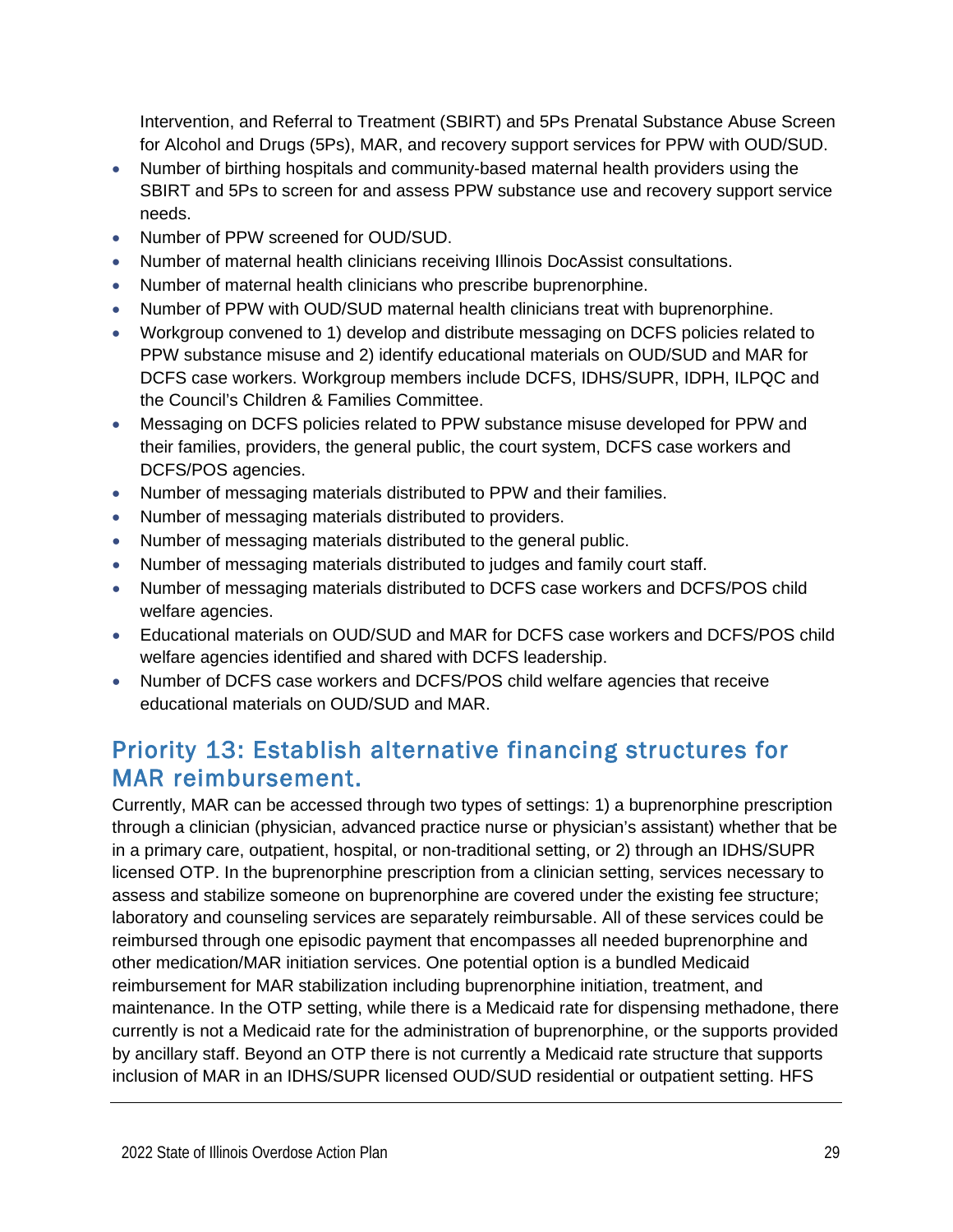remains open to considering a bundled Medicaid reimbursement benefit for buprenorphine initiation, treatment, and maintenance, if the services included in the bundle are currently qualified for reimbursement on an itemized basis, and if such new bundled services are allowable and approved by federal Center for Medicaid and Medicare Services (CMS). However, it must be noted that increased Medicaid reimbursement rates are subject to budgetary and managed care considerations. Furthermore, implementation of a bundled rate requires more in-depth discussion with attention to budget neutrality and managed care provisions. This priority aligns with HFS's OUD Withdrawal Management Subcommittee's July 2019 Content of Care/Reimbursement Recommendations to revise Illinois Medicaid reimbursement policies to create payment models that encourage OUD treatment providers to use the most current and accepted evidence-based OUD treatment approaches and that ensure that a broad range of Medicaid-covered services, including case management, peer recovery supports and medication administration and monitoring are available to persons with OUD in a variety of settings.

#### Recommended Initiatives

- Appropriate reimbursement for Medicaid providers caring for OUD/SUD populations in accordance with best practice guidelines, which includes FDA-approved MAR if available and counseling, subject to budgetary and managed care considerations. Additional payment tied to pre-defined quality and outcome metrics might be available.
- IDHS/SUPR should consider structuring their payments for people with no insurance using payment structures that drive positive patient outcomes.
- Survey providers, OTPs, and people with OUD/SUD to assess capacity for MAR, patient and provider-level barriers to MAR services, and patient outcomes. Use survey results to help inform MAR investment and infrastructure needs.
- Explore implementation of a bundled rate for withdrawal management that includes the use of MAR or other medications.

- Options for bundled Medicaid reimbursement rates that acknowledge budgetary and managed care considerations reviewed.
- Survey of providers, OTPs and people with OUD/SUD assessing capacity for MAR, patient and provider-level barriers to MAR services and patient outcomes conducted.
- Survey results used to help inform MAR investment and infrastructure needs.
- Quality metrics to inform fee for performance rates identified.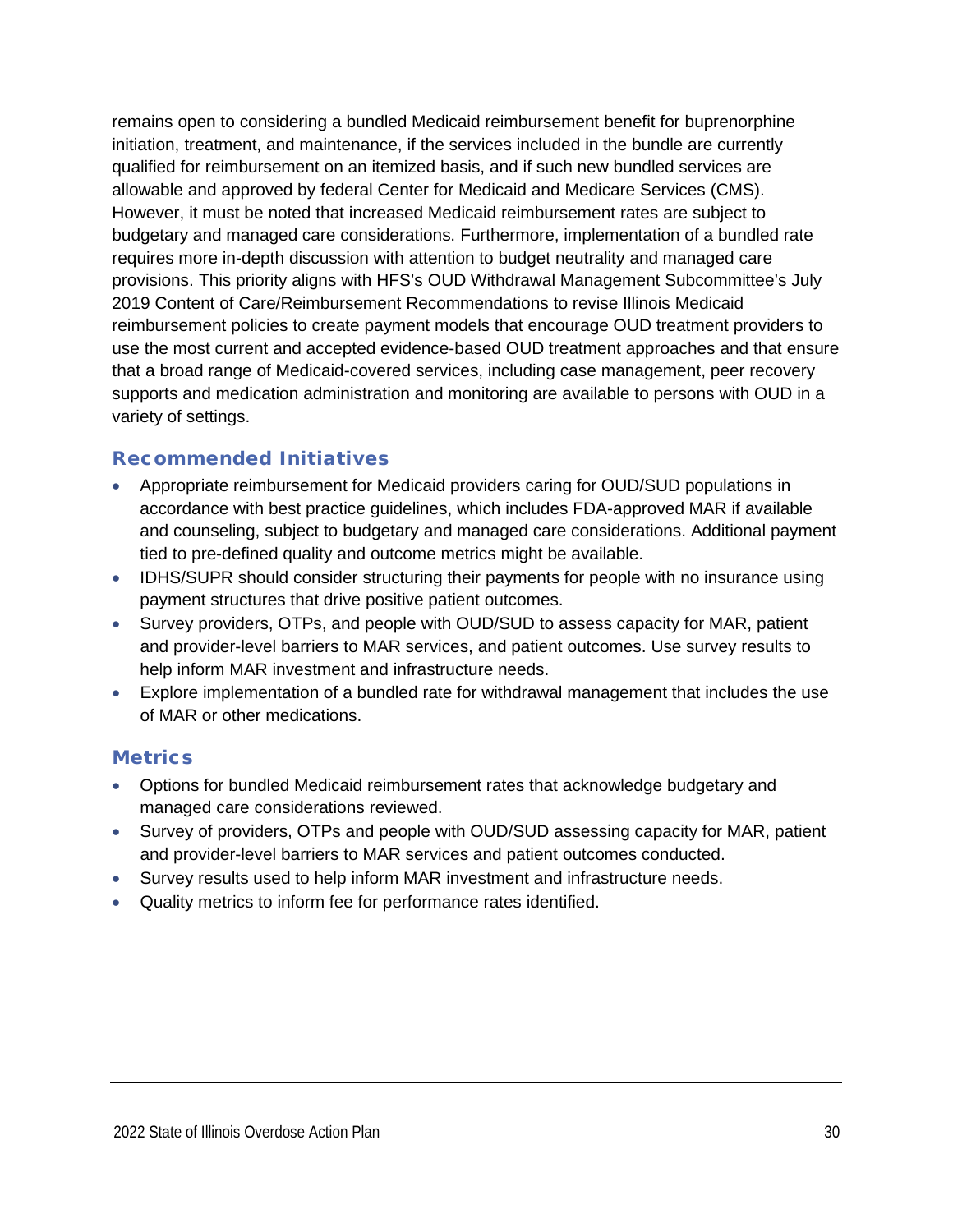## <span id="page-31-0"></span>Priority 14: Evaluate telehealth policies on services related to OUD/SUD established during the COVID-19 Public Health Emergency (PHE).

Very early in the COVID-19 pandemic, telehealth was encouraged for use as an effective tool to maintain access to services for people with OUD/SUD while "stay at home" advisories were in effect. With strong backing from Governor Pritzker, as well as the federal CMS, HFS, which administers Medicaid, the Children's Health Insurance Program (CHIP), and several State funded programs in Illinois, expanded all telehealth services, including care delivered via video and via audio (phone only). The PHE allowed several accommodations, such as waiver from compliance with Health Insurance Portability and Accountability Act (HIPAA) regulations, patients' ability to connect from home, and not requiring a licensed healthcare professional to be present. Further, providers were paid for telehealth services at the same rate as in-person visits. Many other insurers adopted similar flexibilities.

The quality and outcomes of care delivered via telehealth during the PHE will require additional information to explicitly determine effectiveness. Some anecdotal reports point to benefits, especially for conditions where participating in the therapeutic process was a mainstay of treatment. Others have observed negative consequences of telehealth, such as missed or delayed diagnoses and treatment, inability to do comprehensive physical examinations and point-of-care testing, and inability to deliver treatment such as immunizations, wound care, implants, etc.

Continuation of telehealth post-pandemic will require, at a minimum, collection, and analysis of quality, short- and long-term outcomes, utilization, cost and benefits of each payer, provider and customer/patient experience and preference. Additionally, for the Medicaid program, flexibilities made available by the federal CMS in regard to HIPAA and other regulatory considerations, and digital equity (availability of Wi-Fi) will be important considerations.

#### Recommended Initiatives

- Request HFS and commercial payers doing business in Illinois for the recommendations for telehealth services, post-pandemic, based on their analysis of available elements of telehealth data identified above.
- Survey providers, people with OUD/SUD and other stakeholders to assess telehealth service delivery, patient and provider-level barriers to telehealth services, and patient outcomes. Use survey results to help inform telehealth investment and infrastructure needs.
- Request that HFS, IDHS and IDPH work together to conduct a literature review on COVID-19 telehealth provider and patient outcomes. Use the literature review to inform and develop telehealth best practice guidelines for Illinois.

- Telehealth survey conducted.
- Telehealth best practice guidelines for OUD/SUD developed.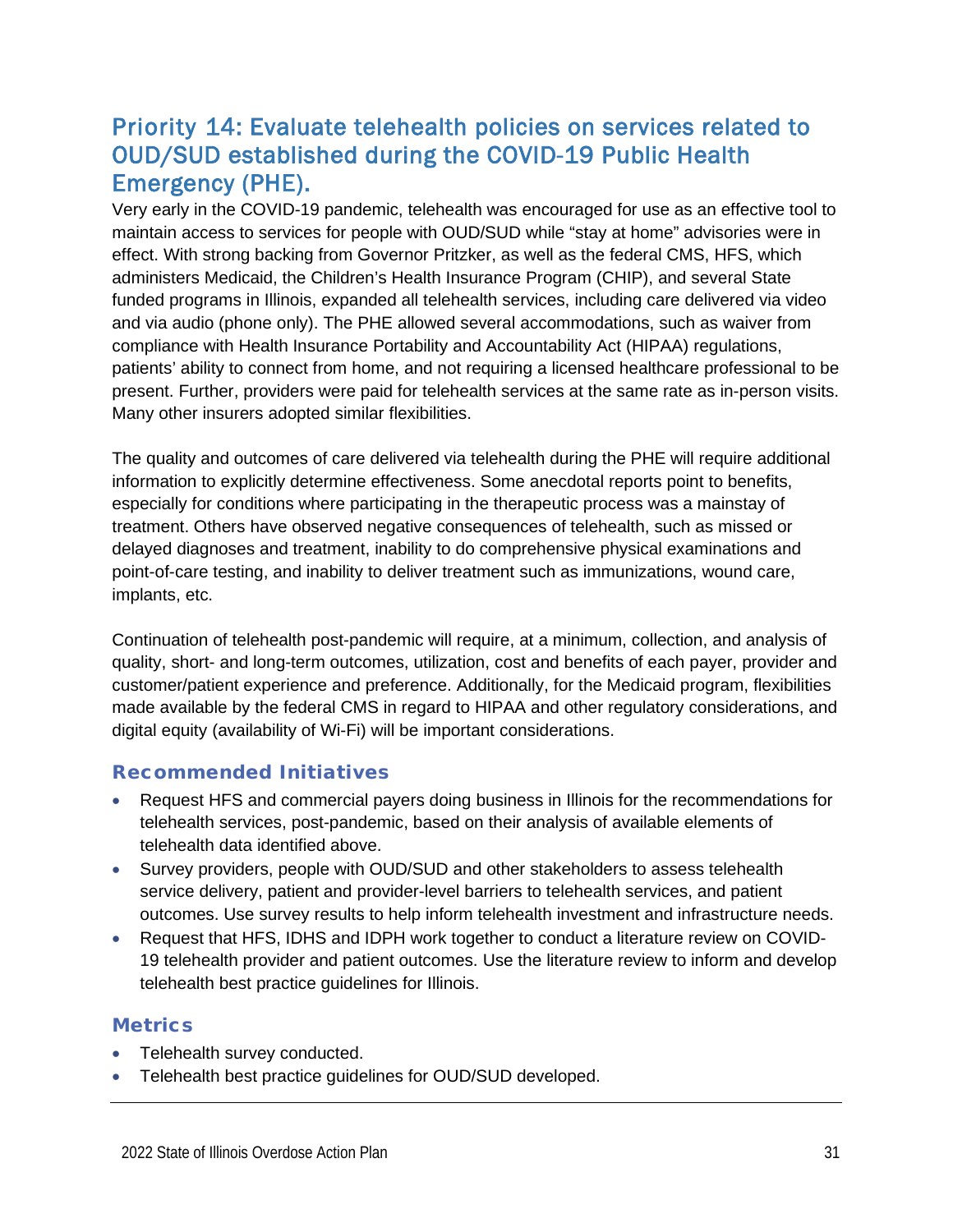- Best practice guidelines shared with State policymakers.
- Quality metrics to determine incentives for improved performance implemented, if available.

### <span id="page-32-0"></span>Priority 15: Ensure insurance coverage for MAR and recovery support telehealth services.

Medicaid and health insurance coverage are critical to the long-term sustainability of MAR and recovery support telehealth services. On March 19, 2020, Governor Pritzker issued Executive Order 2020-09, "Executive Order to Expand Telehealth Services and Protect Health Care Providers in Response to COVID-19".<sup>75</sup> This EO expanded access to telehealth during the pandemic and prohibits commercial health insurers from setting requirements for telehealth services that are more restrictive or less favorable towards providers and insureds than those established for Medicaid. Also in the spring of 2020, HFS swiftly implemented telehealth services across Fee-For-Service (FFS) and Medicaid Managed Care Organization (MCO) populations. Payment parity with in-person visits was assured by the federal CMS and HFS. While HFS hopes to continue to reimburse telehealth services in the future, it is not guaranteed given the State's current budgetary climate. Additionally, continuation of telehealth reimbursement post-pandemic will be dictated by data providing evidence of quality outcomes, equity, cost-effectiveness, and federal guidance. This priority recommendation, however, aligns with HFS' OUD Withdrawal Management Subcommittee's July 2019 Content of Care/Reimbursement Recommendation to revise Illinois Medicaid reimbursement policies to create payment models that encourage providers who treat OUD to use the most current and accepted evidence-based OUD treatment approaches, including connection to communitybased MAR and/or other treatment.

#### Recommended Initiatives

• Share literature review on COVID-19 telehealth provider and patient outcomes with HFS to help inform consideration of the continuation of Illinois Medicaid telehealth reimbursement policies.

- Literature review shared with HFS.
- Current Illinois Medicaid telehealth reimbursement rates established during the COVID-19 pandemic continued, if supported by access, quality, and cost data, as well as provider and consumer surveys, and if determined to be budgetarily feasible.
- Quality metrics to inform fee for performance rates for telehealth identified.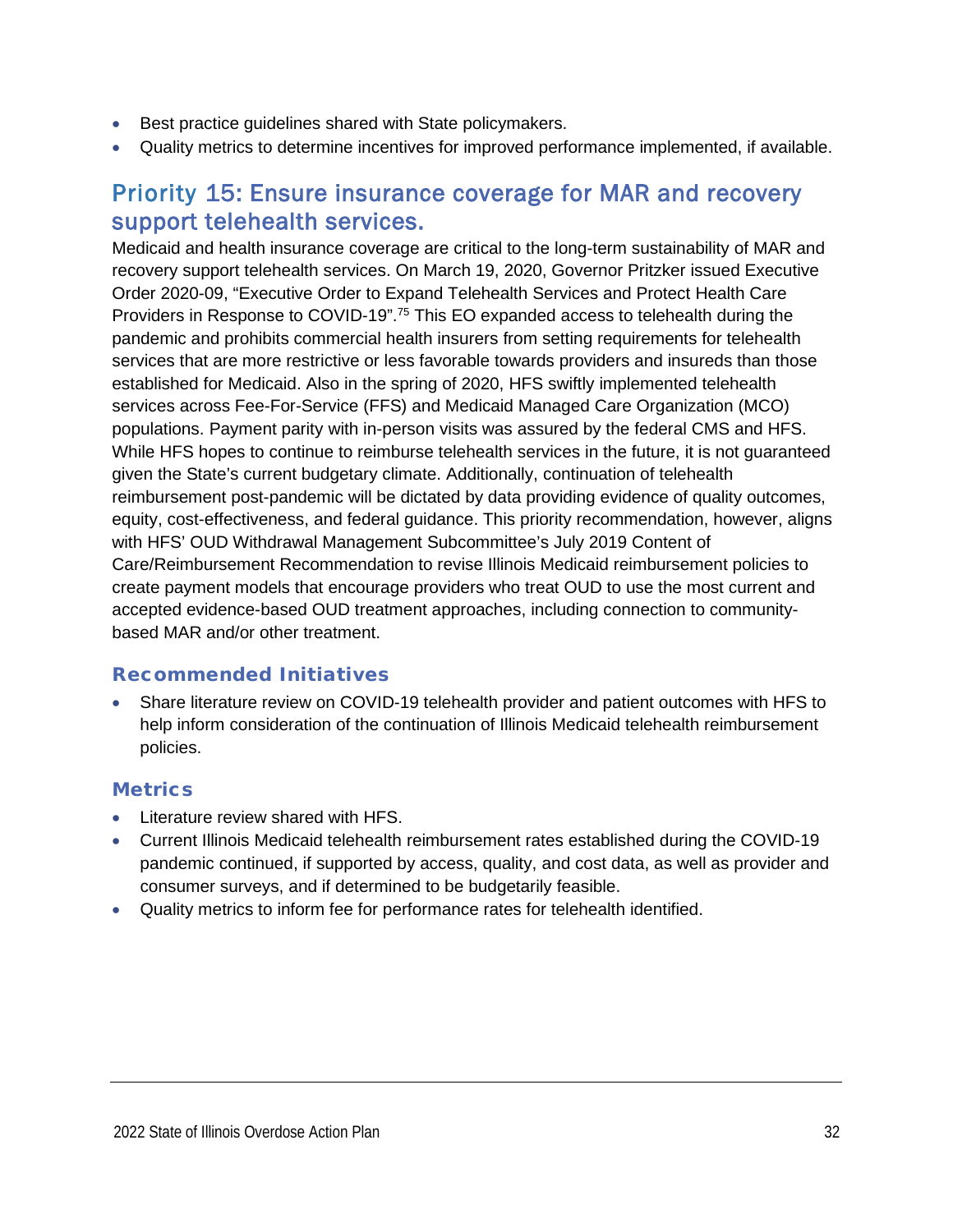## <span id="page-33-0"></span>Harm Reduction

We recognize that OUD/SUD is a chronic disease, that relapse is expected, and that recovery is possible. To save lives, we need to ensure that efforts are made to reach out and engage individuals in **all** stages of recovery who experience a relapse and who are at risk for both fatal and non-fatal overdoses. Harm reduction is a public health strategy aimed at reducing the negative consequences associated with substance use. Harm reduction incorporates a range of programs and policies that meet people who are actively using drugs "where they're at" and addresses conditions of substance use along with the use itself. Harm reduction strategies reflect individual and community needs, from safer use to managed use to abstinence. By meeting people where they are, harm reduction strategies decrease stigma and personal feelings of shame and embarrassment that keep many PWUD from seeking and engaging in treatment. Harm reduction increases access to OUD/SUD treatment by accepting people "for who they are, where they are at, and what they want."

Nationally and internationally, treatment programs are moving away from abstinence-only models to those that accept that relapse is part of recovery and that provide services to people even if they are actively using drugs. Treatment programs, advocacy organizations, law enforcement and other community stakeholders are actively partnering together on several harm reduction strategies including targeted overdose education, naloxone distribution, bystander intervention trainings, overdose prevention sites, and syringe exchange programs.<sup>76–</sup> <sup>80</sup> Harm reduction strategies have been shown to decrease drug overdose deaths, promote safer use of opioids and other substances, and increase access to MAR and recovery support services.

Several harm reduction initiatives are underway in Illinois. IDPH, CDPH and the Chicago Recovery Alliance (CRA) are collaborating on a CDC-funded grant that provides mobile drug testing stations where PWUD can have their drugs tested for fentanyl and potential contaminants. IDHS/SUPR supports Overdose Education and Naloxone Distribution (OEND) programs throughout the state. To date, more than 110,000 people have been trained on how to administer naloxone to reverse an opioid overdose and over 97,000 naloxone kits have been distributed. Since the onset of the COVID-19 pandemic, IDHS/SUPR has created Rapid Deployment (RD) outreach teams that use data to target areas where disparities exist, and overdose spikes occur. Local RD teams focus on direct naloxone distribution through street outreach, secondary distribution, hiring of peer specialists and collaboration with harm reduction organizations. Legislation supporting syringe service programs (SSPs) has been enacted.

Harm reduction saves lives. As mandated in the EO, we need to continue to support existing initiatives and implement new, innovative strategies that can encourage safer use of opioids and other substances and reduce overdose deaths, especially in communities disproportionately impacted by the overdose crisis.<sup>9</sup>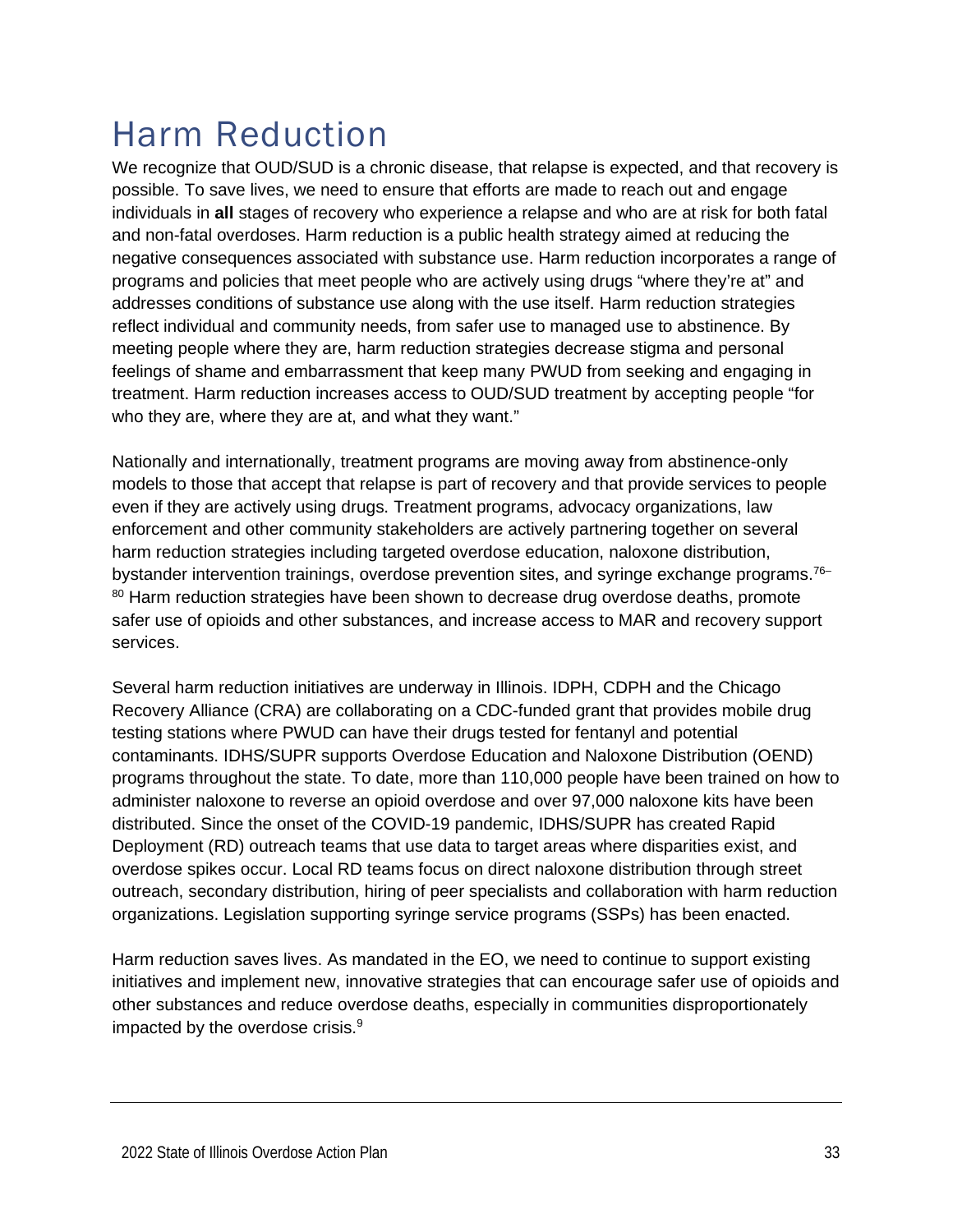### <span id="page-34-0"></span>Priority 16: Continue to share information, listen to and support communities experiencing high rates of overdoses in their exploration of overdose prevention sites (OPS).

The West Side Heroin/Opioid Task Force's OPS Community Engagement Project has been engaging Chicago's West Side community members in discussions about OPS and how an OPS might benefit the West Side, a community that has one of the highest fatal and non-fatal overdose rates in the state.<sup>81</sup> Overdose prevention sites have been launched in other countries and are legally sanctioned health service facilities that allow people to use pre-obtained drugs under the supervision of trained staff. OPS give people a safe, clean place to use their drugs and staff who can step in immediately and administer naloxone if an overdose occurs. <sup>4</sup> OPS also provide opportunities to educate people about OUD/SUD and recovery as well as connect them to treatment and other services they may need, such as medical care and housing. $81$ Studies show that OPS reduce fatal and non-fatal overdoses, improve public safety, decrease the workload of emergency medical services (EMS) responders, and reduce the risk of infectious diseases such as HIV and Hepatitis  $C^{82-84}$  OPS do not encourage drug use; on the contrary, use of detoxification and substance use treatment services increases among people who use OPS.<sup>85,86</sup> Additionally, numerous analyses of local crime statistics have consistently shown no increases in crime or drug trafficking in the vicinity of OPS.<sup>87-89</sup> Rather, studies show positive public safety outcomes, including reduced public drug use, loitering and aggressive behaviors, and fewer dirty needles in parks, streets, and other public places.<sup>85,88,90</sup>

For OPS to be successful, community members need to be involved and provide input on where the OPS should be located and how it should be operated. Led by the West Side Heroin/Opioid Task Force, the OPS Community Engagement Project activities focus on reaching out to West Side residents, business owners, faith leaders, law enforcement, healthcare and social service providers, elected officials, and PWUD, and educating these stakeholders about OPS, obtaining their input on concerns related to OPS, and promoting community buy-in. Survey and focus group data show that the majority of West Side community members believe that an OPS would be beneficial for the West Side and would reduce overdose deaths. However, community members are concerned about safety and security, and long-term OPS sustainability. The project continues to actively engage community members in discussions and educational events to listen to and address these concerns.

#### Recommended Initiatives

• Learn from and support community stakeholders—residents, business owners, faith leaders, social service providers, harm reduction and health care providers, people who use drugs, law enforcement and local officials—as they explore OPS for their communities. Attend community meetings and other activities to collect information on stakeholders' concerns about OPS. Use data on OPS implementation in other countries to understand benefits and concerns and share with community stakeholders.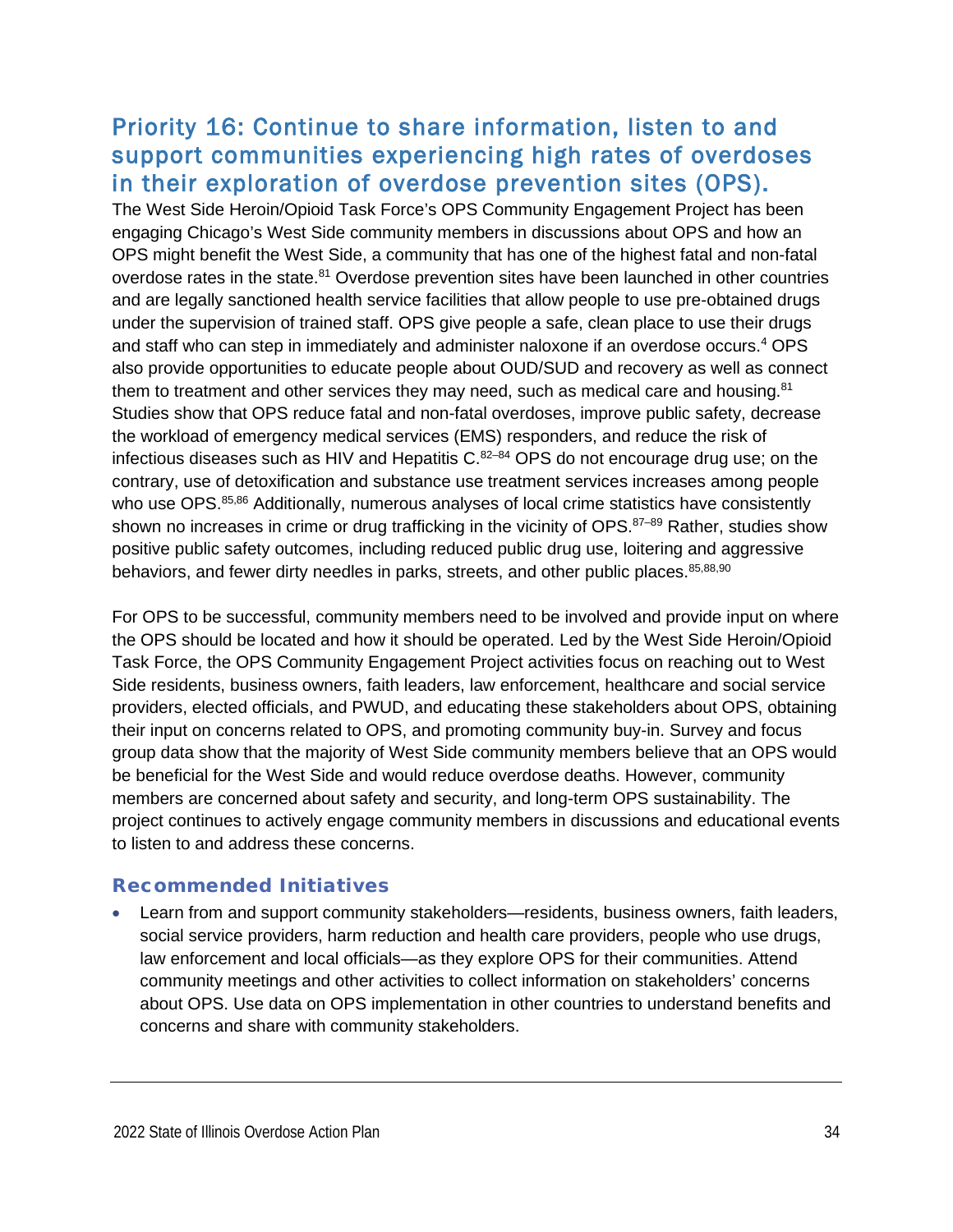#### **Metrics**

- OPS community engagement activities expanded beyond the West Side to other communities statewide that are experiencing high rates of fatal and non-fatal overdoses.
- Number of OPS community engagement and education activities convened.
- Number of community stakeholders who participate in OPS community engagement and education activities.
- Community stakeholder survey and focus group data on OPS benefits and concerns collected and analyzed. Reports summarizing survey and focus group data submitted to State agencies.

### <span id="page-35-0"></span>Priority 17: Improve equitable access to harm reduction and syringe service programs to decrease overdoses, transmission of infectious diseases, and bacterial and fungal infections.

In August 2019, Governor Pritzker signed Senate Bill 1828, the Needle and Hypodermic Syringe Access Program Act, into law, legalizing syringe exchange programs statewide. Syringe exchange programs—also known as syringe service programs or SSPs—are community-based programs that provide access to sterile injection materials and facilitate safe disposal. According to the CDC, people who use SSPs are more likely to enter substance use treatment and less likely to be exposed to HIV, Hepatitis C, and other bloodborne diseases.<sup>91,92</sup> All Illinois SSPs are registered with IDPH through the Service Program Registry. <sup>93</sup> To date, there are 14 registered SSPs.

In addition to SSPs, we need to maintain a network of harm reduction services for people who use opioids and other substances, but who may not yet be ready to enter treatment. Through funding from the CDC, IDPH is working with several community-based harm reduction organizations to expand their client base and develop more comprehensive linkages to harm reduction services for individuals with OUD, encompassing prescription opioids, as well as illicit drugs such as heroin. Harm reduction services include naloxone training and distribution, needle and syringe services, peer support, HIV and Hepatitis C testing, and safer smoking and snorting. These services may include post-overdose outreach programs: community-based programs that use teams comprised of law enforcement, peers and providers to check in with people who recently survived an overdose and help connect them to naloxone, MAR and/or treatment services.<sup>94</sup> Cook County has a post-overdose outreach program; several programs are in development across the state.

#### Recommended Initiatives

- Provide capacity building and technical assistance to registered SSPs.
- Partner with state and local law enforcement to launch a SSP awareness campaign designed to improve officers' knowledge and understanding of the Needle and Hypodermic Syringe Access Program Act, which legalizes syringe exchange programs statewide.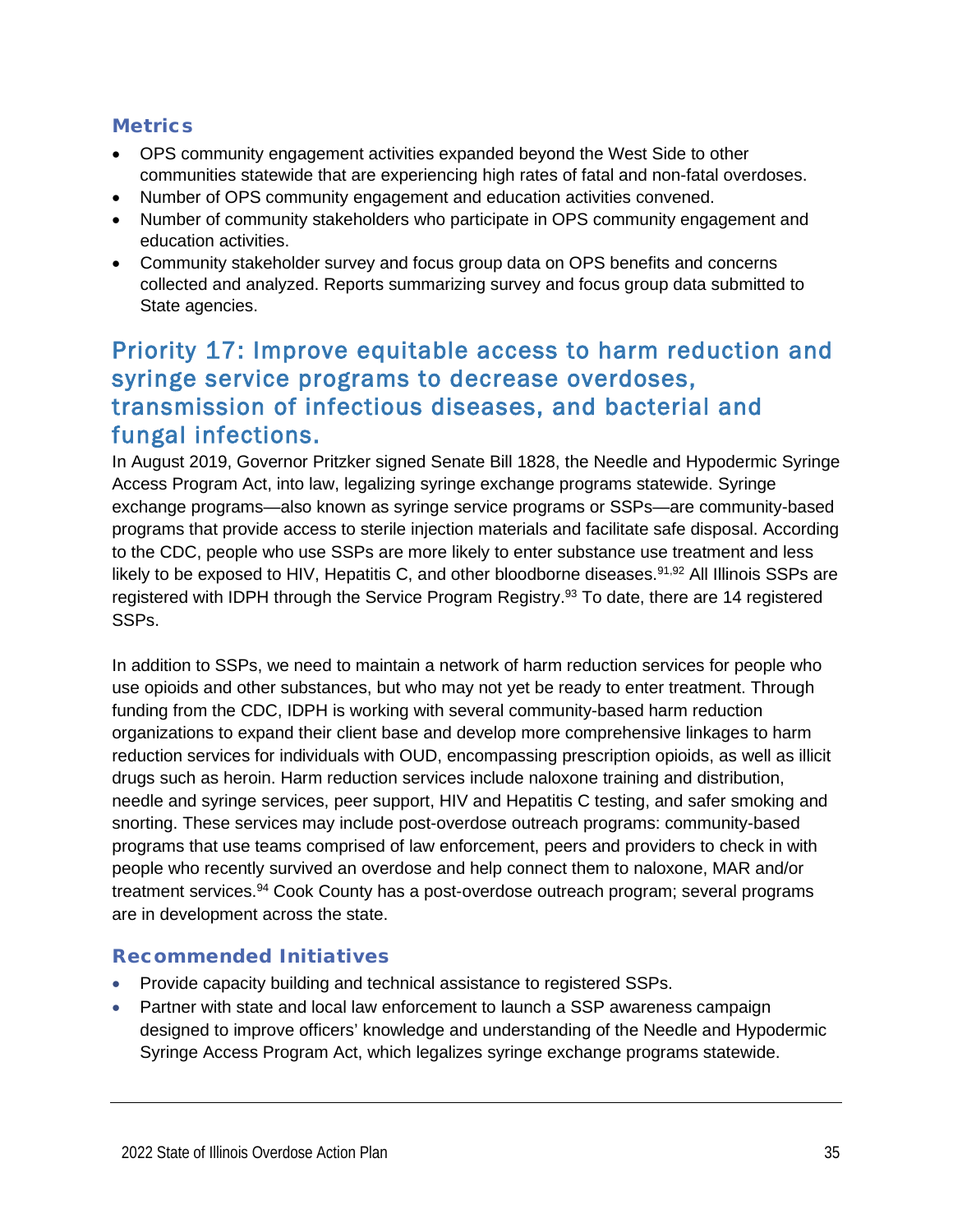- Conduct pre/post-SSP awareness campaign knowledge tests to assess changes in law enforcement officers' knowledge and understanding of the Needle and Hypodermic Syringe Access Program Act.
- Use the jurisdictional vulnerability assessment of HIV and Hepatitis C outbreak risk related to injection drug use at a zip code level to inform state level prevention activities.
- Increase availability of harm reduction services across the state.
- Organize an annual statewide Harm Reduction Summit to provide individuals and organizations the opportunity to network, learn about best practices and evidenced-based strategies, and to hear from different harm reduction initiatives across the state. Harm reduction educational videos should be produced as part of the Summit and made publicly available.
- As a follow-up to the annual statewide Harm Reduction Summit, IDHS/SUPR and IDPH should collaborate on a white paper that positions harm reduction within the context of Illinois. This white paper should define harm reduction, present data on the evidence behind the interventions, provide guidance on national best practices, and give examples of programs in Illinois. The white paper should be published on the single state website and disseminated throughout the state.
- Continue the current harm reduction communications campaign.
- Conduct a survey to identify post-overdose outreach programs statewide. Use survey results to inform best practice guidelines for post-overdose outreach programs.
- Identify funding opportunities for culturally specific harm reduction services and organizations in communities where people of color are disproportionately impacted by overdose.

- Number of SSP registrations submitted.
- SSP awareness campaign for law enforcement launched.
- Pre/post-SSP awareness campaign knowledge tests conducted with state and local law enforcement officers.
- Jurisdictional vulnerability assessment of HIV and Hepatitis C outbreak risk related to injection drug use analyzed and used to inform state level prevention activities.
- Number of harm reduction services provided statewide.
- Number of people with OUD/SUD who receive harm reduction services.
- Harm Reduction Summit held.
- Number of organizations participating in the Harm Reduction Summit.
- Harm reduction white paper written and disseminated.
- Harm reduction education videos created and posted on the single state website.
- Harm reduction communications campaign launched.
- Survey to identify post-overdose programs statewide conducted.
- Survey results used to develop post-outreach program best practice guidelines.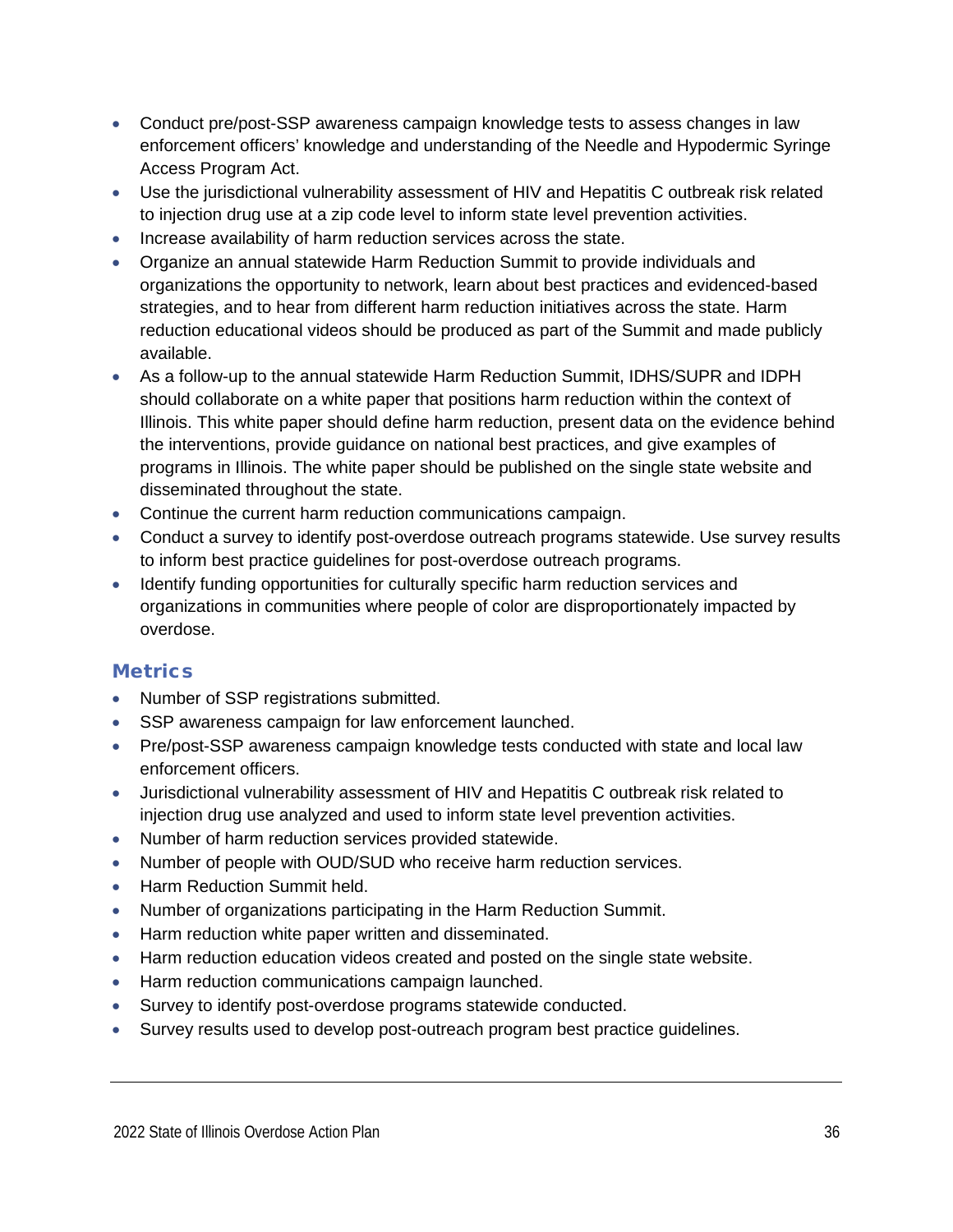• Funding opportunities for culturally specific harm reduction services and organizations in communities where people of color are disproportionately impacted by overdose identified.

## <span id="page-37-0"></span>Priority 18: Increase public access to naloxone.

Naloxone saves lives by restoring breathing and brain function to a person experiencing an opioid overdose. While numerous efforts have increased naloxone training and distribution statewide, stigma and misinformation often stymie efforts to make naloxone more widely available to PWUD and public bystanders.<sup>95</sup> Discomfort with syringes may make many people reluctant to use injectable naloxone kits. While intranasal naloxone, or Narcan, is easier to administer, and is the preferred method for both people at high risk for an overdose and bystanders to use,<sup>96</sup> the high cost of Narcan prohibits its widespread distribution and use. IDHS/SUPR is addressing this via a new initiative where the agency will purchase Narcan for community organizations, hospitals and clinics that enroll in IDHS/SUPR's Drug Overdose Prevention Program (DOPP) to provide OEND services.

Another promising approach to increasing public access to naloxone is take-home or leavebehind naloxone: people who have recently experienced an overdose, those who are at high risk of overdose, and their families and friends are given a supply of naloxone by EMS, law enforcement, hospital ED staff or other providers. Other innovative strategies that have been found to increase public access to naloxone include vending machines, and wall-mounted boxes ("rescue stations").<sup>97,98</sup> In Illinois, law enforcement and EMS in several counties have implemented leave-behind naloxone programs. Will County partnered with low-income hotels in the Spring of 2020 to install four naloxone rescue stations in hotels where individuals experiencing homelessness were housed during the COVID-19 pandemic. To save lives, we need to implement innovative strategies to make naloxone more widely and publicly available to PWUD, their families and friends, and bystanders.

#### Recommended Initiatives

- Conduct a survey to identify the number and type of naloxone take-home and leave-behind programs statewide. Use survey results to inform best-practice guidelines for takehome/leave-behind programs.
- Leverage IDHS/SUPR's Narcan purchasing initiative to increase Narcan distribution and use.
- Explore strategies to increase implementation of naloxone vending machines and rescue stations statewide.

- Survey to identify the number and type of naloxone take-home and leave-behind programs statewide conducted.
- Survey results used to develop best-practice guidelines for take-home/leave-behind programs.
- Number of DOPP enrollees that order Narcan.
- Number of Narcan doses ordered by DOPP enrollees.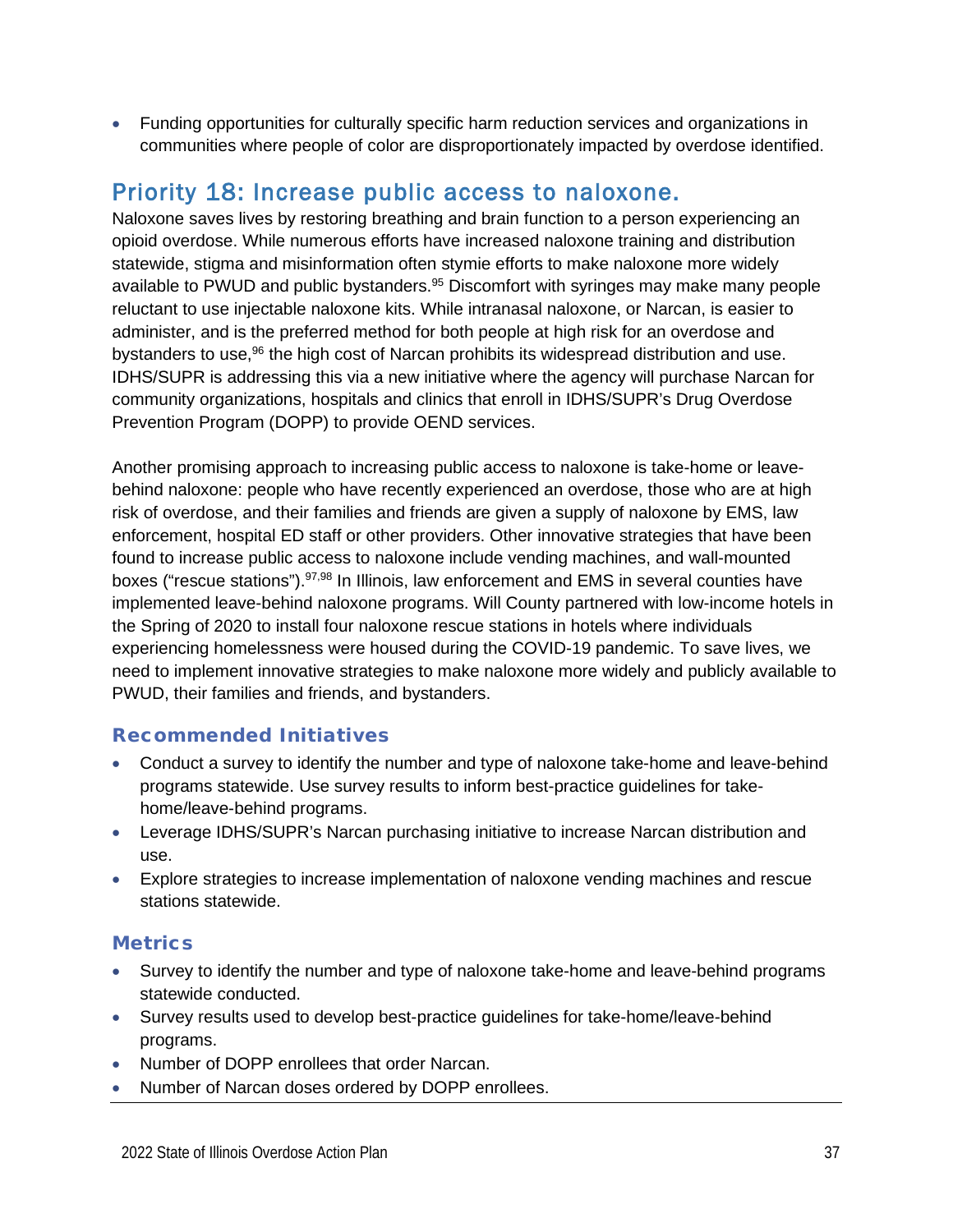- Number of Narcan doses distributed by DOPP enrollees to PWUD, their families and friends, and bystanders.
- Workgroup convened to explore strategies to increase implementation of naloxone vending machines and rescue stations statewide. Workgroup members include IDHS/SUPR, IDPH and harm reduction organizations.

## <span id="page-38-0"></span>Priority 19: Provide education on naloxone insurance coverage.

Insurance co-pays and stigma may prevent people who are at high-risk for an opioid overdose from filling naloxone prescriptions. Some individuals may not fill naloxone prescriptions because they fear that they may be denied life insurance coverage. Naloxone is mandated to be covered in individual or group policies of accident and health insurance under 215 ILCS 5/356z.23. Insurance companies must provide for at least one opioid antagonist. The coverage must also include refills for expired or utilized opioid antagonists. Education about naloxone insurance coverage mandates may help address co-pay cost and stigma barriers to filling naloxone prescriptions.

#### Recommended Initiatives

- The Working Group Regarding Treatment and Coverage of Substance Abuse Disorders and Mental Illness—a working group mandated by The Heroin Crisis Act (PA 099-0480) that includes the Illinois Department of Insurance (IDOI), IDHS/SUPR, HFS, and health insurance carriers, mental health advocacy groups, substance use patient advocacy groups, and mental health physician groups—should explore naloxone insurance coverage education for consumers and develop and disseminate education materials to consumer groups.
- Develop naloxone insurance coverage education materials for consumer groups.
- Disseminate naloxone insurance coverage education materials to consumer groups.

#### **Metrics**

- Naloxone insurance coverage education added to the Working Group Regarding Treatment and Coverage of Substance Abuse Disorders and Mental Illness meeting agenda.
- Naloxone insurance coverage education materials for consumer groups developed.
- Number of consumer groups that receive naloxone insurance coverage education materials.

## <span id="page-38-1"></span>Priority 20: Implement system-level policies and interventions to reduce rates of maternal morbidity and mortality among PPW with OUD/SUD.

The pregnancy and the postpartum periods can be times of increased stressors that may exacerbate women's underlying OUD/SUD. IDPH's MMRC74 found that opioids were the most common substance involved in pregnancy-associated drug overdose deaths, with 91% of drug overdose deaths involving at least one type of opioid. A combination of multiple types of drugs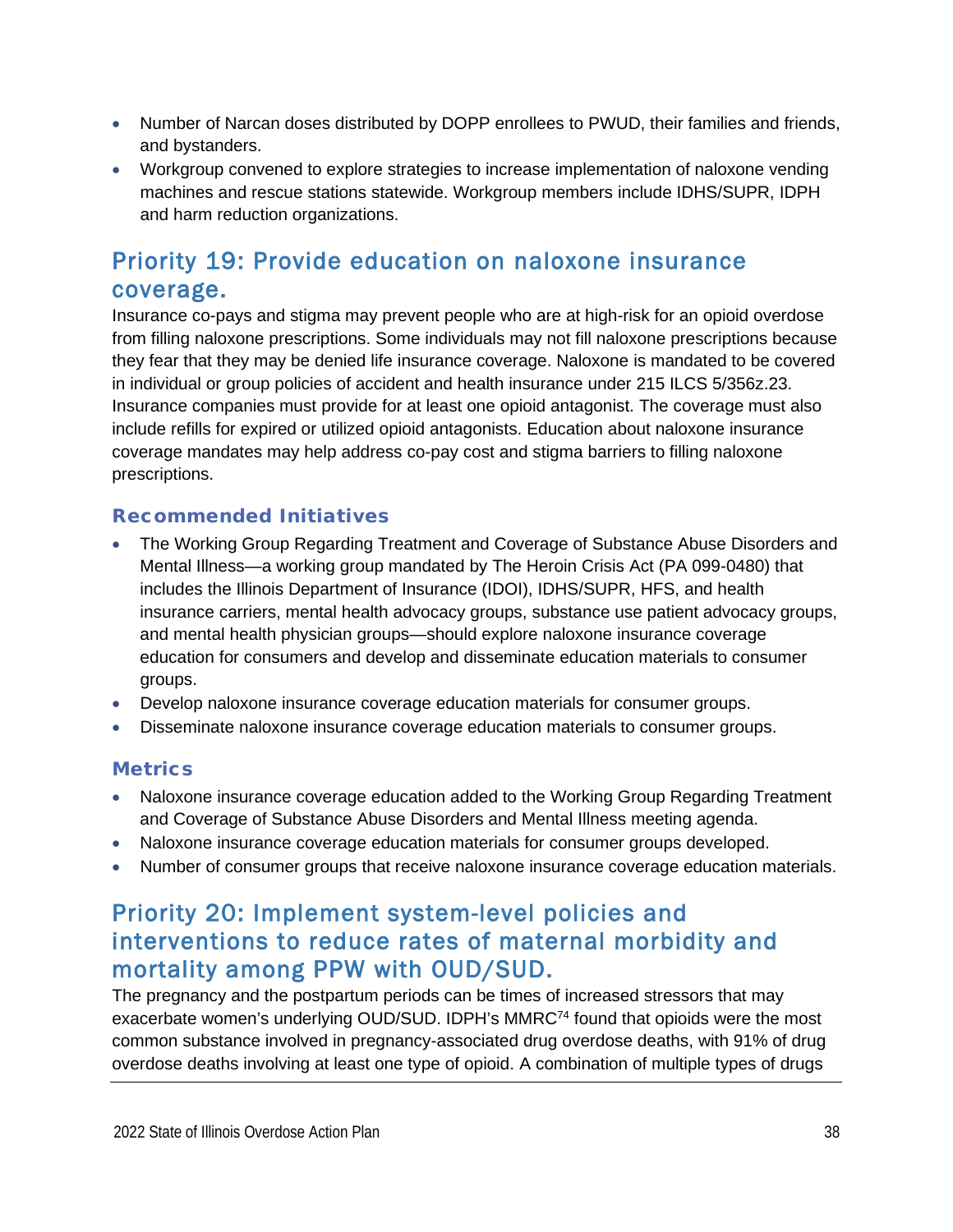accounted for 49% of overdose deaths. The most common multi-drug combination among the pregnancy-associated overdose deaths was opioids and benzodiazepines. The report further stresses that 98% of drug overdose deaths were potentially preventable and 41% of these deaths had a good chance of being averted. Thus, there is a critical need for collaborative efforts, such as HFS' successful initiative that expanded Medicaid coverage for PPW to 12 months postpartum, to identify and implement harm reduction strategies and services targeting PPW with OUD/SUD.

#### Recommended Initiatives

- Identify harm reduction strategies that address the needs of PPW with OUD/SUD and their families.
- Provide naloxone training and distribute naloxone to PPW with OUD/SUD, their partners and their families.
- Build capacity of medical and community-based providers who work with PPW to distribute naloxone.
- Explore how MMRC recommendations related to OUD/SUD can be incorporated into other SOAP harm reduction initiatives.

#### **Metrics**

- Workgroup convened to identify harm reduction strategies that address the needs of PPW with OUD/SUD and their families. Workgroup members include the Council's Children & Families Committee, IDPH, IDHS/SUPR and community-based harm reduction organizations.
- Number of naloxone trainings provided to PPW with OUD/SUD.
- Number of naloxone trainings provided to partners and family members of PPW with OUD/SUD.
- Number of PPW with OUD/SUD who receive naloxone training.
- Number of partners and family members of PPW with OUD/SUD who receive naloxone training.
- Number of PPW with OUD/SUD who receive naloxone.
- Number of partners and family members of PPW with OUD/SUD who receive naloxone.
- Number of birthing hospitals and community-based maternal health providers that receive naloxone training.
- Workgroup convened to explore how MMRC recommendations related to OUD/SUD can be incorporated into other SOAP harm reduction initiatives. Workgroup members include IDPH, IDHS/SUPR and the Council's Children & Families Committee.

## <span id="page-39-0"></span>Priority 21: Increase fentanyl testing.

Fentanyl is more potent—and deadly—than heroin and prescription opioids. The influx of illicitly manufactured fentanyl and fentanyl analogs in the drug supply is one of the primary drivers of the recent increase in overdose deaths.<sup>13</sup> Fentanyl test strips can help PWUD test for and avoid using substances laced with fentanyl. These affordable, easy-to-use strips can detect the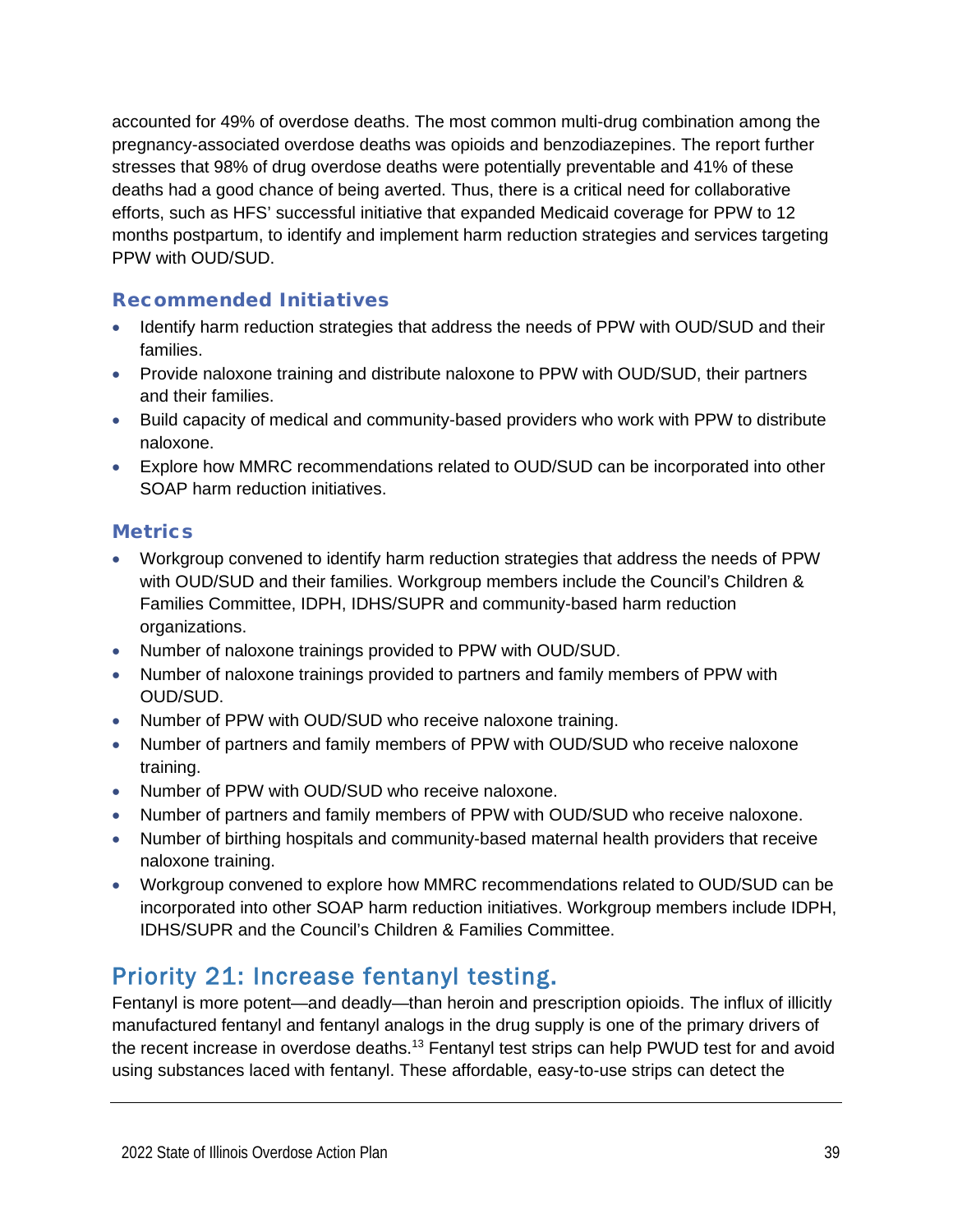presence of fentanyl and fentanyl analogs in 30 seconds.<sup>99</sup> Distributing fentanyl testing strips and providing a brief training on how to use the strips has been found to reduce fentanyl use.<sup>100</sup> Studies suggest that PWUD who are at high risk of overdose are willing to use fentanyl test strips, learn to use them quickly, and plan to continue to use fentanyl test strips after initial training. 100,101

SAMHSA announced in April 2021 that its grantees can use federal funds to purchase fentanyl test strips.<sup>102</sup> Research shows that fentanyl testing can be easily integrated into existing OUD treatment and harm reduction services. Trainings that teach providers how to educate and encourage PWUD to use fentanyl testing strips are readily available from the National Harm Reduction Coalition and other harm reduction organizations.<sup>103</sup> IDHS/SUPR and other state agencies are working with community providers to promote the use of fentanyl test strips and implement fentanyl testing programs.

IDPH, CDPH and CRA are partnering together on a CDC-funded grant that provides mobile drug testing stations where PWUD can have their drugs tested for fentanyl and other potential contaminants. These mobile units use mass spectroscopy to quickly test and determine whether drugs have been adulterated. To date, 568 samples have been tested.

#### Recommended Initiatives

- Develop and distribute best practice quidelines on fentanyl test strips and fentanyl testing programs.
- Encourage IDHS/SUPR's SAMHSA-funded ORF grantees to purchase fentanyl test strips and implement fentanyl testing programs.
- Increase access to mobile drug testing technologies.

- Best practice quidelines on fentanyl test strips and fentanyl testing programs implemented.
- Number of ORF grantees that purchase fentanyl test strips and implement fentanyl testing programs.
- Number of fentanyl test strips distributed to PWUD.
- Number of PWUD who receive fentanyl test strips.
- Number of PWUD who receive training on fentanyl test strips.
- Number of mobile drug testing units.
- Number of drug samples tested via mobile drug testing technologies.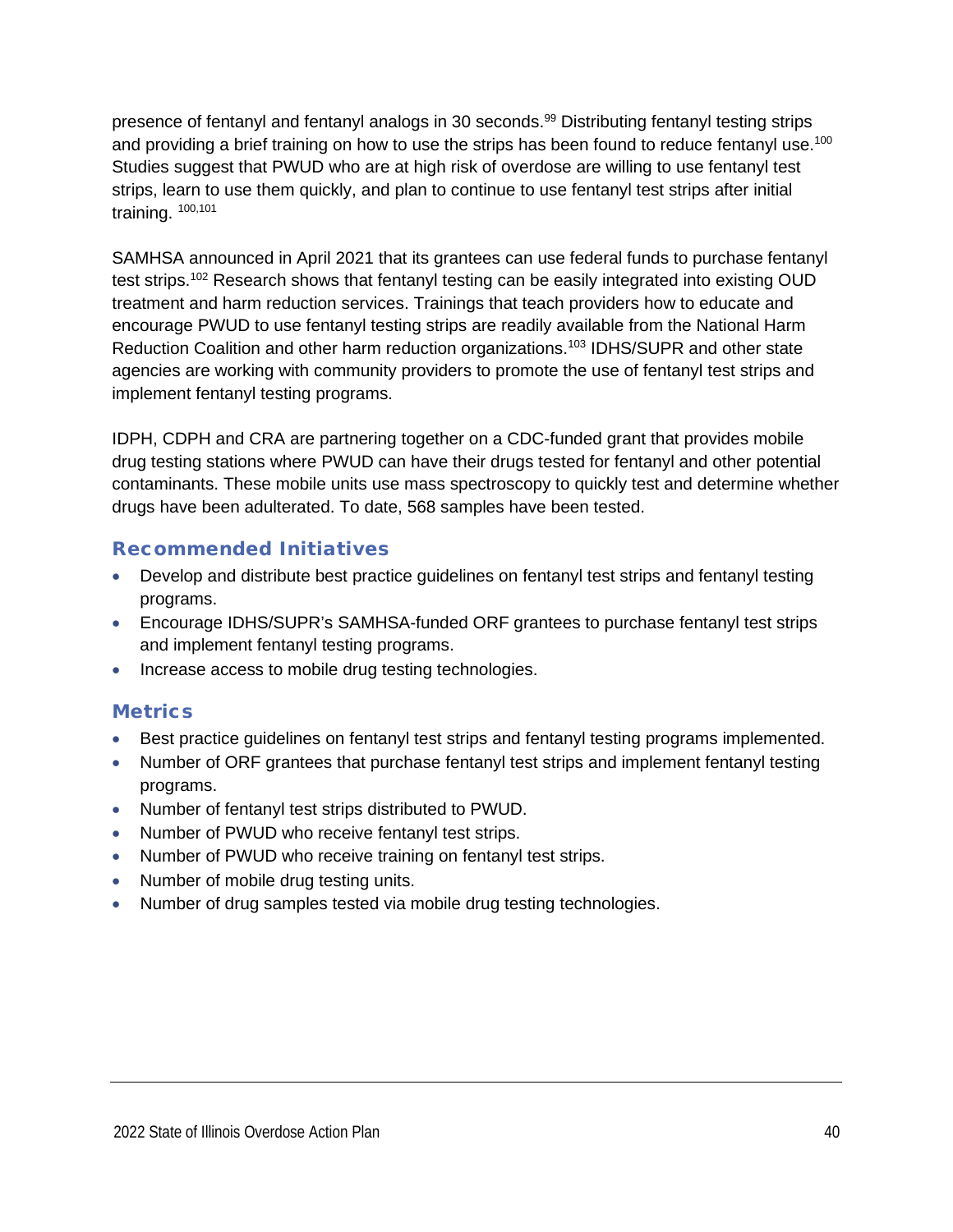## <span id="page-41-0"></span>Justice-Involved Populations and Public Safety

People with OUD/SUD are at high risk of being arrested and incarcerated. Criminal justice involvement and its limited treatment options may exacerbate OUD/SUD and overdose risks. Recognizing that punishment is **not** the solution to the overdose crisis, public safety and public health officials are working together to address the needs of individuals whose OUD/SUD is an underlying factor for their involvement in the criminal justice system. Supporting the needs of this at-risk population is critical to reducing overdose deaths.

## <span id="page-41-1"></span>Priority 22: Address deflection/pre-arrest diversion program implementation barriers in order to increase capacity of these programs statewide.

We cannot arrest our way out of the overdose crisis. Law enforcement and other first responders have become a point of contact to offer, and facilitate rapid access to, OUD/SUD treatment for individuals in their communities. In deflection or pre-arrest programs, law enforcement or other first responders offer a warm handoff to OUD/SUD treatment and other services. Typically, individuals are assessed to determine their best treatment options, offered referrals to that treatment, and provided with transportation to treatment without the threat of arrest or prosecution.104 Diversion programs, which focus on linking individuals to treatment instead of further involvement in the criminal justice system, have shown promise for increasing access to care, reducing recidivism, and improving psychosocial outcomes. <sup>105</sup> Research on deflection and diversion programs also suggests that people who participate in deflection and diversion programs are less likely to be re-arrested, spend fewer days in jail, and are more likely to stay in treatment.<sup>104,106</sup>

In Illinois, the Community Law Enforcement and Other First Responder Partnership for Deflection and Addiction Treatment Act (Public Act 101-0652) (the Act) allows a law enforcement agency to facilitate contact between a person and a licensed substance use treatment provider for assessment and coordination of treatment.<sup>107</sup> The Illinois Criminal Justice Information Authority (ICJIA) has administered grants to deflection programs through the Act. The Act designated funds for law enforcement and first responders to develop and implement deflection programs that offer referrals to OUD/SUD treatment.

ICJIA's evaluation of a self-referral deflection program found that, overall, stakeholders, law enforcement officers, treatment providers, and clients offered positive feedback. Recommendations for future programs included providing enhanced officer training on OUD/SUD, engaging the community to increase awareness of the self-referral deflection program, and addressing local treatment capacity to ensure that services are available when officers are attempting to connect people to OUD/SUD treatment.<sup>108</sup>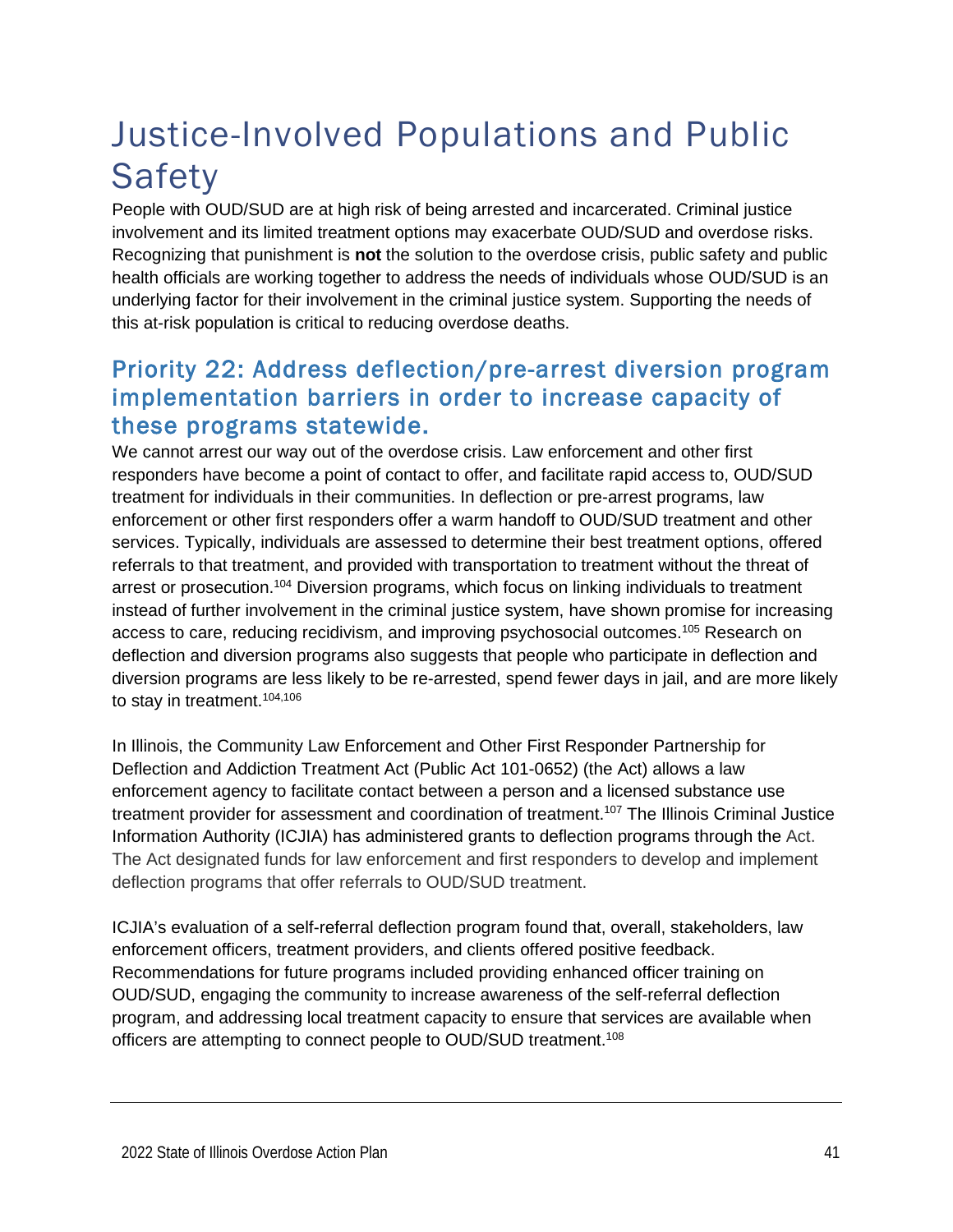Due to the COVID-19 pandemic and increased calls for police reform, people with OUD/SUD may be less likely to seek help from police to get help accessing treatment.<sup>109</sup> We need creative, community-level strategies—and funding to support those strategies—to deflect and divert justice-involved individuals with OUD/SUD to treatment and to expand the capacity of these programs statewide. These strategies include the five pathways authorized in the Act that support investment in knowledge-dissemination and technical assistance for communities, police departments and other first responders (e.g., fire departments) to implement deflection and diversion models, and incentivizing law enforcement to deflect people into treatment.

#### Recommended Initiatives

- Explore community-level connections to deflection and diversion programs, including the broad range of treatment services outlined in the Act. Strategies to consider include investment in knowledge-dissemination and technical assistance for communities, police departments and other first responders to implement deflection and diversion models using peer support recovery approaches and incentivizing law enforcement to deflect people into treatment.
- Conduct a survey to identify the number and type of law enforcement and other first responder deflection and diversion programs statewide.

#### **Metrics**

- Survey to identify the number and type of law enforcement and other first responder deflection and diversion programs statewide conducted.
- Number and types of deflection and diversion programs.
- Notice of Funding Opportunity (NOFO) for deflection and diversion programs released.
- Number of new deflection and diversion programs funded through the NOFO.
- Number of licensed treatment program and community member or organization partnership teams with agreements to provide OUD/SUD treatment as a part of a formal deflection strategy.
- Number of individuals deflected to treatment and/or services in lieu of formal charging actions.
- Number of peer recovery or recovery support programs helping to deflect people into treatment.
- Number of people transported by deflection and diversion programs to a licensed treatment provider or other program partner location.

## <span id="page-42-0"></span>Priority 23: Ensure access to all forms of medications/MAR in correctional facilities.

Approximately 60% of individuals in the criminal justice system have an OUD/SUD,<sup>31</sup> but only 5% of these individuals receive MAR.<sup>110,111</sup> Providing MAR in correctional settings reduces recidivism, overdose risk following release, and improves treatment retention.<sup>106,111</sup> The framework that is emerging as the most effective for those in the criminal justice system is to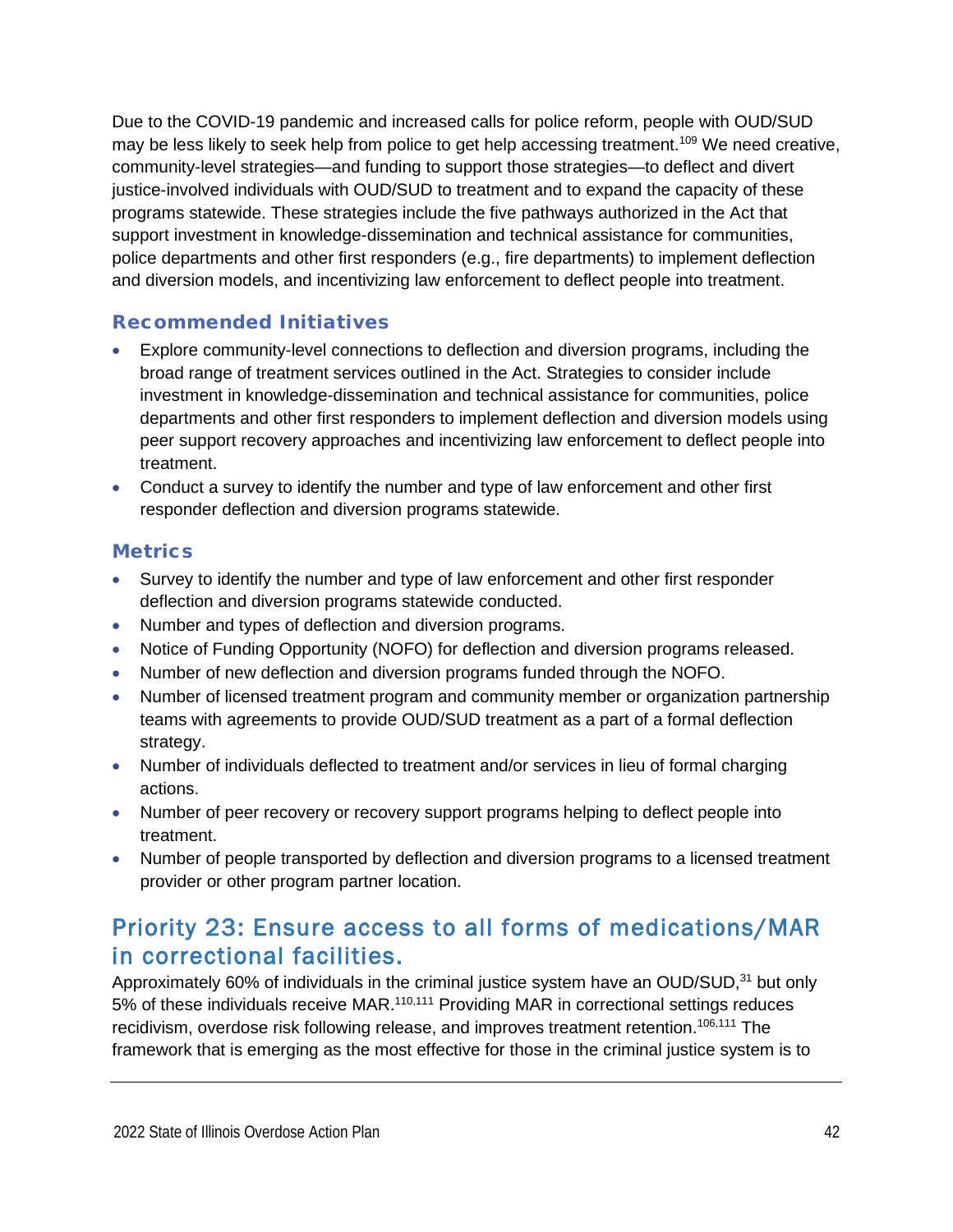provide a continuum of care that screens for OUD/SUD and overdose risks, provides continuous access to MAR, and takes preventative steps to reduce overdose risk after release (e.g., naloxone provision and education).<sup>112</sup> However, barriers such as a lack of knowledge about the potential benefits of MAR, and negative attitudes about medication among community corrections officers hinder efforts to help people access MAR in the criminal justice system.<sup>1,113</sup>

Initiatives in states such as Vermont, Massachusetts, California, Pennsylvania, and Rhode Island have paved the way in providing increased access to MAR in prisons and jails. For example, a Vermont law (Act No.176) enacted in 2018 requires correctional facilities to immediately initiate or continue MAR for patients who meet the criteria for medical necessity on buprenorphine, methadone, or naltrexone. This law further established several mechanisms by which those previously on MAR continue to receive treatment during incarceration, and which requires any discontinuation of MAR to come from a licensed practitioner who must provide explicit rationale for the decision.<sup>114,115</sup> The Rhode Island Department of Corrections offers a choice between the three FDA-approved MAR medications to any individuals in correctional facilities who screened positive for OUD/SUD and found a 61% year-over-year reduction in overdose deaths upon release. Massachusetts is testing a program called Medication Assisted Treatment and Directed Opioid Recovery (MATADOR), that screens and provides rapid access to MAR upon entry and provides naloxone 48-hours prior to release. Initial findings from the project suggest considerable reductions in overdose deaths following release and reduced recidivism.<sup>116</sup> California gives criminal justice system employees a MAR toolkit to help reduce stigma and educate staff on the importance of MAR.117 These state-led initiatives demonstrate how increasing access to MAR in prisons and jails reduces overdose risks and recidivism, improves treatment for OUD, and potentially saves financial costs in the long-run.<sup>1,111</sup>

In Illinois, initial efforts by the Illinois Department of Juvenile Justices (IDJJ) are underway to provide bridge medication for youth and to link them with continuing care in the community while they are in IDJJ facilities or aftercare facilities. An ORF-funded project led by Health Management Associates (HMA) will bring together criminal justice health care and custodial staff, drug court staff, county SUD and behavioral health programs, and county administrators to form an integrated learning collaborative and to prioritize the use of at least two forms of MAR in jail and drug court settings.<sup>118</sup>

#### Recommended Initiatives

- Access to all forms of MAR should be made available to individuals with OUD/SUD as a standard part of correctional-based treatment. Individuals who are already maintained on medications/MAR should not have this treatment interrupted following arrest or incarceration.
- The State should explore and implement funding mechanisms that support the provision of MAR in correctional facilities.
- Explore strategies to ensure that linkages to continuing care/medication that are initiated during incarceration are arranged before release.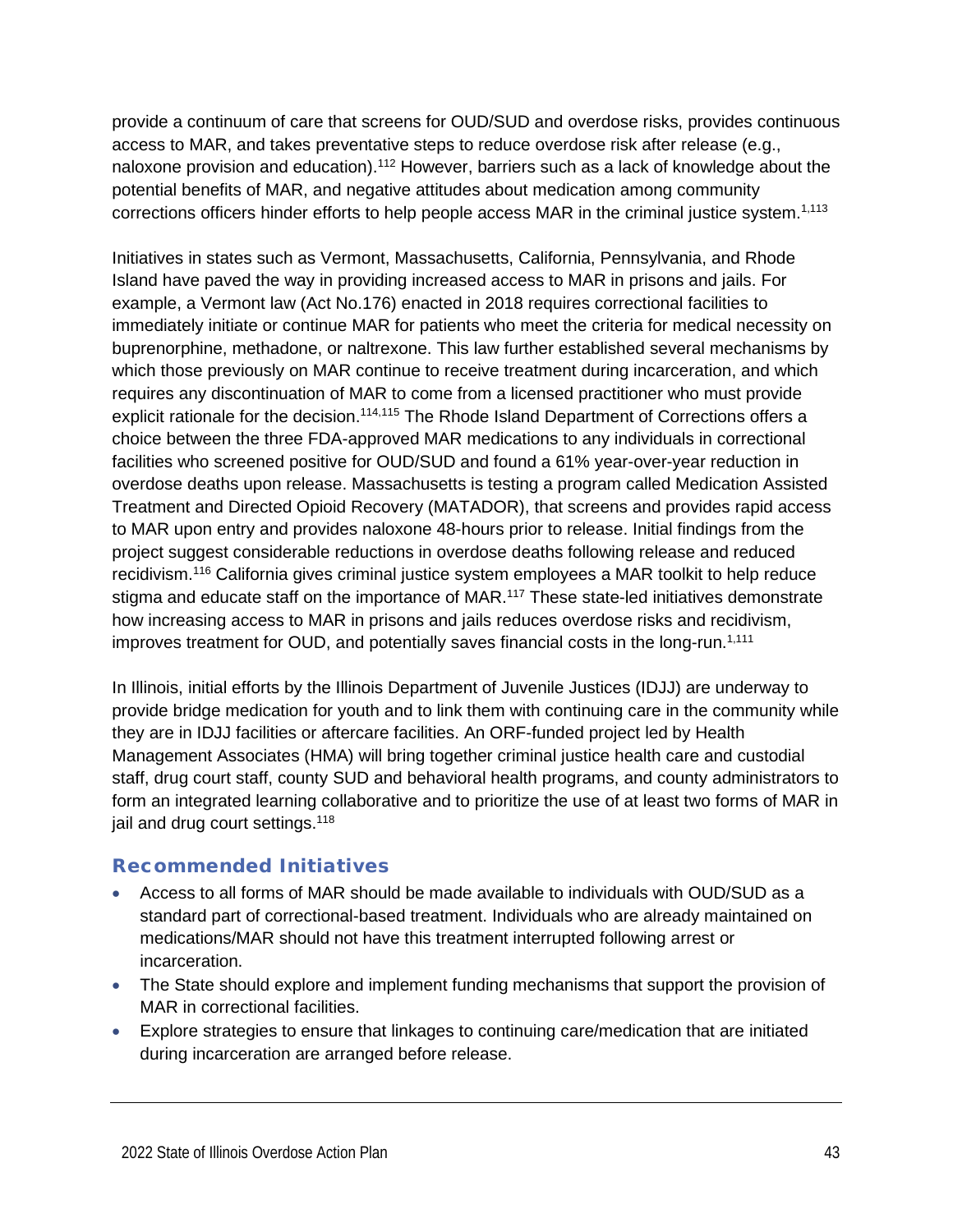- Leverage the Helpline to identify programs that provide evidence-based care, including systematic education and access to all forms of medication/MAR and share information about these programs with drug courts and correctional facilities to help ensure that people with OUD/SUD who are referred to community-based treatment are referred to programs that provide evidence-based care.
- Provide targeted education and training on medications/MAR and OUD/SUD to probation and parole officers.

#### **Metrics**

- Number of county teams participating in the HMA learning collaborative to prioritize at least two forms of MAR in jail and drug court settings.
- Number of county teams that implement MAR in jails and drug courts.
- Number of county teams that implement MAR in jails and drug courts that serve PPW.
- Strategies to ensure that linkages to continuing care/medication are arranged prior to release identified and shared with correctional facilities.
- Develop funding mechanisms that support the provision of MAR in correctional facilities.
- Number of community-based treatment programs that provide evidence-based care identified by the Helpline.
- Information on community-based treatment programs that provide evidence-based care shared with drug courts and correctional facilities.
- Number of trainings on medications/MAR and OUD/SUD provided to probation and parole officers.
- Number of probation and parole officers who participate in medications/MAR and OUD/SUD trainings.

## <span id="page-44-0"></span>Priority 24: Ensure linkages to services, case management, timely access to treatment and other resources to support recovery are available to individuals leaving jails and prisons.

Justice-involved individuals with OUD/SUD are at the highest risk for fatal overdose in the first two weeks after leaving jail or prison.<sup>119</sup> Ensuring that these individuals are linked to and have access to OUD/SUD treatment, case management and other recovery support services at reentry is essential to reducing overdose risks.<sup>1</sup> The care coordination provided by Medicaid managed care health homes can provide continuity of care upon release. However, individuals who are released from prison are in Medicaid FFS and not managed care. Allowing justiceinvolved individuals to pick a plan at the time of Medicaid enrollment can help them gain access to this care coordination immediately upon release. HFS has had ongoing discussions with the Illinois Department of Corrections (IDOC) on how to better coordinate processes to ensure continuity of care. At the federal level, the Medicaid Re-Entry Act (H.R. 1329) that was introduced in early 2019 could eliminate the inmate exclusion in Social Security or modify it to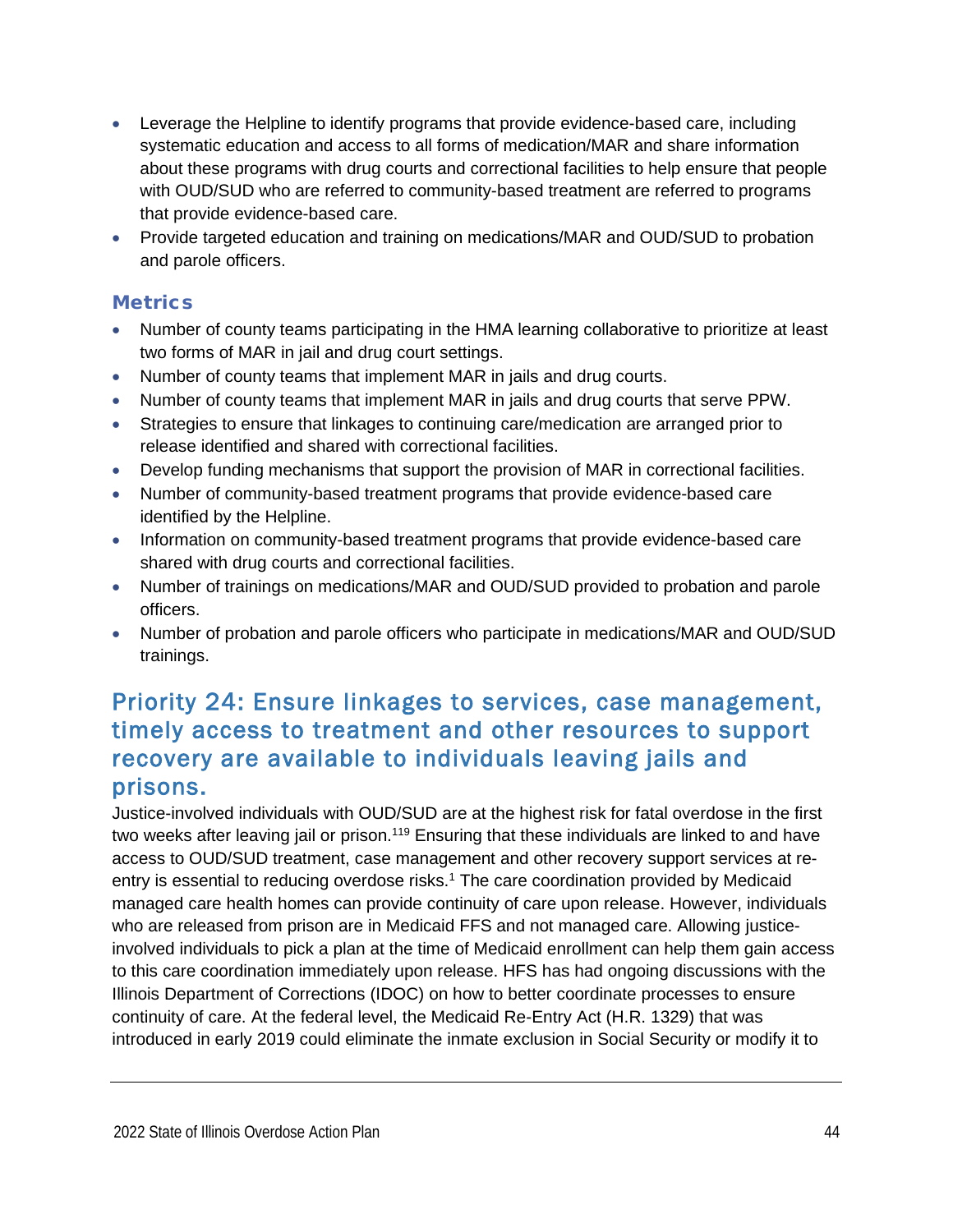allow for Medicaid to cover services provided to incarcerated individuals 30 days prior to release. 111,112,120

#### Recommended Initiatives

- Explore strategies to ensure that linkage services, case management, wraparound services, timely access to treatment and other recovery support resources are available to individuals leaving jails and prisons as a standard part of the re-entry process.
- Continue HFS and IDOC discussions on the options for individuals to choose a plan at the time of Medicaid enrollment, so that they can gain access to MCO care coordination immediately upon release.

#### **Metrics**

- Strategies to ensure that linkage to services and recovery support resources are a standard part of the re-entry process identified.
- HFS and IDOC discussions on Medicaid enrollment options held.

## <span id="page-45-0"></span>Priority 25: Ensure that people who are involved in the criminal justice system and their loved ones receive naloxone and naloxone training.

With 60% of individuals in the criminal justice system diagnosed with a SUD, $31$  only 5% receiving MAR,<sup>110</sup> and the high risk of fatal overdose in the first two weeks after returning to the community from prison,<sup>119</sup> it is critical to provide naloxone and naloxone training to people who are involved in the criminal justice system and their loved ones.<sup>81,121</sup> In Pennsylvania, all facilities in the corrections system have trained at least 20 Certified Peer Specialists (CPS) who help distribute naloxone to those leaving criminal justice facilities.<sup>122</sup> Riker's Island OEND program has trained hundreds of those released into the community and 44% of patients refilled their naloxone prescriptions, demonstrating the feasibility and effectiveness of this approach.<sup>121</sup> In Illinois, Winnebago County Jail staff place naloxone in individuals' personal belongings prior to release. IDJJ is working with IDHS/SUPR to train youth on naloxone and distribute it to them at community re-entry. IDPH and IDOC are partnering on an overdose prevention pilot project inside selected Illinois prisons. The pilot project will include overdose prevention education provided by peer educators and the provision of two doses of Narcan at release.

#### Recommended Initiatives

- All people leaving state prisons, and their loved ones, should receive naloxone training and be given take-home naloxone. This should be standard release practice from Illinois state prisons.
- All people leaving county jails, and their loved ones, should receive naloxone training and be given take-home naloxone.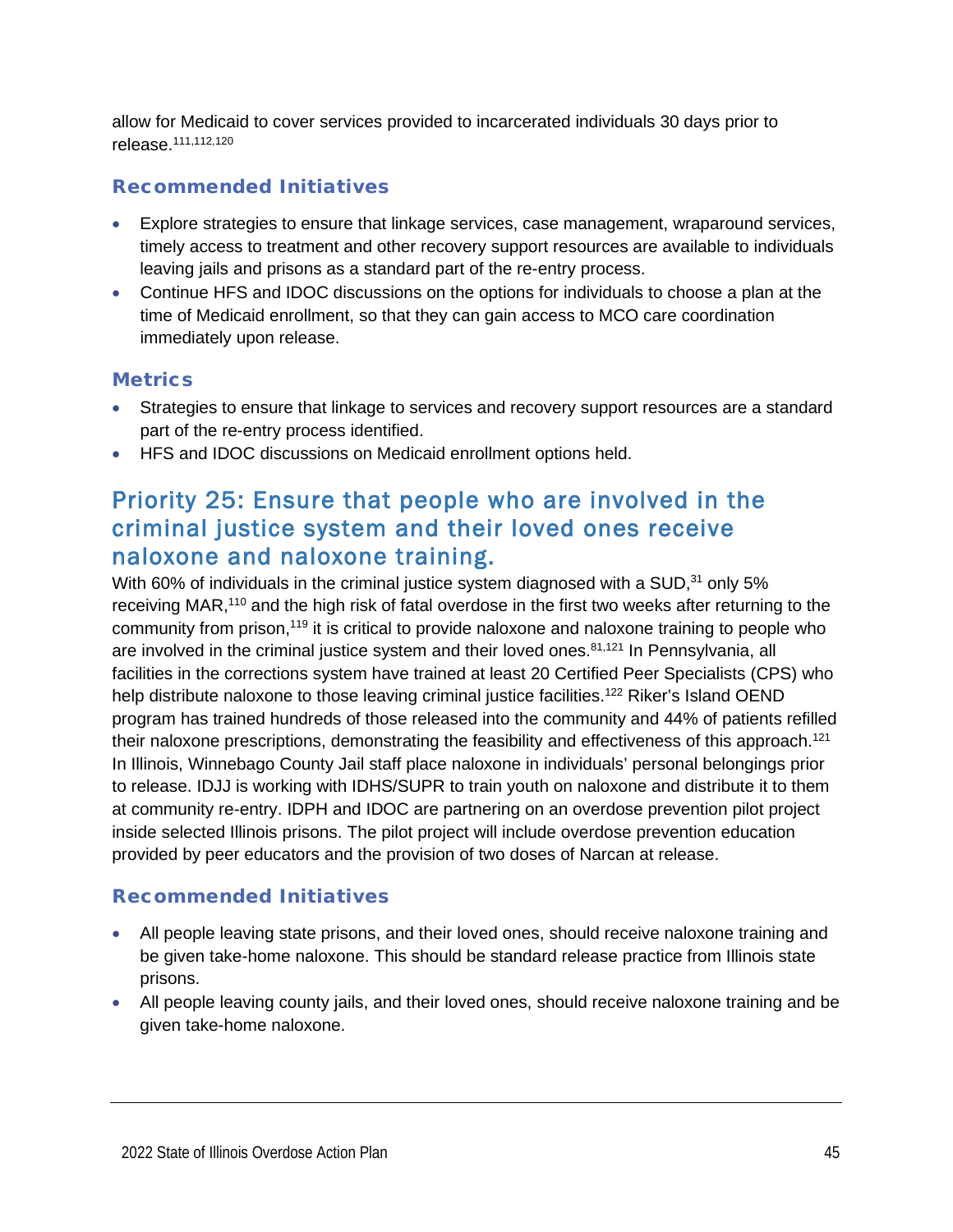• Some individuals may not accept naloxone if it is given to them by law enforcement or correctional officers. The State should explore and consider replicating successful distribution strategies, such as those used in Pennsylvania and at the Winnebago County Jail.

#### **Metrics**

- Cross-sector workgroup on naloxone training and distribution in state prisons and county jails convened. Workgroup members include IDOC, IDHS/SUPR, IDPH, Illinois Sheriff's Association and community-based organizations that serve justice-involved individuals.
- Workgroup tasks include identifying barriers to naloxone training and distribution, reviewing current models and strategies used to distribute naloxone in prisons and jails, and developing recommendations for implementing naloxone training and distribution in state prisons and county jails.
- A white paper summarizing workgroup activities, including identified barriers to naloxone training and distribution, and recommendations for implementing naloxone training and distribution in state prisons and county jails submitted to the Steering Committee.
- Number of inmates who receive overdose prevention education provided by the IDPH and IDOC pilot project.
- <span id="page-46-0"></span>• Number of inmates who receive Narcan provided by the IDPH and IDOC pilot project.

## Additional Recommendations

The recommendations listed below are those that the Steering Committee and State agency workgroups ranked as lower priority during their respective recommendation review and prioritization process. During our semi-annual metrics assessment, these recommendations will be re-reviewed to determine whether and how they can be implemented to address new challenges that arise in the ever-evolving overdose crisis. Additionally, the Steering Committee will ask the Council and its Committees to further refine recommendations, as needed, to better define how recommended initiatives can reduce overdose deaths.

## <span id="page-46-1"></span>Social Equity: Additional Recommendations

- Incorporate holistic strategies across and within State agencies to address the social determinants of health that contribute to substance use.
- Partner with state universities to develop strategies to promote workforce development, recruiting and training in racially and geographically diverse communities.
- Reduce rates of Black maternal and infant mortality and morbidity due to OUD/SUD through targeted funding and interventions in Black communities.
- Elevate child and family voices by ensuring that the Steering Committee includes representation from individuals most proximate to the experiences of children and families who are impacted by OUD/SUD.
- Increase alignment and collaborations across family-service systems/state agencies, including early care and education, child welfare, health, and mental health systems, to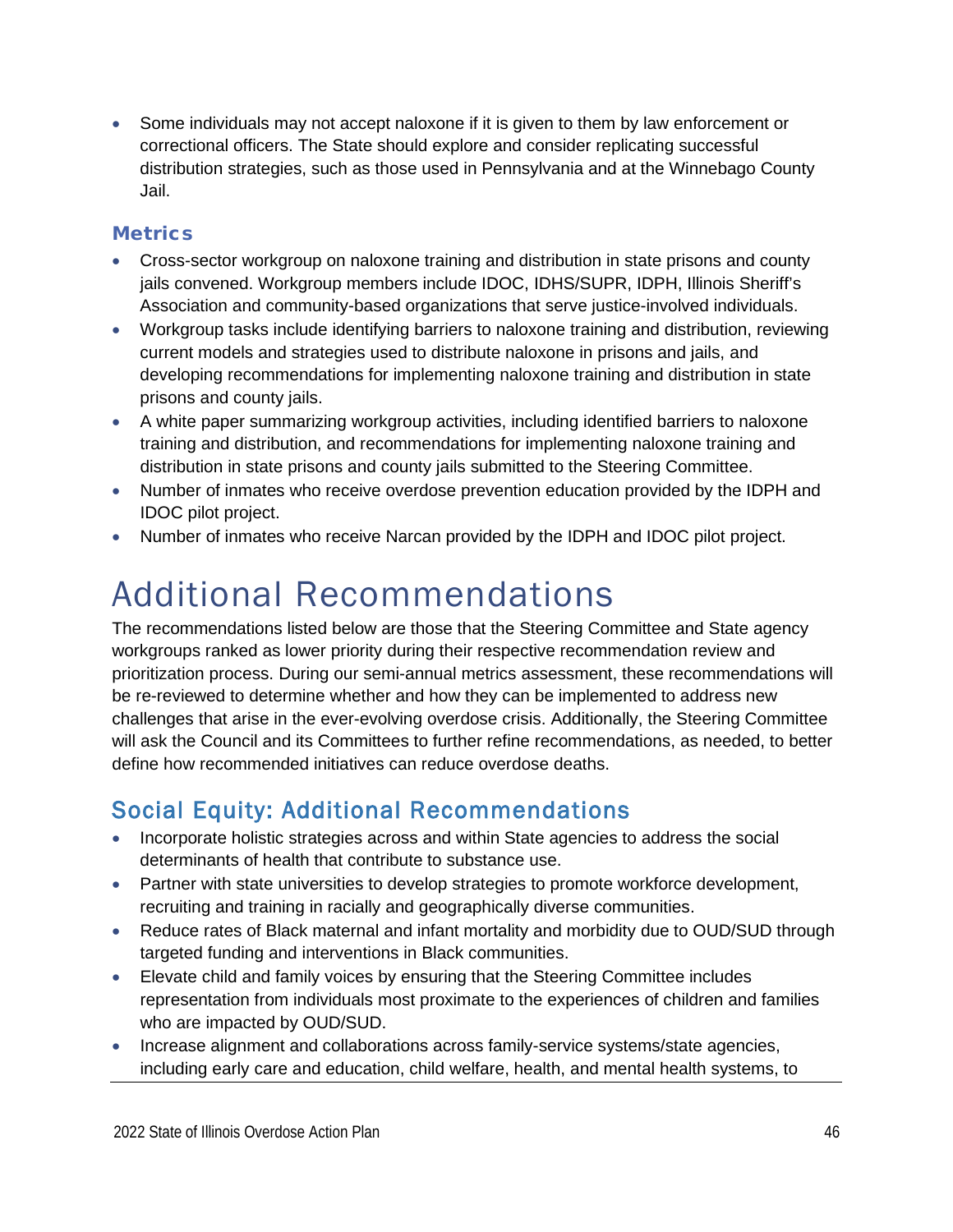establish systematic referral pathways, procedures to share information, and approaches to collaboratively serve families impacted by OUD/SUD.

- Promote positive health, development and well-being of young children and their families impacted by OUD/SUD.
- Increase participation of people from racial and geographically diverse communities, PLE and PWUD on the Council.

## <span id="page-47-0"></span>Prevention: Additional Recommendations

- Expand prevention services across the lifespan.
- Create a web-based "toolbox" for sharing evidence-based messaging.
- Promote the use of evidence-based messaging guidelines in public awareness and communications campaigns.

## <span id="page-47-1"></span>Treatment and Recovery: Additional Recommendations

- Facilitate access to recovery support resources through evidence-based digital tools.
- Reduce rates of maternal morbidity and mortality among PPW with OUD/SUD by prohibiting involuntary discharge during the postpartum period.
- Support adolescent and young adult recovery by implementing evidence-based models that help adolescents and young adults with OUD/SUD initiate and maintain their recovery.
- Increase access to family-centered recovery services.
- Expand inpatient OUD/SUD treatment for adolescents, focusing on the needs of child welfare, juvenile justice, and other at-risk populations.
- Explore initiation of buprenorphine by EMS in cases where patients refuse transport to the hospital.

## <span id="page-47-2"></span>Harm Reduction: Additional Recommendations

- Provide education on naloxone prescribing and distribution to primary care and ED practitioners.
- Provide education to prescribers on naloxone, addiction, patient-centered care, and alternative treatments for pain management.
- Monitor the SSP policies of states bordering Illinois for potential impact on Illinois SSPs.
- Explore harm reduction education and training for PPW.
- Explore strategies to increase overdose, addiction and harm reduction education provided in Illinois law enforcement academies and in paramedic schooling to ensure that new officers and EMTs (Emergency Medical Technicians) are equipped to provide harm reduction services to PWUD.
- Explore strategies to enhance drug seizure data sharing between public health and public safety to help alert communities about changes in the drug supply (i.e., increased presence of fentanyl and/or other drugs) and overdose spikes.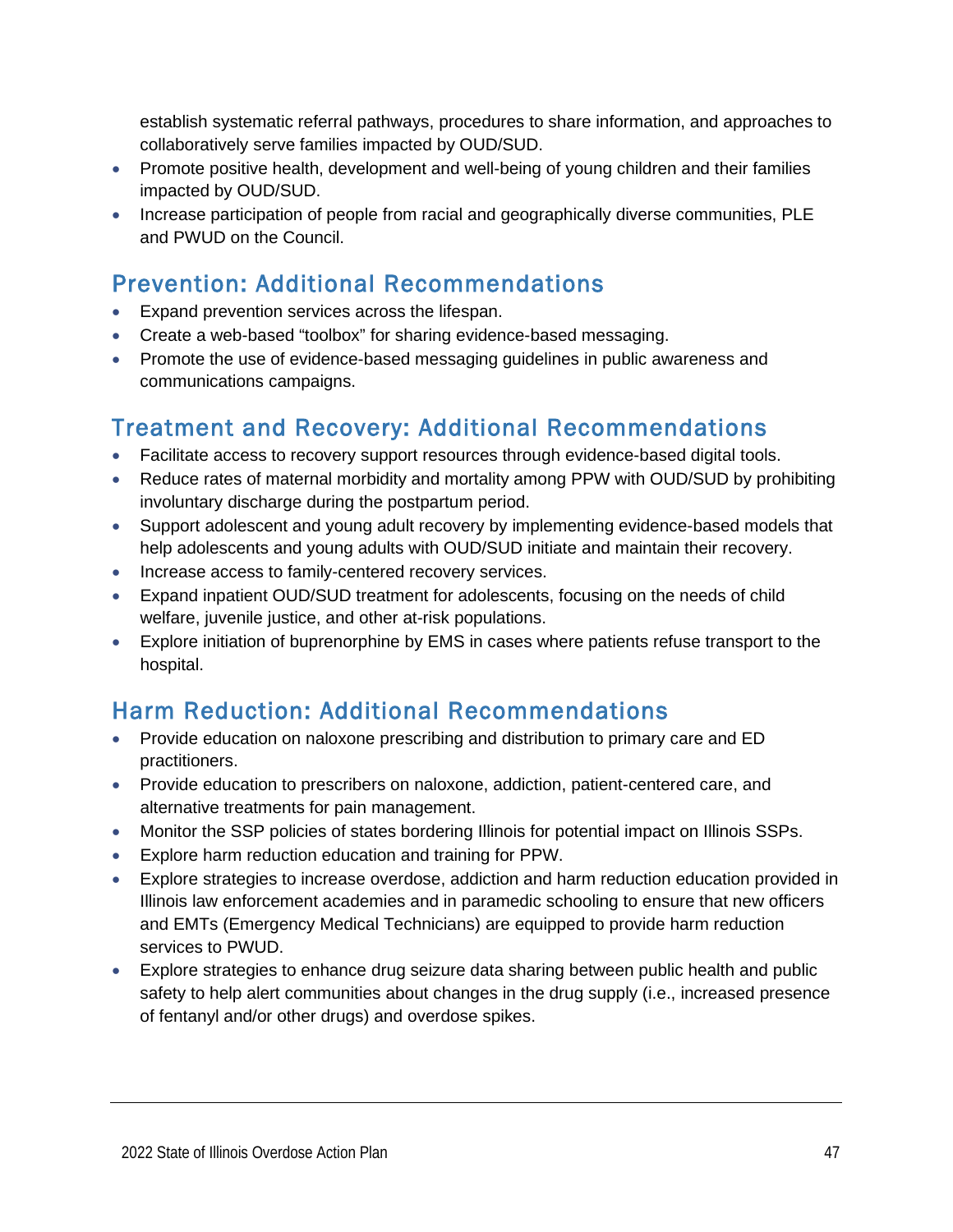## <span id="page-48-0"></span>Justice-Involved Populations and Public Safety: Additional Recommendations

- Improve outcomes for youth in care who use substances and who are dually involved with IDJJ.
- Promote strategies to link youth to community-based OUD/SUD services upon immediate release from IDJJ.

## <span id="page-48-1"></span>List of Acronyms

| <b>List of Acronyms</b> |                                                                |
|-------------------------|----------------------------------------------------------------|
| 5Ps                     | 5Ps Prenatal Substance Abuse Screen for Alcohol and Drugs      |
| <b>AD</b>               | <b>Academic Detailing</b>                                      |
| <b>ASAM</b>             | American Society for Addiction Medicine                        |
| <b>CDC</b>              | <b>Centers for Disease Control and Prevention</b>              |
| <b>CDPH</b>             | Chicago Department of Public Health                            |
| <b>CHIP</b>             | Children's Health Insurance Program                            |
| <b>CMS</b>              | <b>Center for Medicaid and Medicare Services</b>               |
| <b>CPRS</b>             | <b>Certified Peer Recovery Specialists</b>                     |
| <b>CPS</b>              | <b>Certified Peer Specialists</b>                              |
| <b>CRA</b>              | Chicago Recovery Alliance                                      |
| <b>DATA</b>             | Drug Addiction Treatment Act of 2020                           |
| <b>DCFS</b>             | Illinois Department of Children and Family Services            |
| <b>DEA</b>              | <b>Drug Enforcement Agency</b>                                 |
| <b>DOPP</b>             | Drug Overdose Prevention Program                               |
| <b>DPRA</b>             | Drug Policy Reform Act                                         |
| <b>ED</b>               | <b>Emergency Department</b>                                    |
| <b>EMS</b>              | <b>Emergency Medical Services</b>                              |
| <b>EMT</b>              | <b>Emergency Medical Technician</b>                            |
| <b>EHR</b>              | <b>Electronic Health Record</b>                                |
| EO                      | <b>Executive Order</b>                                         |
| <b>FDA</b>              | Food and Drug Administration                                   |
| <b>FFS</b>              | Fee-For-Service                                                |
| <b>FQHC</b>             | <b>Federally Qualified Health Center</b>                       |
| HB                      | <b>House Bill</b>                                              |
| <b>Helpline</b>         | Illinois Helpline for Opioids and Other Substances             |
| <b>HFS</b>              | Illinois Department of Healthcare and Family Services          |
| <b>HHS</b>              | U.S. Department of Health and Human Services                   |
| <b>HIPAA</b>            | Health Insurance Portability and Accountability Act            |
| <b>HIV</b>              | Human Immunodeficiency Virus                                   |
| <b>HMA</b>              | <b>Health Management Associates</b>                            |
| <b>IANS</b>             | Injury and Accident Notification System                        |
| <b>ICJIA</b>            | Illinois Criminal Justice Information Authority                |
| <b>IDFPR</b>            | Illinois Department of Financial and Professional Regulations  |
| <b>IDHS/DFCS</b>        | Illinois Department of Human Services / Division of Family and |
|                         | <b>Community Services</b>                                      |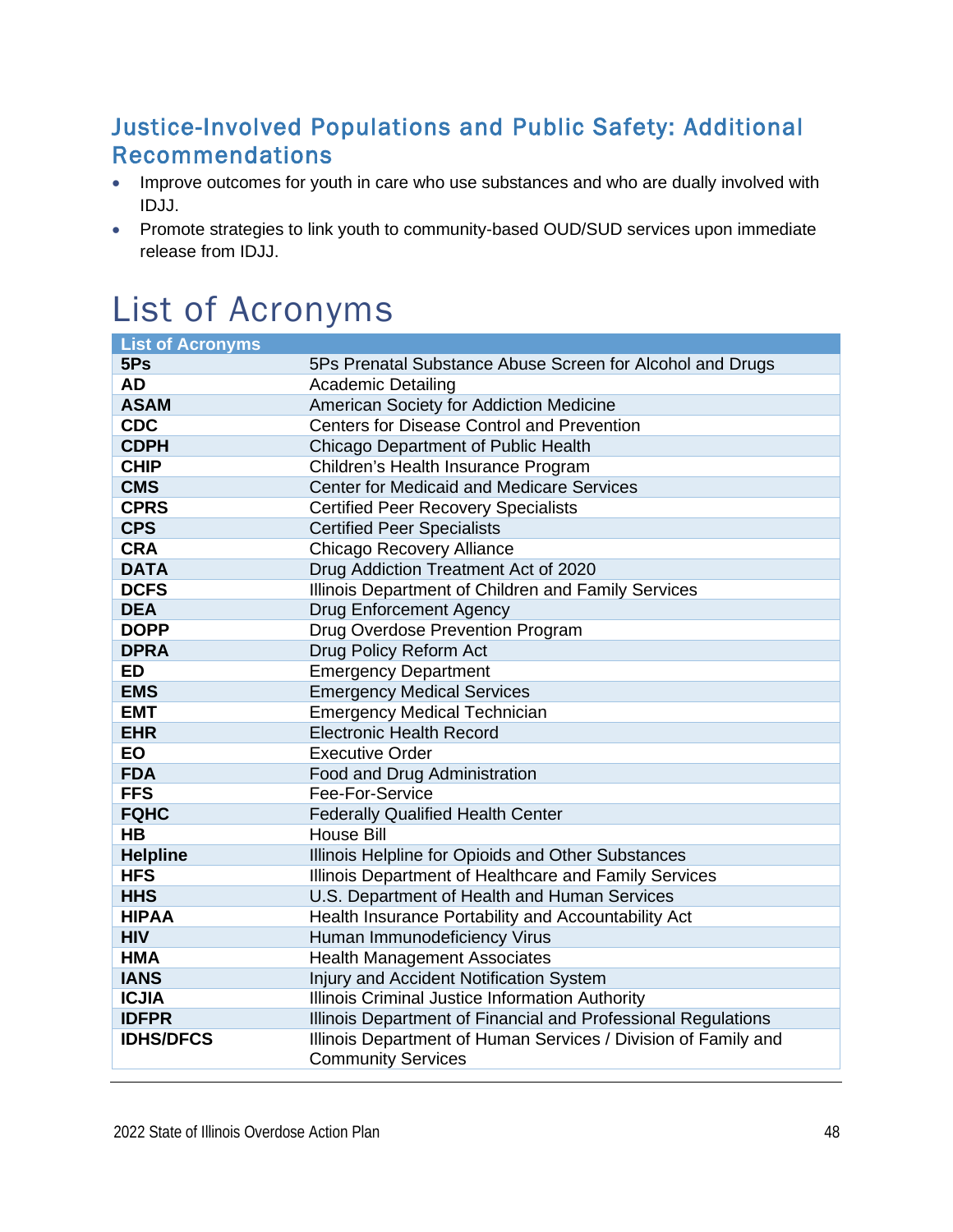| <b>List of Acronyms</b> |                                                                   |
|-------------------------|-------------------------------------------------------------------|
| <b>IDHS/SUPR</b>        | Illinois Department of Human Services / Division of Substance Use |
|                         | <b>Prevention and Recovery</b>                                    |
| <b>IDJJ</b>             | Illinois Department of Juvenile Justice                           |
| <b>IDOC</b>             | Illinois Department of Corrections                                |
| <b>IDOI</b>             | Illinois Department of Insurance                                  |
| <b>IDPH</b>             | Illinois Department of Public Health                              |
| <b>IGA</b>              | Intergovernmental Agency                                          |
| <b>ILCS</b>             | <b>Illinois Compiled Statutes</b>                                 |
| <b>ILPQC</b>            | Illinois Perinatal Quality Collaborative                          |
| <b>ISBE</b>             | Illinois State Board of Education                                 |
| <b>GPRA</b>             | Government Performance and Results Act                            |
| <b>MAR</b>              | <b>Medication Assisted Recovery</b>                               |
| <b>MCO</b>              | Managed Care Organization                                         |
| <b>MIECHV</b>           | Maternal, Infant, and Early Childhood Home Visiting               |
| <b>MMRC</b>             | <b>Maternal Mortality Review Committee</b>                        |
| <b>MNO</b>              | Mothers and Newborns Affected by Opioids                          |
| <b>NAS</b>              | Neonatal Abstinence Syndrome                                      |
| <b>NOFO</b>             | Notice of Funding Opportunity                                     |
| <b>NOI</b>              | Notice of Intent                                                  |
| <b>OEND</b>             | Overdose Education and Naloxone Distribution                      |
| <b>OMNI</b>             | Maternal Outcomes and Neonatal Abstinence Syndrome Initiative     |
| <b>OPS</b>              | <b>Overdose Prevention Site</b>                                   |
| <b>ORF</b>              | <b>Overdose Response Funding</b>                                  |
| <b>OSE</b>              | <b>Opioid Social Equity Committee</b>                             |
| <b>OTP</b>              | <b>Opioid Treatment Program</b>                                   |
| <b>OUD</b>              | <b>Opioid Use Disorder</b>                                        |
| <b>PHE</b>              | <b>Public Health Emergency</b>                                    |
| <b>PLE</b>              | People with Lived Experience                                      |
| <b>PMP</b>              | <b>Prescription Monitoring Program</b>                            |
| <b>POS</b>              | <b>Purchase of Service</b>                                        |
| <b>PPW</b>              | Pregnant and Postpartum Women                                     |
| <b>PWUD</b>             | People Who Use Drugs                                              |
| <b>RD</b>               | Rapid Deployment                                                  |
| <b>RLC</b>              | <b>Regional Leadership Center</b>                                 |
| <b>ROSC</b>             | Recovery Oriented Systems of Care                                 |
| <b>SAMHSA</b>           | Substance Abuse and Mental Health Services Administration         |
| <b>SB</b>               | <b>Senate Bill</b>                                                |
| <b>SBIRT</b>            | Screening, Brief Intervention, and Referral to Treatment          |
| <b>SIU</b>              | Southern Illinois University                                      |
| <b>SOAP</b>             | <b>State Overdose Action Plan</b>                                 |
| <b>SSP</b>              | Syringe Service Program                                           |
| <b>SUD</b>              | <b>Substance Use Disorder</b>                                     |
| <b>UIC</b>              | University of Illinois at Chicago                                 |
| <b>WIC</b>              | Special Supplemental Nutrition Program for Women, Infants, and    |
|                         | Children                                                          |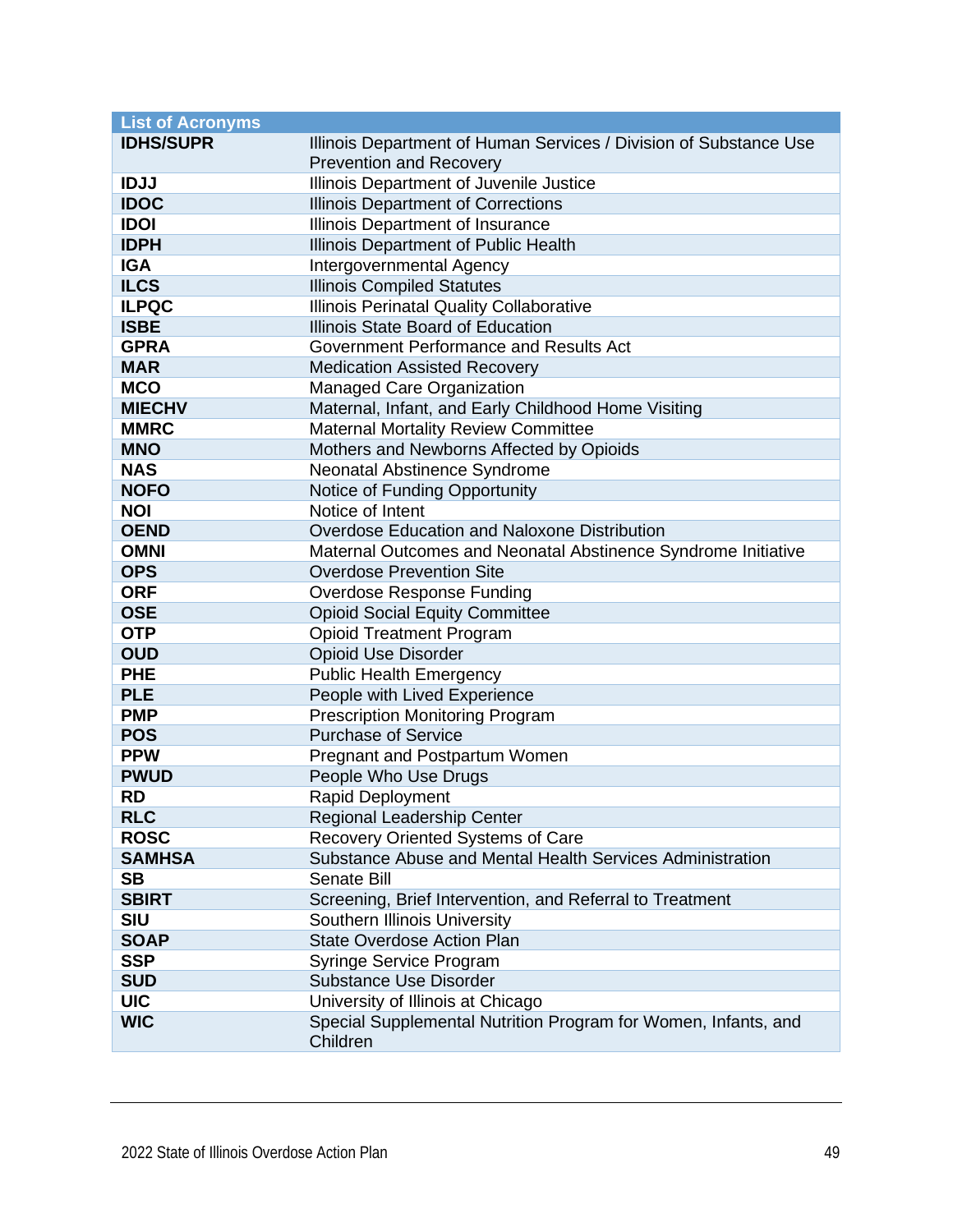## <span id="page-50-0"></span>References

- 1. State of Illinois. (2017). *State of Illinois Opioid Action Plan*. Illinois Department of Public Health. [http://dph.illinois.gov/sites/default/files/publications/Illinois-Opioid-Action-Plan-](http://dph.illinois.gov/sites/default/files/publications/Illinois-Opioid-Action-Plan-Sept-6-2017-FINAL.pdf)[Sept-6-2017-FINAL.pdf](http://dph.illinois.gov/sites/default/files/publications/Illinois-Opioid-Action-Plan-Sept-6-2017-FINAL.pdf)
- 2. State of Illinois. (2018). *State of Illinois Opioid Action Plan implementation report*. <http://www.dhs.state.il.us/OneNetLibrary/27896/documents/ImplementationPlan.pdf>
- 3. State of Illinois. (2020). *State of Illinois Opioid Action Plan implementation report (January 2020)*. [https://www.dph.illinois.gov/sites/default/files/publications/soap-implementation](https://www.dph.illinois.gov/sites/default/files/publications/soap-implementation-report-january-2020.pdf)[report-january-2020.pdf](https://www.dph.illinois.gov/sites/default/files/publications/soap-implementation-report-january-2020.pdf)
- 4. State of Illinois. (2020). *State of Illinois Opioid Action Plan implementation report (October 2020)*.
- 5. Illinois Department of Public Health. (n.d.). *Opioid data dashboard*. Opioid Data Dashboard. <http://idph.illinois.gov/opioiddatadashboard/>
- 6. *Illinois Helpline for opioids and other substances*. (n.d.).<https://helplineil.org/>
- 7. Illinois Department of Human Services/Division of Substance Use Prevention and Recovery. (2021). *Overdose response funding*. [https://www.dhs.state.il.us/OneNetLibrary/27896/documents/February\\_Overdose\\_Respo](https://www.dhs.state.il.us/OneNetLibrary/27896/documents/February_Overdose_Response_Funding_Report.pdf) [nse\\_Funding\\_Report.pdf](https://www.dhs.state.il.us/OneNetLibrary/27896/documents/February_Overdose_Response_Funding_Report.pdf)
- 8. Illinois Department of Public Health. (2019). *Opioid overdose semi-annual report—September 2019*. [https://www.dph.illinois.gov/sites/default/files/publications/91219oppsopioid](https://www.dph.illinois.gov/sites/default/files/publications/91219oppsopioid-semiannual-report.pdf)[semiannual-report.pdf](https://www.dph.illinois.gov/sites/default/files/publications/91219oppsopioid-semiannual-report.pdf)
- 9. Pritzker, J. B. (2020). *Executive order strengthening the State's commitment to ending the opioid epidemic* (Exec. Order No. 2020-02). Secretary of State. [https://www2.illinois.gov/IISNews/21086-Executive\\_Order\\_2020-02.pdf](https://www2.illinois.gov/IISNews/21086-Executive_Order_2020-02.pdf)
- 10. Illinois Department of Public Health. (2020). *Opioid overdose semi-annual report— September 2020*. [https://www.dph.illinois.gov/sites/default/files/publications/semiannual](https://www.dph.illinois.gov/sites/default/files/publications/semiannual-opioid-overdose-report9292020final.pdf)[opioid-overdose-report9292020final.pdf](https://www.dph.illinois.gov/sites/default/files/publications/semiannual-opioid-overdose-report9292020final.pdf)
- 11. *Illinois vital records system*. (2021). Illinois Department of Public Health.
- 12. *The federal responses to the drug overdose epidemic*, U.S. Senate (2021) (testimony of Norah Volkow). [https://www.drugabuse.gov/about-nida/legislative-activities/testimony-to](https://www.drugabuse.gov/about-nida/legislative-activities/testimony-to-congress/2021/the-federal-responses-to-the-drug-overdose-epidemic)[congress/2021/the-federal-responses-to-the-drug-overdose-epidemic](https://www.drugabuse.gov/about-nida/legislative-activities/testimony-to-congress/2021/the-federal-responses-to-the-drug-overdose-epidemic)
- 13. Ahmad, FB, Rossen, LM, & Sutton, P. (2020). *Provisional drug overdose death counts*. National Center for Health Statistics.
- 14. Centers for Disease Control and Prevention. (n.d.). *Increase in fatal drug overdoses across the United States driven by synthetic opioids before and during the COVID-19 pandemic* (CDC Health Advisory CDCHAN-00438).
- 15. Kariisa, M, Scholl, L, Wilson, N, Seth, P, & Hoots, B. (2019). Drug overdose deaths involving cocaine and psychostimulants with abuse potential—United States, 2003-2017. *Morbidity and Mortality Weekly Report*, *68*(17), 388–395.
- 16. Volkow, N. (2020, November 12). Rising stimulant deaths show that we face more than just an opioid crisis. *National Institute on Drug Abuse*. [https://www.drugabuse.gov/about](https://www.drugabuse.gov/about-nida/noras-blog/2020/11/rising-stimulant-deaths-show-we-face-more-than-just-opioid-crisis)[nida/noras-blog/2020/11/rising-stimulant-deaths-show-we-face-more-than-just-opioid](https://www.drugabuse.gov/about-nida/noras-blog/2020/11/rising-stimulant-deaths-show-we-face-more-than-just-opioid-crisis)[crisis](https://www.drugabuse.gov/about-nida/noras-blog/2020/11/rising-stimulant-deaths-show-we-face-more-than-just-opioid-crisis)
- 17. Lippold, K. M., Jones, C. M., Olsen, E. O., & Giroir, B. P. (2019). Racial/ethnic and age group differences in opioid and synthetic opioid–involved overdose deaths among adults aged ≥ 18 years in metropolitan areas—United States, 2015–2017. *Morbidity and Mortality Weekly Report*, *68*(43), 967–973.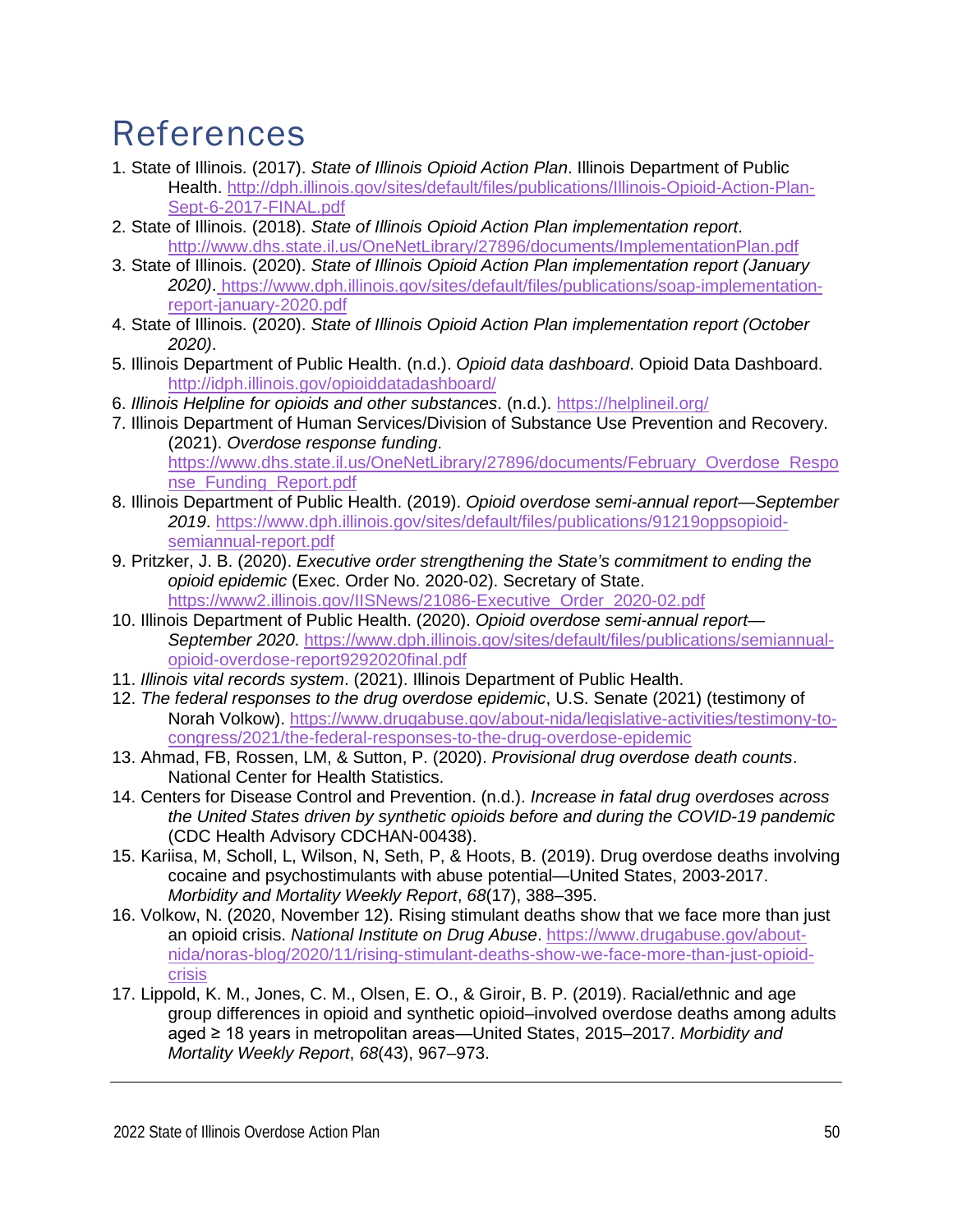- 18. Drake, J., Charles, C., Bourgeois, J. W., Daniel, E. S., & Kwende, M. (2020). Exploring the impact of the opioid epidemic in Black and Hispanic communities in the United States. *Drug Science, Policy and Law*, *6*.<https://doi.org/10.1177/2050324520940428>
- 19. Stevens‐Watkins, D. (2020). Opioid‐related overdose deaths among African Americans: Implications for research, practice and policy. *Drug and Alcohol Review*, *39*(7), 857–861.
- 20. Centers for Disease Control and Prevention. (2020, March 18). New data show significant changes in drug overdose deaths. *CDC Newsroom*. [https://www.cdc.gov/media/releases/2020/p0318-data-show-changes-overdose](https://www.cdc.gov/media/releases/2020/p0318-data-show-changes-overdose-deaths.html)[deaths.html](https://www.cdc.gov/media/releases/2020/p0318-data-show-changes-overdose-deaths.html)
- 21. Furr‐Holden, D., Milam, A. J., Wang, L., & Sadler, R. (2021). African Americans now outpace Whites in opioid-involved overdose deaths: A comparison of temporal trends from 1999 to 2018. *Addiction*, *116*(3), 677–683.<https://doi.org/10.1111/add.15233>
- 22. Althoff, K. N., Leifheit, K. M., Park, J. N., Chandran, A., & Sherman, S. G. (2020). Opioidrelated overdose mortality in the era of fentanyl: Monitoring a shifting epidemic by person, place, and time. *Drug and Alcohol Dependence*, *216*. <https://doi.org/10.1016/j.drugalcdep.2020.108321>
- 23. Volkow, N. D. (2019, July 16). Access to addiction services differs by race and gender. *National Institute on Drug Abuse*. [https://www.drugabuse.gov/about-nida/noras](https://www.drugabuse.gov/about-nida/noras-blog/2019/07/access-to-addiction-services-differs-by-race-gender)[blog/2019/07/access-to-addiction-services-differs-by-race-gender](https://www.drugabuse.gov/about-nida/noras-blog/2019/07/access-to-addiction-services-differs-by-race-gender)
- 24. Lagisetty, P. A., Ross, R., Bohnert, A., Clay, M., & Maust, D. T. (2019). Buprenorphine treatment divide by race/ethnicity and payment. *JAMA Psychiatry*, *76*(9), 979–981. <https://doi.org/10.1001/jamapsychiatry.2019.0876>
- 25. Jordan, A., Mathis, M., Haeny, A., Funaro, M., Paltin, D., & Ransome, Y. (2021). An evaluation of opioid use in Black communities: A rapid review of the literature. *Harvard Review of Psychiatry*, *29*(2).

[https://journals.lww.com/hrpjournal/Fulltext/2021/03000/An\\_Evaluation\\_of\\_Opioid\\_Use\\_i](https://journals.lww.com/hrpjournal/Fulltext/2021/03000/An_Evaluation_of_Opioid_Use_in_Black_Communities_.2.aspx) [n\\_Black\\_Communities\\_.2.aspx](https://journals.lww.com/hrpjournal/Fulltext/2021/03000/An_Evaluation_of_Opioid_Use_in_Black_Communities_.2.aspx)

- 26. Santoro, T. N., & Santoro, J. D. (2018). Racial bias in the U.S. opioid epidemic: A review of the history of systemic bias and implications for care. *Cureus*, *10*(12), e3733. <https://doi.org/10.7759/cureus.3733>
- 27. James, K., & Jordan, A. (2018). The opioid crisis in Black communities. *The Journal of Law, Medicine & Ethics*, *46*(2), 404–421.<https://doi.org/10.1177/1073110518782949>
- 28. Donnelly, E. A., Wagner, J., Stenger, M., Cortina, H. G., O'Connell, D. J., & Anderson, T. L. (2020). Opioids, race, and drug enforcement: Exploring local relationships between neighborhood context and Black–White opioid-related possession arrests. *Criminal Justice Policy Review*, *32*(3), 219–244.<https://doi.org/10.1177/0887403420911415>
- 29. Miron, J., & Partin, E. (2021). Ending the War on Drugs is an essential step toward racial justice. *The American Journal of Bioethics*, *21*(4), 1–3. <https://doi.org/10.1080/15265161.2021.1895590>
- 30. Sutton, M. (2021, June 17). U.S. House Representatives Bonnie Watson Coleman & Cori Bush introduce federal bill to decriminalize drug possession, replace with healthcentered approach. *Drug Policy Alliance*. [https://drugpolicy.org/press](https://drugpolicy.org/press-release/2021/06/us-house-representatives-bonnie-watson-coleman-cori-bush-introduce-federal)[release/2021/06/us-house-representatives-bonnie-watson-coleman-cori-bush-introduce](https://drugpolicy.org/press-release/2021/06/us-house-representatives-bonnie-watson-coleman-cori-bush-introduce-federal)[federal](https://drugpolicy.org/press-release/2021/06/us-house-representatives-bonnie-watson-coleman-cori-bush-introduce-federal)
- 31. Bronson, J., Stroop, J., Zimmer, S., & Berzofsky, M. (2017). *Drug use, dependence, and abuse among state prisoners and jail inmates, 2007-2009*. Office of Justice Programs, Bureau of Justice Statistics.<https://www.bjs.gov/content/pub/pdf/dudaspji0709.pdf>
- 32. Williams, S., Avery, B., Emsellem, M., Jones, R., Lowery, A., Natividad Rodriguez, M., & Sodhi, A. (2016). *A healthcare employer guide to hiring people with arrest and conviction records: Seizing the opportunity to tap a large, diverse workforce*. National Employment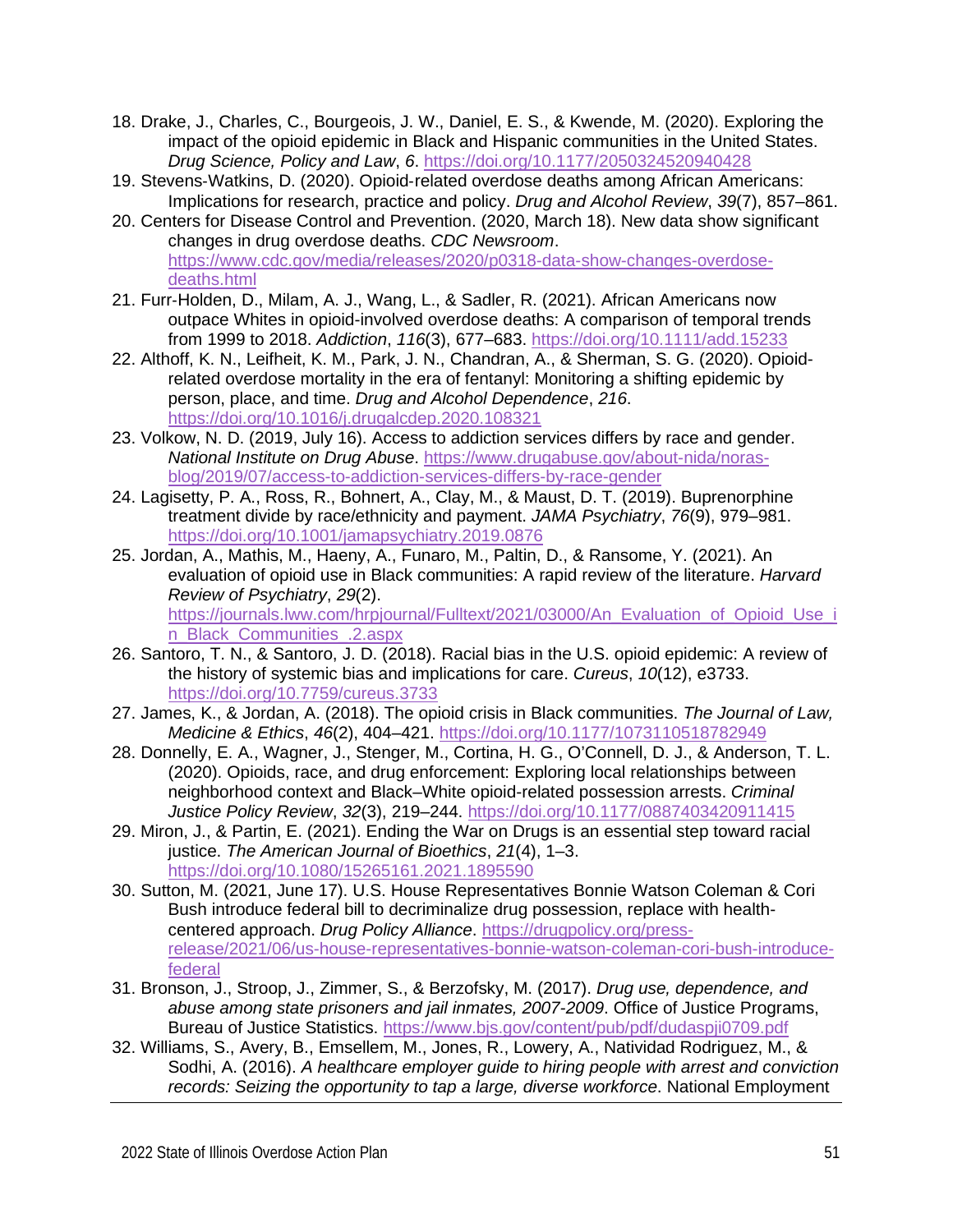Law Project. [https://www.nelp.org/wp-content/uploads/NELP-Safer-Toolkit-Healthcare-](https://www.nelp.org/wp-content/uploads/NELP-Safer-Toolkit-Healthcare-Employer-Guide-Hiring-People-with-Arrest-Conviction-Records.pdf)[Employer-Guide-Hiring-People-with-Arrest-Conviction-Records.pdf](https://www.nelp.org/wp-content/uploads/NELP-Safer-Toolkit-Healthcare-Employer-Guide-Hiring-People-with-Arrest-Conviction-Records.pdf)

- 33. Waddell, E. N., Baker, R., Hartung, D. M., Hildebran, C. J., Nguyen, T., Collins, D. M., Larsen, J. E., Stack, E., Bialas, T., Bielavitz, S., Gregg, J., Korthuis, P. T., Kunkel, L., Lee, J. D., Leichtling, G., Meyer, D. L., Nichols, C., Wiest, K., & the ROAR Protocol Development Team. (2020). Reducing overdose after release from incarceration (ROAR): Study protocol for an intervention to reduce risk of fatal and non-fatal opioid overdose among women after release from prison. *Health & Justice*, *8*(1), 18. <https://doi.org/10.1186/s40352-020-00113-7>
- 34. Lipari, R. & Van Horn, S. (2017). *Children living with parents who have a substance use disorder*. Center for Behavioral Health Statistics and Quality, Substance Abuse and Mental Health Services Administration.

[https://www.samhsa.gov/data/sites/default/files/report\\_3223/ShortReport-3223.html](https://www.samhsa.gov/data/sites/default/files/report_3223/ShortReport-3223.html)

- 35. Brundage, S.C. & Levine, C. (2019). *The ripple effect: The impact of the opioid epidemic on children and families*. Milbank Memorial Fund.
- 36. Illinois Department of Public Health. (2019). *Data snapshot: Opioid poisoning deaths among women of reproductive age*. [https://dph.illinois.gov/sites/default/files/publications/opioid](https://dph.illinois.gov/sites/default/files/publications/opioid-deaths-among-women-repro-age.pdf)[deaths-among-women-repro-age.pdf](https://dph.illinois.gov/sites/default/files/publications/opioid-deaths-among-women-repro-age.pdf)
- 37. Illinois Department of Public Health. (n.d.). Neonatal Abstinence Syndrome. [http://www.dph.illinois.gov/topics-services/prevention-wellness/prescription-opioids-and](http://www.dph.illinois.gov/topics-services/prevention-wellness/prescription-opioids-and-heroin/neonatal-abstinence-syndrome)[heroin/neonatal-abstinence-syndrome](http://www.dph.illinois.gov/topics-services/prevention-wellness/prescription-opioids-and-heroin/neonatal-abstinence-syndrome)
- 38. Centers for Disease Control and Prevention. (n.d.). *Overdose Prevention*. <https://www.cdc.gov/drugoverdose/prevention/index.html>
- 39. Mattson, C. L. (2021). Trends and geographic patterns in drug and synthetic opioid overdose deaths—United States, 2013–2019. *Morbidity and Mortality Weekly Report*, *70*(6), 202–207.<https://doi.org/10.15585/mmwr.mm7006a4>
- 40. Guy, G. P. (2017). Vital signs: Changes in opioid prescribing in the United States, 2006– 2015. *Morbidity and Mortality Weekly Report*, *66*(26), 697–704. <https://doi.org/10.15585/mmwr.mm6626a4>
- 41. Corrigan, P. W., & Nieweglowski, K. (2018). Stigma and the public health agenda for the opioid crisis in America. *International Journal of Drug Policy*, *59*, 44–49. <https://doi.org/10.1016/j.drugpo.2018.06.015>
- 42. Stagman, S., Schwarz, S.W., & Powers, D. (2014). *Adolescent substance use in the U.S.: Facts for policymakers*. Columbia University, National Center for Children in Poverty.
- 43. Carmona, J., Maxwell, J.C., Park, J.Y., & Wu, L.T. (2020). Prevalence and health characteristics of prescription opioid use, misuse and use disorders among U.S. adolescents. *Journal of Adolescent Health*, *66*(5), 536–544.
- 44. Fink, D.S., Hu, R., Cerda, M., Keyes, K.M., Marshall, B.D., Galea, S., & Martins, S.S. (2015). Patterns of depression and nonmedical use of prescription opioids in the United States. *Drug and Alcohol Dependence*, *153*, 258-264.
- 45. Schepis, T.S., Teter, C.J., & McCabe, S.E. (2018). Prescription drug use, misuse and related substance use disorder symptoms vary by educational status and attainment in U.S. adolescents and young adults. *Drug and Alcohol Dependence*, *189*, 172–177.
- 46. Wright, E. M., Fagan, A. A., & Pinchevsky, G. M. (2013). The effects of exposure to violence and victimization across life domains on adolescent substance use. *Child Abuse & Neglect*, *37*(11), 899–909. <https://doi.org/10.1016/j.chiabu.2013.04.010>
- 47. Barton, A.W., Reinhart, C.R., Campbell, C.C., Smith, D.C., & Albarracin, D. (2021). Opioid use at the transition to emerging adulthood: A latent class analysis of non-medical use of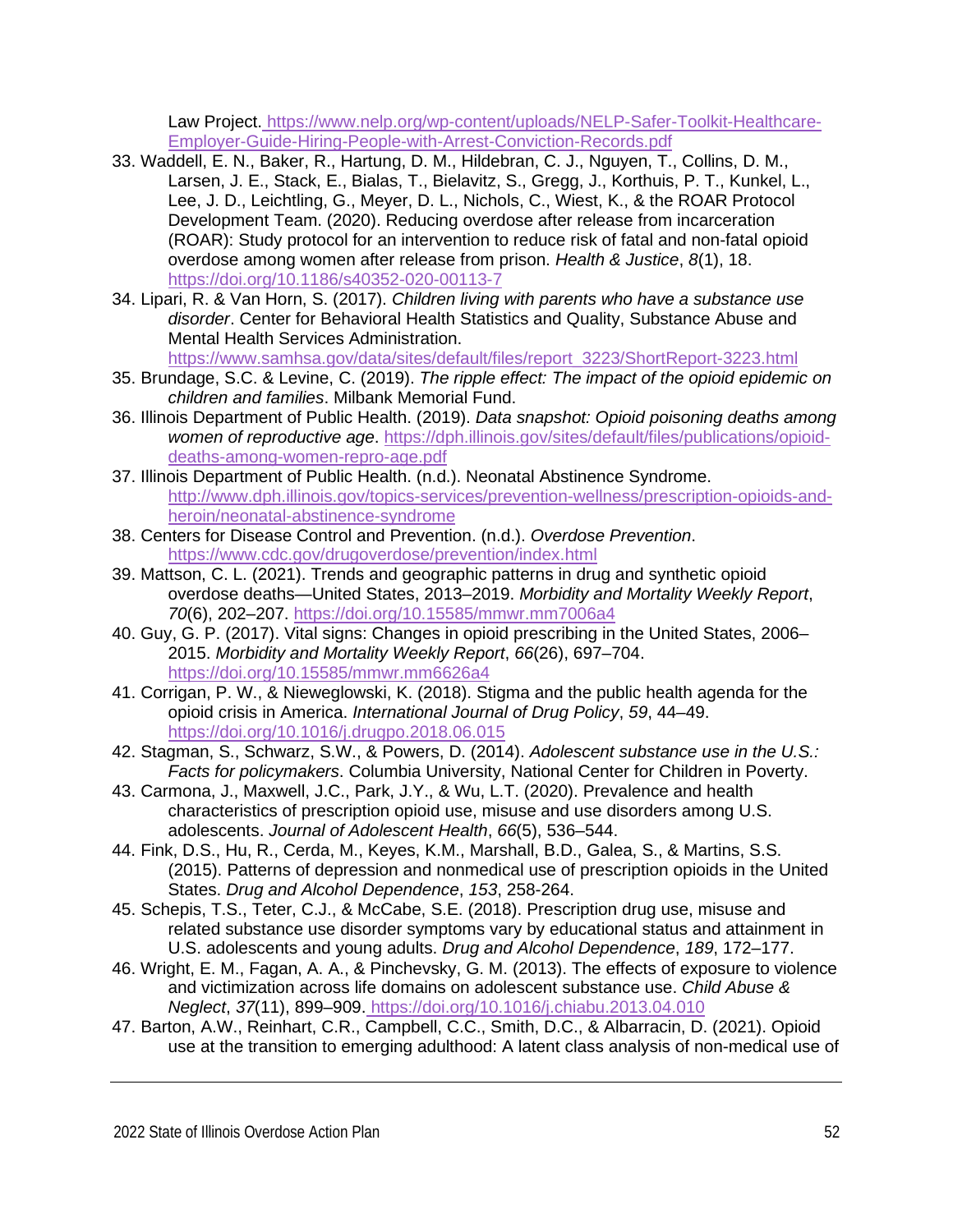prescription opioids and heroin use. *Addictive Behaviors*, *114*. <https://doi.org/10.1016/j.addbeh.2020.106757>

- 48. Henry, K. L., & Thornberry, T. P. (2010). Truancy and escalation of substance use during adolescence. *Journal of Studies on Alcohol and Drugs*, *71*(1), 115–124. <https://doi.org/10.15288/jsad.2010.71.115>
- 49. Centers for Disease Control and Prevention. (n.d.). *Preventing adverse childhood experiences*.

[https://www.cdc.gov/violenceprevention/aces/fastfact.html?CDC\\_AA\\_refVal=https%3A%](https://www.cdc.gov/violenceprevention/aces/fastfact.html?CDC_AA_refVal=https%3A%2F%2Fwww.cdc.gov%2Fviolenceprevention%2Facestudy%2Ffastfact.html) [2F%2Fwww.cdc.gov%2Fviolenceprevention%2Facestudy%2Ffastfact.html](https://www.cdc.gov/violenceprevention/aces/fastfact.html?CDC_AA_refVal=https%3A%2F%2Fwww.cdc.gov%2Fviolenceprevention%2Facestudy%2Ffastfact.html)

- 50. Ohmer, M. L., Teixeira, S., Booth, J., Zuberi, A., & Kolke, D. (2016). Preventing violence in disadvantaged communities: Strategies for building collective efficacy and improving community health. *Journal of Human Behavior in the Social Environment*, *26*(7–8), 608– 621. <https://doi.org/10.1080/10911359.2016.1238804>
- 51. Kristjansson, A. L., James, J. E., Allegrante, J. P., Sigfusdottir, I. D., & Helgason, A. R. (2010). Adolescent substance use, parental monitoring, and leisure-time activities: 12 year outcomes of primary prevention in Iceland. *Preventive Medicine*, *51*(2), 168–171. <https://doi.org/10.1016/j.ypmed.2010.05.001>
- 52. Substance Abuse and Mental Health Services Administration. (2020). *Key substance use and mental health indicators in the United States: Results from the 2019 National Survey on Drug Use and Health* (HHS Publication No. PEP20-07-01-001, NSDUH Series H-55). Center for Behavioral Health Statistics and Quality, Substance Abuse and Mental Health Services Administration.

[https://www.samhsa.gov/data/sites/default/files/reports/rpt29393/2019NSDUHFFRPDF](https://www.samhsa.gov/data/sites/default/files/reports/rpt29393/2019NSDUHFFRPDFWHTML/2019NSDUHFFR090120.htm) [WHTML/2019NSDUHFFR090120.htm](https://www.samhsa.gov/data/sites/default/files/reports/rpt29393/2019NSDUHFFRPDFWHTML/2019NSDUHFFR090120.htm)

- 53. Kilaru, A. S., Xiong, A., Lowenstein, M., Meisel, Z. F., Perrone, J., Khatri, U., Mitra, N., & Delgado, M. K. (2020). Incidence of treatment for opioid use disorder following nonfatal overdose in commercially insured patients. *JAMA Network Open*, *3*(5). <https://doi.org/10.1001/jamanetworkopen.2020.5852>
- 54. Ma, J., Bao, Y.-P., Wang, R.-J., Su, M.-F., Liu, M.-X., Li, J.-Q., Degenhardt, L., Farrell, M., Blow, F. C., Ilgen, M., Shi, J., & Lu, L. (2019). Effects of medication-assisted treatment on mortality among opioids users: A systematic review and meta-analysis. *Molecular Psychiatry*, *24*(12), 1868–1883.<https://doi.org/10.1038/s41380-018-0094-5>
- 55. Malta, M., Varatharajan, T., Russell, C., Pang, M., Bonato, S., & Fischer, B. (2020). Opioidrelated treatment, interventions, and outcomes among incarcerated persons: A systematic review. *PLOS Medicine*, *16*(12), e1003002. <https://doi.org/10.1371/journal.pmed.1003002>
- 56. Ali, N., Aziz, S. A., Nordin, S., Mi, N. C., Abdullah, N., Paranthaman, V., Mahmud, M., Yee, A., & Danaee, M. (2018). Evaluation of methadone treatment in Malaysia: Findings from the Malaysian methadone treatment outcome study (MyTOS). *Substance Use & Misuse*, *53*(2), 239–248.<https://doi.org/10.1080/10826084.2017.1385630>
- 57. Evans, E. A., Zhu, Y., Yoo, C., Huang, D., & Hser, Y.-I. (2019). Criminal justice outcomes over 5 years after randomization to buprenorphine-naloxone or methadone treatment for opioid use disorder. *Addiction*, *114*(8), 1396–1404.<https://doi.org/10.1111/add.14620>
- 58. Volkow, N. D., Jones, E. B., Einstein, E. B., & Wargo, E. M. (2019). Prevention and treatment of opioid misuse and addiction: A review. *JAMA Psychiatry*, *76*(2), 208–216. <https://doi.org/10.1001/jamapsychiatry.2018.3126>
- 59. Stahler, G. J., & Mennis, J. (2020). The effect of medications for opioid use disorder (MOUD) on residential treatment completion and retention in the U.S. *Drug and Alcohol Dependence*, *212*. <https://doi.org/10.1016/j.drugalcdep.2020.108067>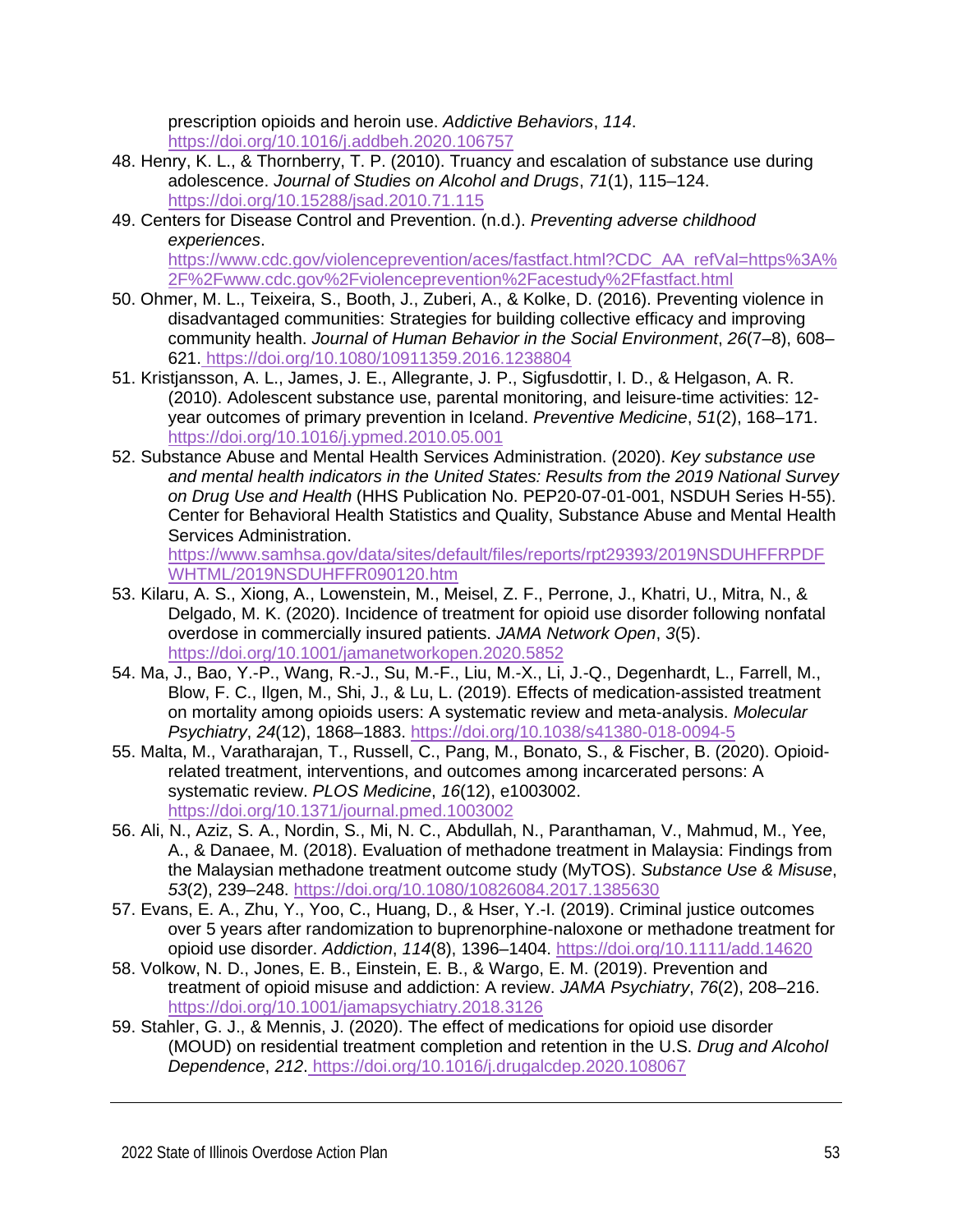- 60. Coker, J. L., Catlin, D., Ray-Griffith, S., Knight, B., & Stowe, Z. N. (2018). Buprenorphine medication-assisted treatment during pregnancy: An exploratory factor analysis associated with adherence. *Drug and Alcohol Dependence*, *192*, 146–149. <https://doi.org/10.1016/j.drugalcdep.2018.07.042>
- 61. D'Onofrio, G., O'Connor, P. G., Pantalon, M. V., Chawarski, M. C., Busch, S. H., Owens, P. H., Bernstein, S. L., & Fiellin, D. A. (2015). Emergency department–initiated buprenorphine/naloxone treatment for opioid dependence: A randomized clinical trial. *JAMA*, *313*(16), 1636–1644.<https://doi.org/10.1001/jama.2015.3474>
- 62. Srivastava, A., Kahan, M., Njoroge, I., & Sommer, L. Z. (n.d.). Buprenorphine in the emergency department: Randomized clinical controlled trial of clonidine versus buprenorphine for the treatment of opioid withdrawal. *Canadian Family Physician Medecin de Famille Canadien*, *65*(5), e214–e220. <https://pubmed.ncbi.nlm.nih.gov/31088887/>
- 63. Massachusetts Health and Hospital Association. (2019). *Guidelines for medication for addiction treatment for opioid use disorder within the emergency department*. [http://patientcarelink.org/wp-content/uploads/2019/01/18-01-](http://patientcarelink.org/wp-content/uploads/2019/01/18-01-04MATguidelinesNEWFINAL.pdf) [04MATguidelinesNEWFINAL.pdf](http://patientcarelink.org/wp-content/uploads/2019/01/18-01-04MATguidelinesNEWFINAL.pdf)
- 64. California Health Care Foundation. (2016). *Emergency care for the opioid epidemic: Leaders discuss medication-assisted treatment in the ED*. [https://www.chcf.org/wp](https://www.chcf.org/wp-content/uploads/2017/12/PDF-EmergencyCareOpioid.pdf)[content/uploads/2017/12/PDF-EmergencyCareOpioid.pdf](https://www.chcf.org/wp-content/uploads/2017/12/PDF-EmergencyCareOpioid.pdf)
- 65. Rosetti, B. (n.d.). *Buprenorphine initiation in emergency department: A community collaborative approach*.
- 66. Volkow, N. D., & Blanco, C. (2021). The changing opioid crisis: Development, challenges and opportunities. *Molecular Psychiatry*, *26*(1), 218–233. [https://doi.org/10.1038/s41380-](https://doi.org/10.1038/s41380-020-0661-4) [020-0661-4](https://doi.org/10.1038/s41380-020-0661-4)
- 67. Olsen, Y., Fitzgerald, R. M., & Wakeman, S. E. (2021). Overcoming barriers to treatment of opioid use disorder. *JAMA*, *325*(12), 1149–1150.<https://doi.org/10.1001/jama.2021.1741>
- 68. End SUD endorses the Mainstreaming Addiction Treatment Act. (2021, February 25). *AP News*. [https://apnews.com/press-release/pr-newswire/legislature-synthetic-opioids](https://apnews.com/press-release/pr-newswire/legislature-synthetic-opioids-addiction-treatment-health-maggie-hassan-df9a782af053668df6387d081a303a47)[addiction-treatment-health-maggie-hassan-df9a782af053668df6387d081a303a47](https://apnews.com/press-release/pr-newswire/legislature-synthetic-opioids-addiction-treatment-health-maggie-hassan-df9a782af053668df6387d081a303a47)
- 69. Practice guidelines for the administration of buprenorphine for treating opioid use disorder, 86 Fed. Reg. 22439 (April 28, 2021). [https://www.govinfo.gov/content/pkg/FR-2021-04-](https://www.govinfo.gov/content/pkg/FR-2021-04-28/pdf/2021-08961.pdf) [28/pdf/2021-08961.pdf](https://www.govinfo.gov/content/pkg/FR-2021-04-28/pdf/2021-08961.pdf)
- 70. American College of Obstetrics and Gynecologists. (2017). *Opioid use and opioid use disorder in pregnancy* (No. 711). American Society of Addiction Medicine. [https://www.acog.org/Clinical-Guidance-and-Publications/Committee-](https://www.acog.org/Clinical-Guidance-and-Publications/Committee-Opinions/Committee-on-Obstetric-Practice/Opioid-Use-and-Opioid-Use-Disorder-in-Pregnancy?IsMobileSet=false)[Opinions/Committee-on-Obstetric-Practice/Opioid-Use-and-Opioid-Use-Disorder-in-](https://www.acog.org/Clinical-Guidance-and-Publications/Committee-Opinions/Committee-on-Obstetric-Practice/Opioid-Use-and-Opioid-Use-Disorder-in-Pregnancy?IsMobileSet=false)[Pregnancy?IsMobileSet=false](https://www.acog.org/Clinical-Guidance-and-Publications/Committee-Opinions/Committee-on-Obstetric-Practice/Opioid-Use-and-Opioid-Use-Disorder-in-Pregnancy?IsMobileSet=false)
- 71. Seghete, K. L. M., Graham, A. M., Shank, T. M., Alsup, S. L., Fisher, P. A., Wilson, A. C., & Ewing, S. W. F. (2020). Advancing preventive interventions for pregnant women who are opioid using via the integration of addiction and mental health research. *Current Addiction Reports*, *7*(1), 61–67.<https://doi.org/10.1007/s40429-020-00296-x>
- 72. Tran, T. H., Griffin, B. L., Stone, R. H., Vest, K. M., & Todd, T. J. (2017). Methadone, buprenorphine, and naltrexone for the treatment of opioid use disorder in pregnant women. *Pharmacotherapy: The Journal of Human Pharmacology and Drug Therapy*, *37*(7), 824–839.<https://doi.org/10.1002/phar.1958>
- 73. Substance Abuse and Mental Health Data Archive. (n.d.). *2017/2018 National survey of drug use and health (NSDUH) restricted-use data analysis system (RDAS)*. [https://rdas.samhsa.gov/#/](https://rdas.samhsa.gov/%23/)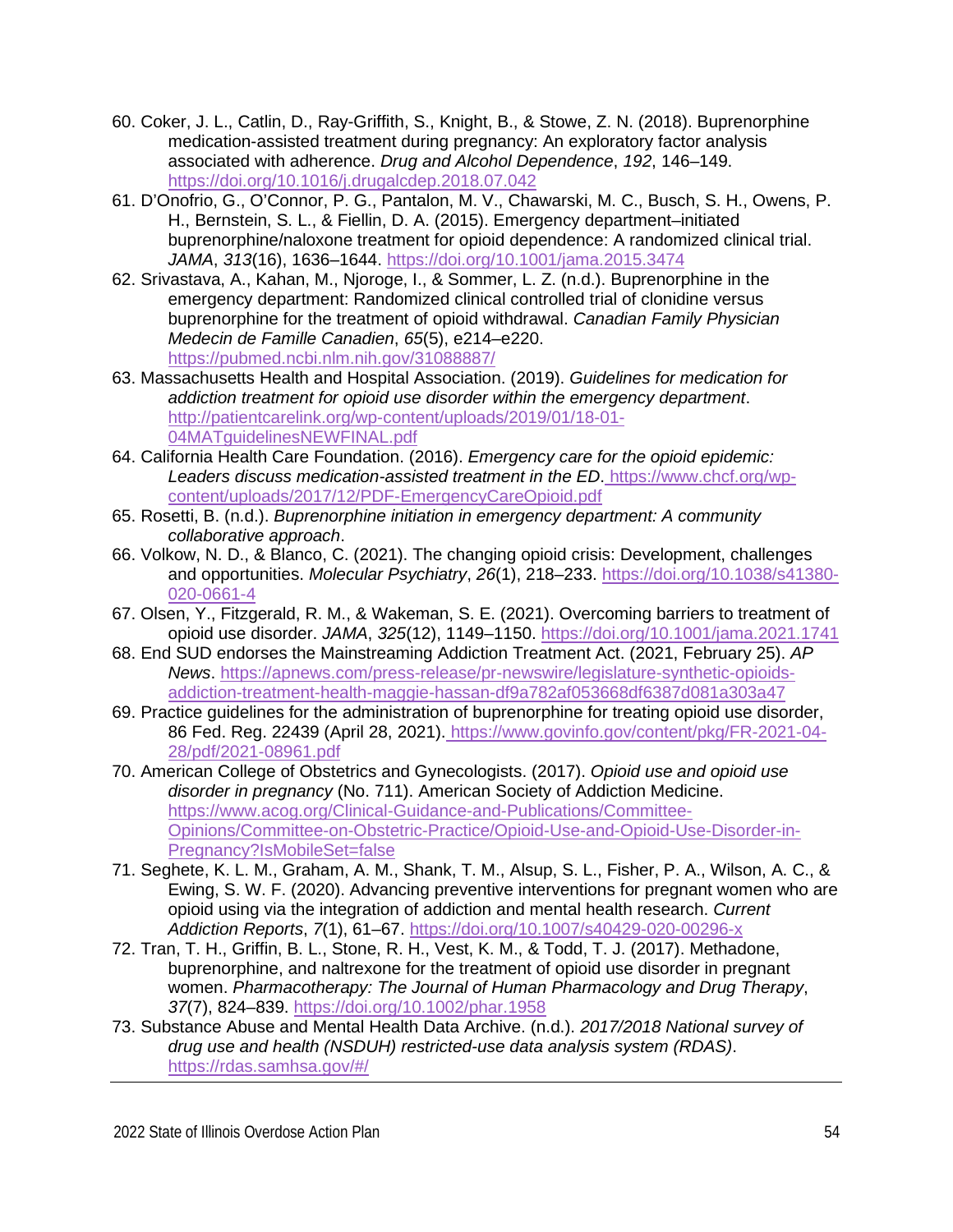74. Illinois Department of Public Health. (2021). *Illinois maternal morbidity and mortality report 2016-2017*.

<http://dph.illinois.gov/sites/default/files/maternalmorbiditymortalityreport0421.pdf>

- 75. Pritzker, J. B. (2020). *Executive order to expand telehealth services and protect health care providers in response to COVID-19* (Exec. Order No. 2020-09). Secretary of State. <https://www2.illinois.gov/Pages/Executive-Orders/ExecutiveOrder2020-09.aspx>
- 76. Hawk, K. F., Vaca, F. E., & D'Onofrio, G. (2015). Reducing fatal opioid overdose: Prevention, treatment and harm reduction strategies. *The Yale Journal of Biology and Medicine*, *88*(3), 235–245.<https://www.ncbi.nlm.nih.gov/pmc/articles/PMC4553643/>
- 77. Olding, M., Ivsins, A., Mayer, S., Betsos, A., Boyd, J., Sutherland, C., Culbertson, C., Kerr, T., & McNeil, R. (2020). A low-barrier and comprehensive community-based harmreduction site in Vancouver, Canada. *American Journal of Public Health*, *110*(6), 833– 835.<https://doi.org/10.2105/AJPH.2020.305612>
- 78. Nadelmann, E., & LaSalle, L. (2017). Two steps forward, one step back: Current harm reduction policy and politics in the United States. *Harm Reduction Journal*, *14*(1), 37. <https://doi.org/10.1186/s12954-017-0157-y>
- 79. Connolly, B. (2021). *Syringe distribution programs can improve public health during the opioid overdose crisis*. Pew Charitable Trust. <https://pew.org/3bUrfa8>
- 80. DeBeck, K., Kerr, T., Bird, L., Zhang, R., Marsh, D., Tyndall, M., Montaner, J., & Wood, E. (2011). Injection drug use cessation and use of North America's first medically supervised safer injecting facility. *Drug and Alcohol Dependence*, *113*(2–3), 172–176. <https://doi.org/10.1016/j.drugalcdep.2010.07.023>
- 81. Pickett, S., Miller, N., Pass, L., & Zawojska, D. (2020). *Overdose Prevention Site community engagement project: June 2020 report*. Illinois Department of Human Services. <https://www.dhs.state.il.us/OneNetLibrary/27896/documents/OPS.pdf>
- 82. Alberta Health. (2020). *Impact: A socio-economic review of supervised consumption sites in Alberta*.<https://open.alberta.ca/publications/9781460147054>
- 83. BC Centre for Disease Control. (2018). *HIV in British Columbia: Annual surveillance report 2016*. [http://www.bccdc.ca/resource](http://www.bccdc.ca/resource-gallery/Documents/Statistics%20and%20Research/Statistics%20and%20Reports/STI/HIV_Annual_Report_2016.pdf)[gallery/Documents/Statistics%20and%20Research/Statistics%20and%20Reports/STI/HI](http://www.bccdc.ca/resource-gallery/Documents/Statistics%20and%20Research/Statistics%20and%20Reports/STI/HIV_Annual_Report_2016.pdf) [V\\_Annual\\_Report\\_2016.pdf](http://www.bccdc.ca/resource-gallery/Documents/Statistics%20and%20Research/Statistics%20and%20Reports/STI/HIV_Annual_Report_2016.pdf)
- 84. Bayoumi, A., Strike, C., Brandeau, M., & Fischer, B. (2012). *Report of the Toronto and Ottawa supervised consumption assessment study, 2012*. Canadian Institutes of Health Research. <https://oasas.ny.gov/opioid-use-disorder>
- 85. Belackova, V., & Salmon, A. M. (2017). Overview of international literature: Supervised injecting facilities and drug consumption rooms. *Sydney: Uniting Medically Supervised Injecting Centre*.
- 86. Kennedy, M. C., Karamouzian, M., & Kerr, T. (2017). Public health and public order outcomes associated with supervised drug consumption facilities: A systematic review. *Current HIV/AIDS Reports*, *14*(5), 161–183.
- 87. Perks, G., Balian, R., Dodd, Z., Elliott, R., Franks, R., Grimaldos, D., Handford, D. C., Hopkins, S., Khaymov, G., Long, D., McKay, R., Mulrooney, L. A., Shahin, D. R., & Shields, R. (2013). *Supervised injection services toolkit*. Toronto Public Health. <https://www.toronto.ca/legdocs/mmis/2013/hl/bgrd/backgroundfile-59914.pdf>
- 88. Hedrich, D. (2004). *European report on drug consumption rooms*. European Monitoring Centre for Drugs and Drug Addiction. [https://www.emcdda.europa.eu/system/files/publications/339/Consumption\\_rooms\\_1017](https://www.emcdda.europa.eu/system/files/publications/339/Consumption_rooms_101741.pdf) [41.pdf](https://www.emcdda.europa.eu/system/files/publications/339/Consumption_rooms_101741.pdf)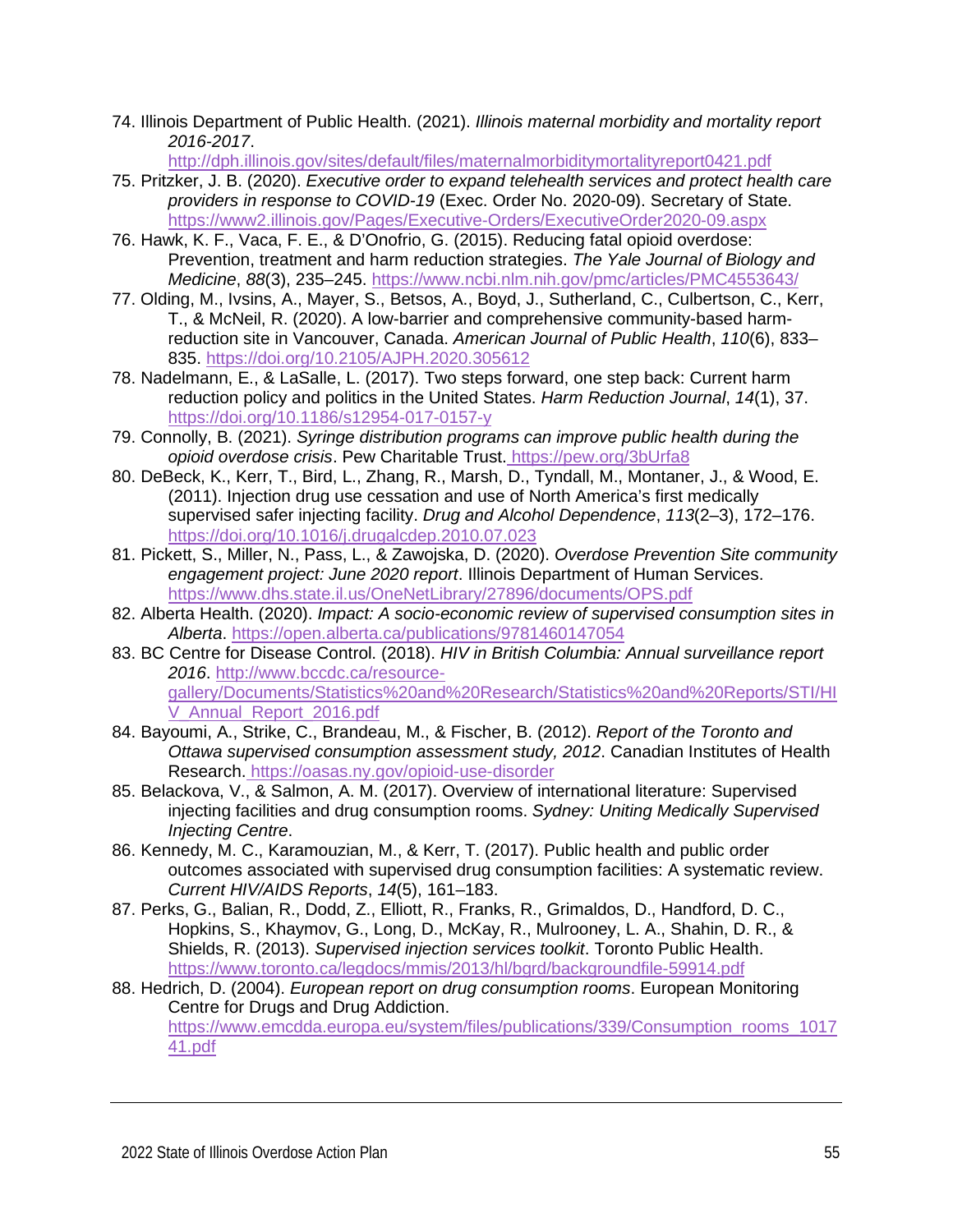- 89. Potier, C., Laprévote, V., Dubois-Arber, F., Cottencin, O., & Rolland, B. (2014). Supervised injection services: What has been demonstrated? A systematic literature review. *Drug and Alcohol Dependence*, *145*, 48–68.
- 90. Bartle, J. (2019). *Room for improvement: How drug consumption rooms save lives*. Adam Smith Institute. [https://static1.squarespace.com/static/56eddde762cd9413e151ac92/t/5ca1db7571c10bf](https://static1.squarespace.com/static/56eddde762cd9413e151ac92/t/5ca1db7571c10bfe7fc5ddb2/1554111351177/Room+for+improvement+-+How+drug+consumption+rooms+save+lives+-+Jarryd+Bartle.pdf) [e7fc5ddb2/1554111351177/Room+for+improvement+-](https://static1.squarespace.com/static/56eddde762cd9413e151ac92/t/5ca1db7571c10bfe7fc5ddb2/1554111351177/Room+for+improvement+-+How+drug+consumption+rooms+save+lives+-+Jarryd+Bartle.pdf) [+How+drug+consumption+rooms+save+lives+-+Jarryd+Bartle.pdf](https://static1.squarespace.com/static/56eddde762cd9413e151ac92/t/5ca1db7571c10bfe7fc5ddb2/1554111351177/Room+for+improvement+-+How+drug+consumption+rooms+save+lives+-+Jarryd+Bartle.pdf)
- 91. Centers for Disease Control and Prevention. (2019, May 23). *Syringe services programs (SSPs) FAQs*.<https://www.cdc.gov/ssp/syringe-services-programs-faq.html>
- 92. Hagan, H., McGough, J. P., Theide, H., Hopkins, S., & Alexander, E. R. (2000). Reduced injection frequency and increased entry and retention in drug treatment associated with needle-exchange participation in Seattle drug injectors. *Journal of Substance Abuse Treatment*, *19*(3), 247–252.

[https://www.journalofsubstanceabusetreatment.com/article/S0740-5472\(00\)00104-](https://www.journalofsubstanceabusetreatment.com/article/S0740-5472(00)00104-5/fulltext) [5/fulltext](https://www.journalofsubstanceabusetreatment.com/article/S0740-5472(00)00104-5/fulltext)

93. Illinois Department of Public Health. (n.d.). *Syringe service program registry*. Retrieved March 24, 2021, from

<https://app.smartsheet.com/b/form/8a75006456eb44409c6be3a1bb66a927>

- 94. Formica, S. W., Apsler, R., Wilkins, L., Ruiz, S., Reilly, B., & Walley, A. Y. (2018). Post opioid overdose outreach by public health and public safety agencies: Exploration of emerging programs in Massachusetts. *International Journal of Drug Policy*, *54*, 43–50. <https://doi.org/10.1016/j.drugpo.2018.01.001>
- 95. Green, T. C., Case, P., Fiske, H., Baird, J., Cabral, S., Burstein, D., Schwartz, V., Potter, N., Walley, A. Y., & Bratberg, J. (2017). Perpetuating stigma or reducing risk? Perspectives from naloxone consumers and pharmacists on pharmacy-based naloxone in 2 states. *Journal of the American Pharmacists Association*, *57*(2S), S19-S27.e4. <https://doi.org/10.1016/j.japh.2017.01.013>
- 96. Dunn, K. E., Barrett, F. S., & Bigelow, G. E. (2018). Naloxone formulation for overdose reversal preference among patients receiving opioids for pain management. *Addictive Behaviors*, *86*, 56–60.<https://doi.org/10.1016/j.addbeh.2018.03.011>
- 97. Ornato, J. P., You, A. X., McDiarmid, G., Keyser-Marcus, L., Surrey, A., Humble, J. R., Dukkipati, S., Harkrader, L., Davis, S. R., Moyer, J., Tidwell, D., & Peberdy, M. A. (2020). Feasibility of bystander-administered naloxone delivered by drone to opioid overdose victims. *The American Journal of Emergency Medicine*, *38*(9), 1787–1791. <https://doi.org/10.1016/j.ajem.2020.05.103>
- 98. Wenger, L. D., Kral, A. H., Bluthenthal, R. N., Morris, T., Ongais, L., & Lambdin, B. H. (2021). Ingenuity and resiliency of syringe service programs on the front lines of the opioid overdose and COVID-19 crises. *Translational Research*, *234*, 159–173. <https://doi.org/10.1016/j.trsl.2021.03.011>
- 99. Peiper, N. C., Clarke, S. D., Vincent, L. B., Ciccarone, D., Kral, A. H., & Zibbell, J. E. (2019). Fentanyl test strips as an opioid overdose prevention strategy: Findings from a syringe services program in the Southeastern United States. *International Journal of Drug Policy*, *63*, 122–128.<https://doi.org/10.1016/j.drugpo.2018.08.007>
- 100. Park, J. N., Frankel, S., Morris, M., Dieni, O., Fahey-Morrison, L., Luta, M., Hunt, D., Long, J., & Sherman, S. G. (2021). Evaluation of fentanyl test strip distribution in two Mid-Atlantic syringe services programs. *International Journal of Drug Policy*, *94*, 103196. <https://doi.org/10.1016/j.drugpo.2021.103196>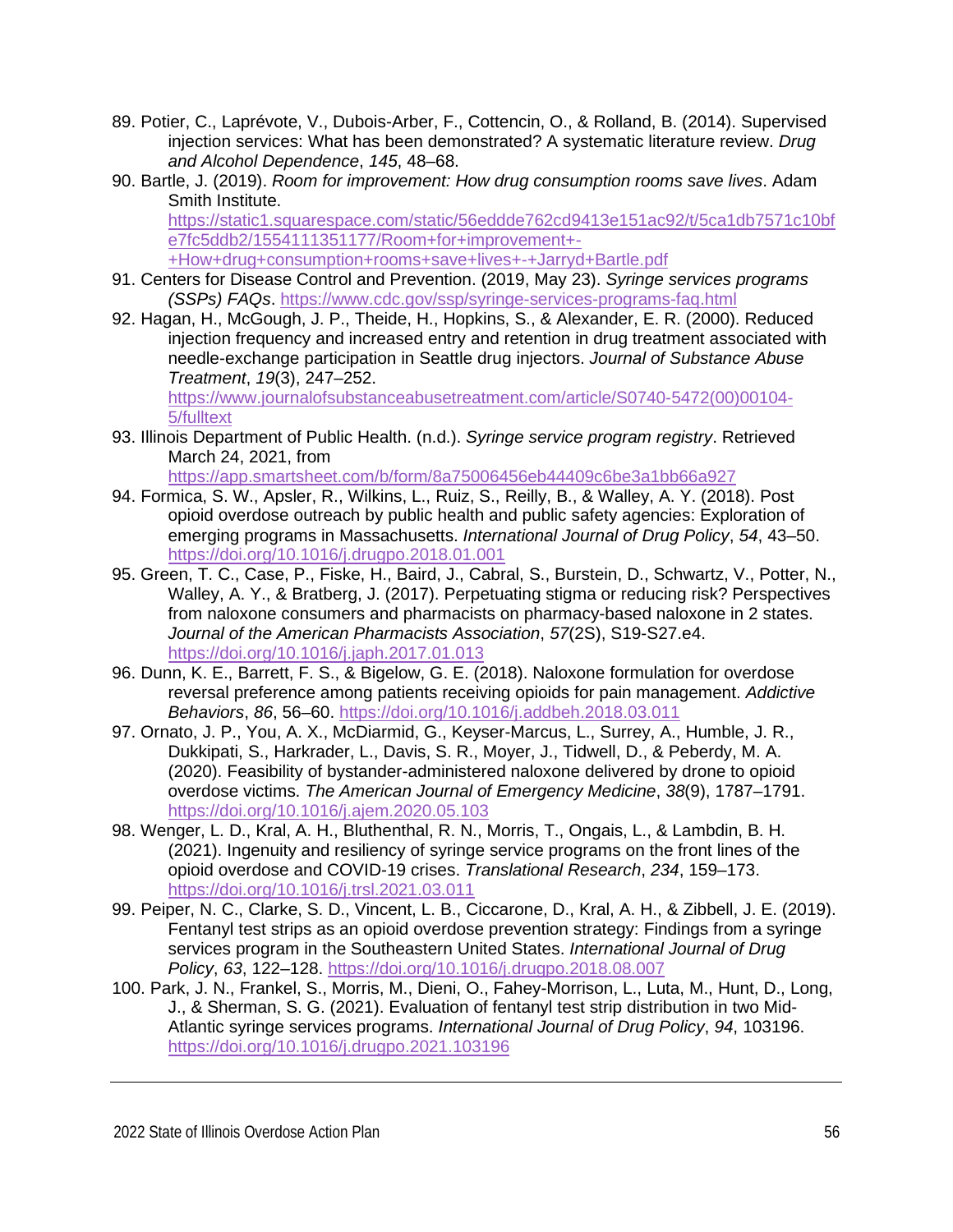- 101. Krieger, M. S., Yedinak, J. L., Buxton, J. A., Lysyshyn, M., Bernstein, E., Rich, J. D., Green, T. C., Hadland, S. E., & Marshall, B. D. L. (2018). High willingness to use rapid fentanyl test strips among young adults who use drugs. *Harm Reduction Journal*, *15*(1), 7.<https://doi.org/10.1186/s12954-018-0213-2>
- 102. SAMHSA. (2021, April 7). Federal grantees may now use funds to purchase fentanyl test strips. *Substance Abuse and Mental Health Services Administration*. <https://www.samhsa.gov/newsroom/press-announcements/202104070200>
- 103. National Harm Reduction Coalition. (2021). *National Harm Reduction Coalition*. <https://harmreduction.org/>
- 104. Charlier, J., & Reichert, J. (2021). Introduction: Deflection—Police-led responses to behavioral health challenges. *Journal for Advancing Justice*, *3*. [https://icjia.illinois.gov/researchhub/articles/introduction-deflection--police-led-responses](https://icjia.illinois.gov/researchhub/articles/introduction-deflection--police-led-responses-to-behavioral-health-challenges)[to-behavioral-health-challenges](https://icjia.illinois.gov/researchhub/articles/introduction-deflection--police-led-responses-to-behavioral-health-challenges)
- 105. Lindquist-Grantz, R., Mallow, P., Dean, L., Lydenberg, M., & Chubinski, J. (2021). Diversion programs for individuals who use substances: A review of the literature. *Journal of Drug Issues*.<https://doi.org/10.1177/00220426211000330>
- 106. Collins, S., Lonczak, H., & Clifasefi, S. (2015). *LEAD program evaluation: Recidivism report*. University of Washington. [http://static1.1.sqspcdn.com/static/f/1185392/26121870/1428513375150/LEAD\\_EVALU](http://static1.1.sqspcdn.com/static/f/1185392/26121870/1428513375150/LEAD_EVALUATION_4-7-15.pdf) [ATION\\_4-7-15.pdf](http://static1.1.sqspcdn.com/static/f/1185392/26121870/1428513375150/LEAD_EVALUATION_4-7-15.pdf)
- 107. Statewide use of force standardization act, 5 ILCS 845 (2021). <https://www.ilga.gov/legislation/ilcs/ilcs3.asp?ActID=4072&ChapterID=2>
- 108. Reichert, J., Gleicher, L., Mock, L., Adams, S., & Lopez, K. (2017). *Police-led referrals to treatment for substance use disorders in rural Illinois: An examination of the Safe Passage initiative*. Illinois Criminal Justice Information Authority. [https://icjia.illinois.gov/researchhub/articles/police-led-referrals-to-treatment-for](https://icjia.illinois.gov/researchhub/articles/police-led-referrals-to-treatment-for-substance-use-disorders-in-rural-illinois-an-examination-of-the-safe-passage-initiative)[substance-use-disorders-in-rural-illinois-an-examination-of-the-safe-passage-initiative](https://icjia.illinois.gov/researchhub/articles/police-led-referrals-to-treatment-for-substance-use-disorders-in-rural-illinois-an-examination-of-the-safe-passage-initiative)
- 109. National Governors Association. (2020). *Protests, policing, and COVID-19*. [https://nam10.safelinks.protection.outlook.com/?url=https%3A%2F%2Fwww.nga.org%2](https://nam10.safelinks.protection.outlook.com/?url=https%3A%2F%2Fwww.nga.org%2Fcenter%2Fpublications%2Fprotests-policing-covid-19%2F&data=04%7C01%7Cspickett%40ahpnet.com%7Ce0eaa09511944c3f5b3c08d921d79904%7C114781441f1e4831b0bca3b55ed9b137%7C0%7C0%7C637578032148267444%7CUnknown%7CTWFpbGZsb3d8eyJWIjoiMC4wLjAwMDAiLCJQIjoiV2luMzIiLCJBTiI6Ik1haWwiLCJXVCI6Mn0%3D%7C1000&sdata=hc1Lm072jIRhlY%2Bq4t7N8CRN1Fkj96rIZ410tTpn3xE%3D&reserved=0) [Fcenter%2Fpublications%2Fprotests-policing-covid-](https://nam10.safelinks.protection.outlook.com/?url=https%3A%2F%2Fwww.nga.org%2Fcenter%2Fpublications%2Fprotests-policing-covid-19%2F&data=04%7C01%7Cspickett%40ahpnet.com%7Ce0eaa09511944c3f5b3c08d921d79904%7C114781441f1e4831b0bca3b55ed9b137%7C0%7C0%7C637578032148267444%7CUnknown%7CTWFpbGZsb3d8eyJWIjoiMC4wLjAwMDAiLCJQIjoiV2luMzIiLCJBTiI6Ik1haWwiLCJXVCI6Mn0%3D%7C1000&sdata=hc1Lm072jIRhlY%2Bq4t7N8CRN1Fkj96rIZ410tTpn3xE%3D&reserved=0)[19%2F&data=04%7C01%7Cspickett%40ahpnet.com%7Ce0eaa09511944c3f5b3c08d92](https://nam10.safelinks.protection.outlook.com/?url=https%3A%2F%2Fwww.nga.org%2Fcenter%2Fpublications%2Fprotests-policing-covid-19%2F&data=04%7C01%7Cspickett%40ahpnet.com%7Ce0eaa09511944c3f5b3c08d921d79904%7C114781441f1e4831b0bca3b55ed9b137%7C0%7C0%7C637578032148267444%7CUnknown%7CTWFpbGZsb3d8eyJWIjoiMC4wLjAwMDAiLCJQIjoiV2luMzIiLCJBTiI6Ik1haWwiLCJXVCI6Mn0%3D%7C1000&sdata=hc1Lm072jIRhlY%2Bq4t7N8CRN1Fkj96rIZ410tTpn3xE%3D&reserved=0) [1d79904%7C114781441f1e4831b0bca3b55ed9b137%7C0%7C0%7C63757803214826](https://nam10.safelinks.protection.outlook.com/?url=https%3A%2F%2Fwww.nga.org%2Fcenter%2Fpublications%2Fprotests-policing-covid-19%2F&data=04%7C01%7Cspickett%40ahpnet.com%7Ce0eaa09511944c3f5b3c08d921d79904%7C114781441f1e4831b0bca3b55ed9b137%7C0%7C0%7C637578032148267444%7CUnknown%7CTWFpbGZsb3d8eyJWIjoiMC4wLjAwMDAiLCJQIjoiV2luMzIiLCJBTiI6Ik1haWwiLCJXVCI6Mn0%3D%7C1000&sdata=hc1Lm072jIRhlY%2Bq4t7N8CRN1Fkj96rIZ410tTpn3xE%3D&reserved=0) [7444%7CUnknown%7CTWFpbGZsb3d8eyJWIjoiMC4wLjAwMDAiLCJQIjoiV2luMzIiLCJ](https://nam10.safelinks.protection.outlook.com/?url=https%3A%2F%2Fwww.nga.org%2Fcenter%2Fpublications%2Fprotests-policing-covid-19%2F&data=04%7C01%7Cspickett%40ahpnet.com%7Ce0eaa09511944c3f5b3c08d921d79904%7C114781441f1e4831b0bca3b55ed9b137%7C0%7C0%7C637578032148267444%7CUnknown%7CTWFpbGZsb3d8eyJWIjoiMC4wLjAwMDAiLCJQIjoiV2luMzIiLCJBTiI6Ik1haWwiLCJXVCI6Mn0%3D%7C1000&sdata=hc1Lm072jIRhlY%2Bq4t7N8CRN1Fkj96rIZ410tTpn3xE%3D&reserved=0) [BTiI6Ik1haWwiLCJXVCI6Mn0%3D%7C1000&sdata=hc1Lm072jIRhlY%2Bq4t7N8CRN1](https://nam10.safelinks.protection.outlook.com/?url=https%3A%2F%2Fwww.nga.org%2Fcenter%2Fpublications%2Fprotests-policing-covid-19%2F&data=04%7C01%7Cspickett%40ahpnet.com%7Ce0eaa09511944c3f5b3c08d921d79904%7C114781441f1e4831b0bca3b55ed9b137%7C0%7C0%7C637578032148267444%7CUnknown%7CTWFpbGZsb3d8eyJWIjoiMC4wLjAwMDAiLCJQIjoiV2luMzIiLCJBTiI6Ik1haWwiLCJXVCI6Mn0%3D%7C1000&sdata=hc1Lm072jIRhlY%2Bq4t7N8CRN1Fkj96rIZ410tTpn3xE%3D&reserved=0) [Fkj96rIZ410tTpn3xE%3D&reserved=0](https://nam10.safelinks.protection.outlook.com/?url=https%3A%2F%2Fwww.nga.org%2Fcenter%2Fpublications%2Fprotests-policing-covid-19%2F&data=04%7C01%7Cspickett%40ahpnet.com%7Ce0eaa09511944c3f5b3c08d921d79904%7C114781441f1e4831b0bca3b55ed9b137%7C0%7C0%7C637578032148267444%7CUnknown%7CTWFpbGZsb3d8eyJWIjoiMC4wLjAwMDAiLCJQIjoiV2luMzIiLCJBTiI6Ik1haWwiLCJXVCI6Mn0%3D%7C1000&sdata=hc1Lm072jIRhlY%2Bq4t7N8CRN1Fkj96rIZ410tTpn3xE%3D&reserved=0)
- 110. Substance Abuse and Mental Health Services Administration. (2019). *Medication-assisted treatment (MAT) in the criminal justice system: Brief guidance to the states* (No. PEP19- MATBRIEFCJS). [https://store.samhsa.gov/product/Medication-Assisted-Treatment-MAT](https://store.samhsa.gov/product/Medication-Assisted-Treatment-MAT-in-the-Criminal-Justice-System-Brief-Guidance-to-the-States/PEP19-MATBRIEFCJS)[in-the-Criminal-Justice-System-Brief-Guidance-to-the-States/PEP19-MATBRIEFCJS](https://store.samhsa.gov/product/Medication-Assisted-Treatment-MAT-in-the-Criminal-Justice-System-Brief-Guidance-to-the-States/PEP19-MATBRIEFCJS)
- 111. Krawczyk, N., Picher, C. E., Feder, K. A., & Saloner, B. (2017). Only one in twenty justicereferred adults in specialty treatment for opioid use receive methadone or buprenorphine. *Health Affairs*, *36*(12), 2046–2053. <https://doi.org/10.1377/hlthaff.2017.0890>
- 112. Brinkley-Rubinstein, L., Zaller, N., Martino, S., Cloud, D. H., McCauley, E., Heise, A., & Seal, D. (2018). Criminal justice continuum for opioid users at risk of overdose. *Prevention and Treatment of Opioid Overdose and Opioid-Use Disorders*, *86*, 104–110. <https://doi.org/10.1016/j.addbeh.2018.02.024>
- 113. Reichert, J., & Gleicher, L. (2019). *Probation clients' barriers to access and use of opioid use disorder medications*. Illinois Criminal Justice Informational Authority.